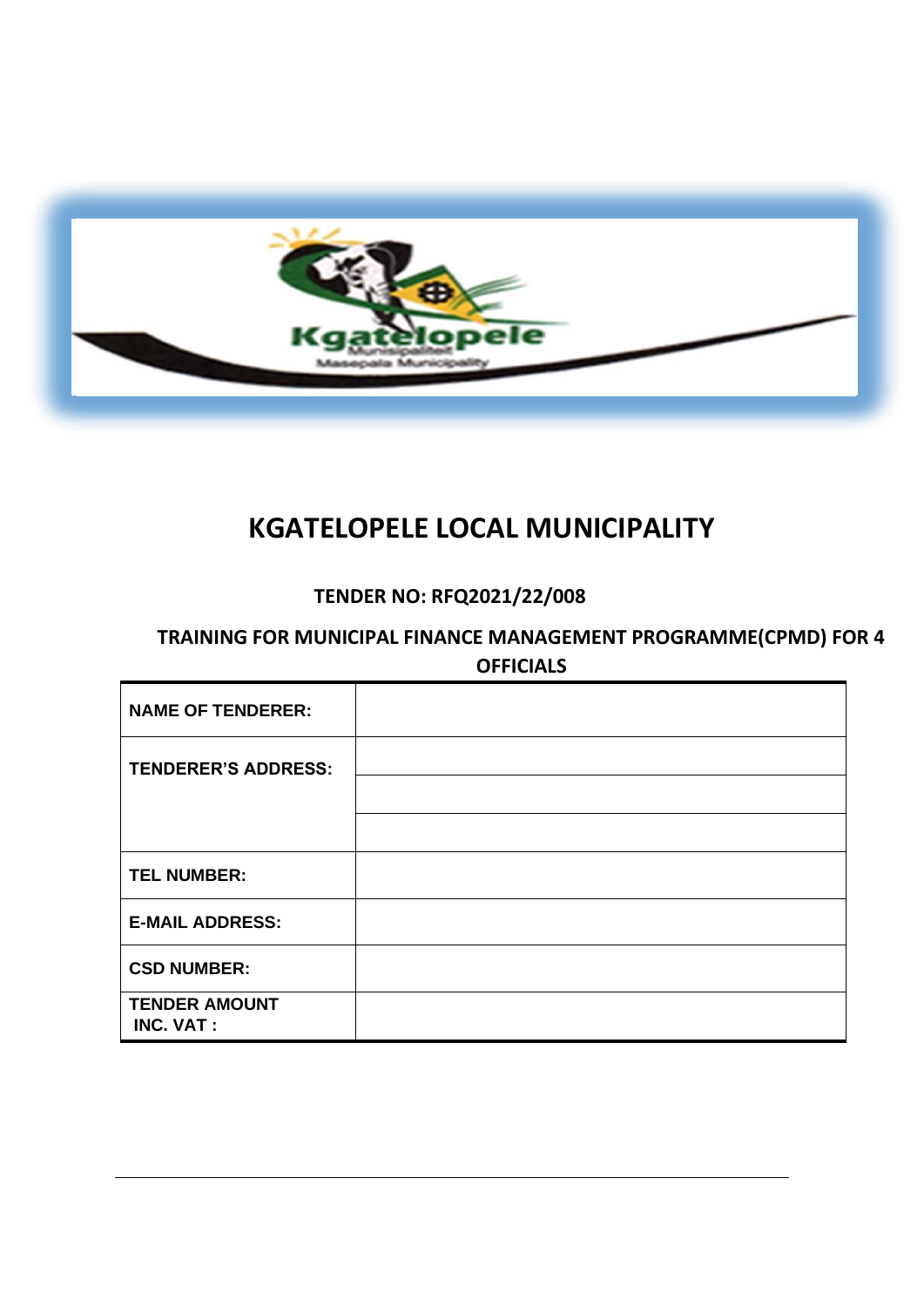# **TENDER NOTICE - ADVERT**

# **REQUEST FOR QUOTATION**

#### **Kgatelopele Local Municipality invites suitable service providers to bid for the following project(s):**

| Bid No.        | <b>Bid description</b>                                                                                                                          | Availability of<br>documents | <b>Briefing</b><br>session date<br>and time | Closing date and time | <b>Points</b><br><b>System</b> |
|----------------|-------------------------------------------------------------------------------------------------------------------------------------------------|------------------------------|---------------------------------------------|-----------------------|--------------------------------|
| RFQ2021/22/008 | <b>TRAINING FOR MUNICIPAL FINANCE</b><br><b>MANAGEMENT PROGRAMME(CPMD)</b><br>OF FOUR (04) OFFICIALS @<br><b>KGATELOPELE LOCAL MUNICIPALITY</b> | 04 April 2022                | N/A                                         | 11 April 2022 @ 12H00 | 80/20                          |

#### Evaluation

Tenders will be evaluated and adjudicated in line with the Supply Chain Management policy of the municipality using an 80/20 preference points system.

Bid documents with detailed specifications and information can be downloaded on Kgatelopele Local Municipality's website at www.kgatelopele.gov.za and on e-Tender Publication Portal at www.etenders.gov.za from Monday, 04 April 2022.

All sealed bids clearly marked with the Project name and bid number must be placed in the Tender Box at the offices of the Kgatelopele Local Municipality, 222 Barker Street, Danielskuil, 8405, on or before 12:00pm on the specified closing date at which time submissions will be opened in public. Tender box will be accessible from Monday to Sunday from 07h30am to 17h00 pm.

Please note that it is a prerequisite of the Municipality that all service providers are to be registered on the National Treasury Central Supplier Database (CSD) and include in their bids, the tax clearance certificate or their Master Registration Number or tax compliance status PIN to enable the municipality to verify the bidder's tax compliance status. Registration on CSD can be done at www.csd.gov.za or at your nearest Treasury and Kgatelopele Municipal Offices.

Kgatelopele Municipality is under no obligation to accept the lowest or any quote and reserves the right to accept the whole or part of quote and reserves the right to re-advertise if it so wishes to. No reasons for the acceptance or rejection of any quote will be given.

Where applicable, bids will be evaluated on local content and bidders are requested to complete the relevant section of the bid document accordingly.

Bids will be evaluated according to the Kgatelopele Local Municipality's Supply Chain Management Policy, Preferential Procurement Policy Framework Act (Act 5 of 2005) and the Preferential Procurement Regulations, 2017, and Broad Based Black Economic Empowerment Act (Act 53 of 2003).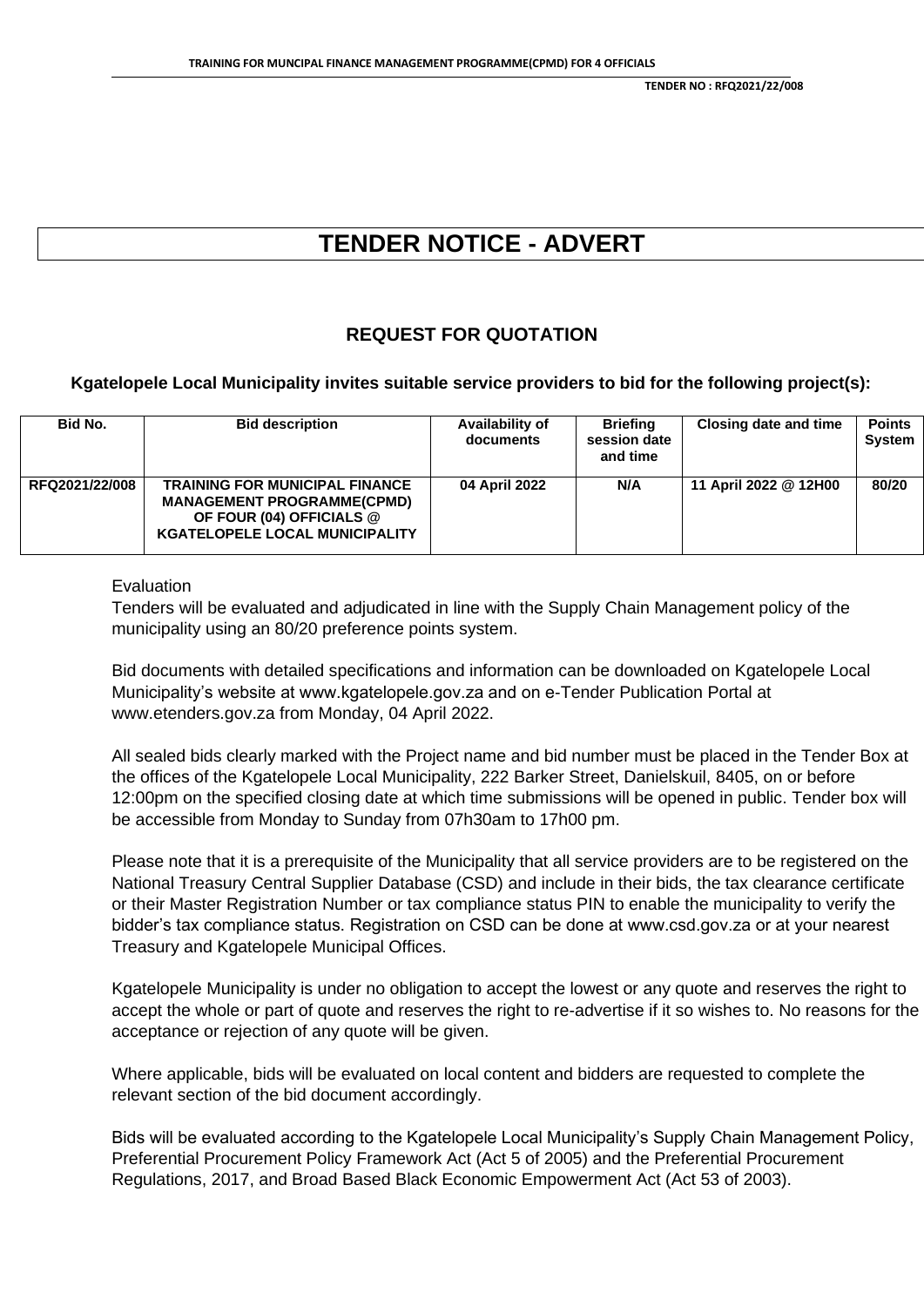**TENDER NO : RFQ2021/22/008**

NB: Suppliers are advised NOT to make copies or any alterations to the Tender documents, except to comply with instructions issued by the municipality. Enquiries : Mr. Bolokang Moeng (053 384 8646)

----------------------------------------

Mr A. Tieties Acting Municipal Manager

**MBD1 T1.1** 

**INVITATION TO BID** 

YOU ARE HEREBY INVITED TO BID FOR REQUIREMENTS OF THE (**KGATELOPELE LOCAL MUNICIPALITY**)

**BID NUMBER: RFQ2021/22/008 CLOSING DATE: 11 April 2022**

**CLOSING TIME: 12:00 pm**

**TRAINING FOR MUNICIPAL FINANCE MANAGEMENT PROGRAMME(CPMD)** 

**DESCRIPTION:** 

**The successful bidder will be required to fill in and sign a written Contract Form (MBD 7).** 

**FOR 4 OFFICIALS**

TENDER DOCUMENTS ARE TO BE DEPOSITED IN THE BID BOX SITUATED AT:

Kgatelopele Municipal Offices, Barker Street, Danielskuil, 8405

Wooden Tender Box at Municipal Offices Entrance on the left-hand side near the cashier's Counter

Sealed Bid Documents must be submitted in an envelope clearly indicating, "**BID NUMBER AND DESCRIPTION"** on the outside and must reach the tender box at the stipulated physical address above by no later than **12h00pm Monday, 25 April 2022** All bids will be opened in public at the municipal building.

Bids which are late, incomplete, unsigned, completed by pencil, sent by telegraph, facsimile, electronically or E-mail and without compulsory required documents will be disqualified.

# **Bidders should ensure that bids are delivered timeously to the correct address. If the bid is late, it will not be accepted for consideration.**

The bid box is generally open from 07h30 until 16h45 Monday to Friday weekdays, and 08h00 until 12h00 midday on Saturdays.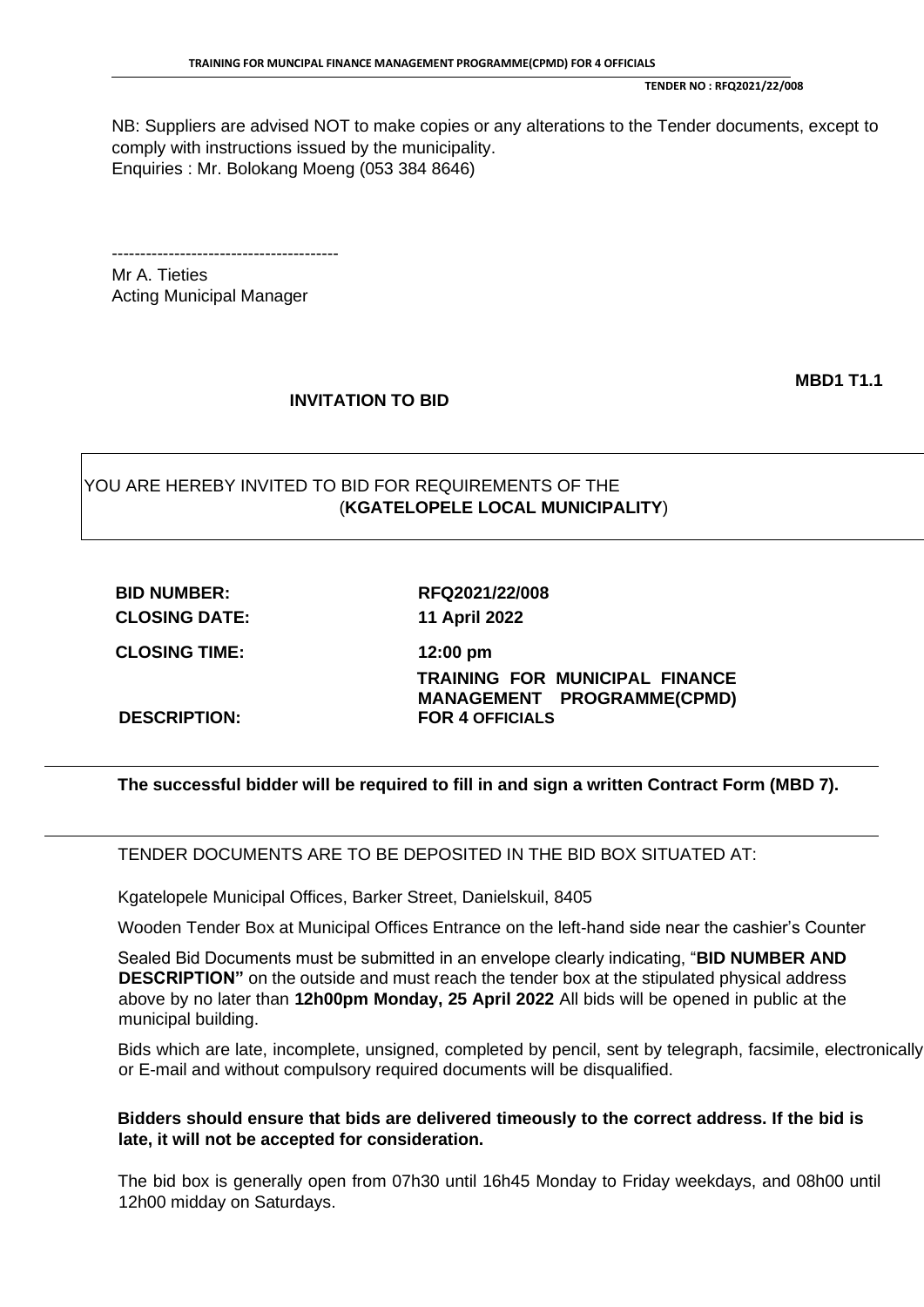### **N:B NO BIDS WILL BE CONSIDERED FROM PERSONS IN THE SERVICE OF THE STATE (REGULATION 1 OF THE LOCAL GOVERNMENT : MUNICIPAL SUPPLY CHAINS MANAGEMENT REGULATIONS)**

ALL BIDS MUST BE SUBMITTED ON THE OFFICIAL FORMS – **(NOT TO BE RE-TYPED)** 

# **T1.2 TENDER DATA**

# **1. GENERAL**

The conditions of Tender in the standard conditions of the Tender as contained in Annex F of SANS 294 – *Construction Procurement Processes, Methods and Procedures* which contain references to the Tender Data for details that apply specifically to this tender.

The Tender Data shall be read with the Standard Conditions of Tender in order to expand on the Tenderer's obligations and the Employer's undertakings in administering the tender process in respect of the project under consideration.

The Tender Data hereafter shall have precedence in the interpretation of any ambiguity or inconsistency between it and the Standard Conditions of Tender.

Each item of the Tender Data given below is cross-referenced to the relevant clause in the standard Conditions of Tender.

# **2. TENDER DATA APPLICABLE TO THIS TENDER**

**2.1** The Employer of this contract is: **KGATELOPELE LOCAL MUNICIPALITY** 

#### **2.2 Tender Documents**

# **TENDER**

#### **T1: Tendering Procedures**

- T1.1: Tender Notice and Invitation to Tender
- T1.2: Tender Data

### **T2: Returnable Documents**

- T2.1: List of Returnable Documents
- T2.2: Returnable Schedules and Forms

# **CONTRACT**

#### **Part 1: Scope of Works**

C1.1 Scope of Work

#### **Part 2: Pricing Data**

C2.1: Pricing Schedule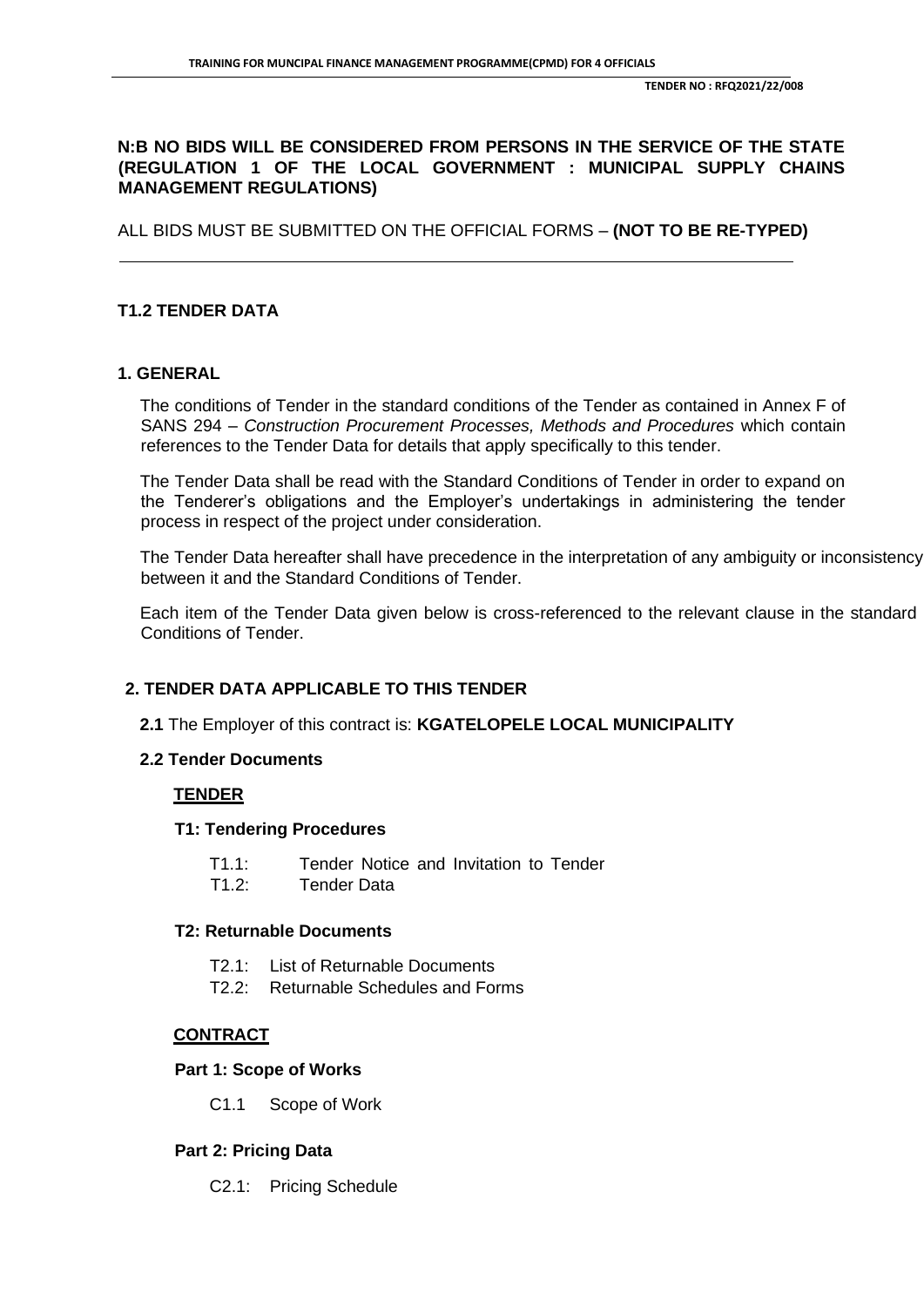# **Part 3: Agreement and Contract**

C3.1: Form of Offer and Acceptance C3. 2: Contract Data

A Tenderer will not be eligible to submit a tender if:

- (a) the Contractor submitting the tender is under restrictions or has principals who are under restrictions to participate in the Employer's procurement due to corrupt or fraudulent practices;
- (b) the Tenderer does not have the legal capacity to enter into the contract;
- (c) the Contractor submitting the tender is insolvent, in receivership, bankrupt or being wound up, has his affairs administered by a court or a judicial officer, has suspended his business activities, or is subject to legal proceedings in respect of the foregoing;
- (d) The Tenderer does not comply with the legal requirements stated in the Employer's procurement policy;
- (e) The Tenderer cannot demonstrate that he possesses the necessary professional and technical qualifications and competent, financial resources, equipment and other physical facilities, managerial capability, personnel, experience and reputation to perform the contract;
- (f) The Tenderer cannot provide proof that he is in good standing with respect to duties, taxes, levies and contributions required in terms of legislation applicable to the work in the contract.

# **COMPLIANCE TO ADMINISTRATIVE REQUIREMENTS**

# **Bidders will be evaluated on the following administrative compliance**

- Company to be CSD compliant or JV to be CSD compliant
- Issuance of Power of attorney / authority for signatory of JV
- Form of offer to be completed in figures and words
- Pages which need to be signed are to be signed or initialized
- Schedule of company experience: Active and completed projects should be supported by appointment letters and completion certificates
- Certified copy of B-BBEE certificate (If JV, certified copy of consolidated B-BBEE certificates)
- Certified copies of Cipro Documents (if JV, submit documents for all JV partners)
- Certified ID copies of all directors / members / shareholders of company / business (If JV, submit documents of associated directors/members/shareholders of the respective JV partners)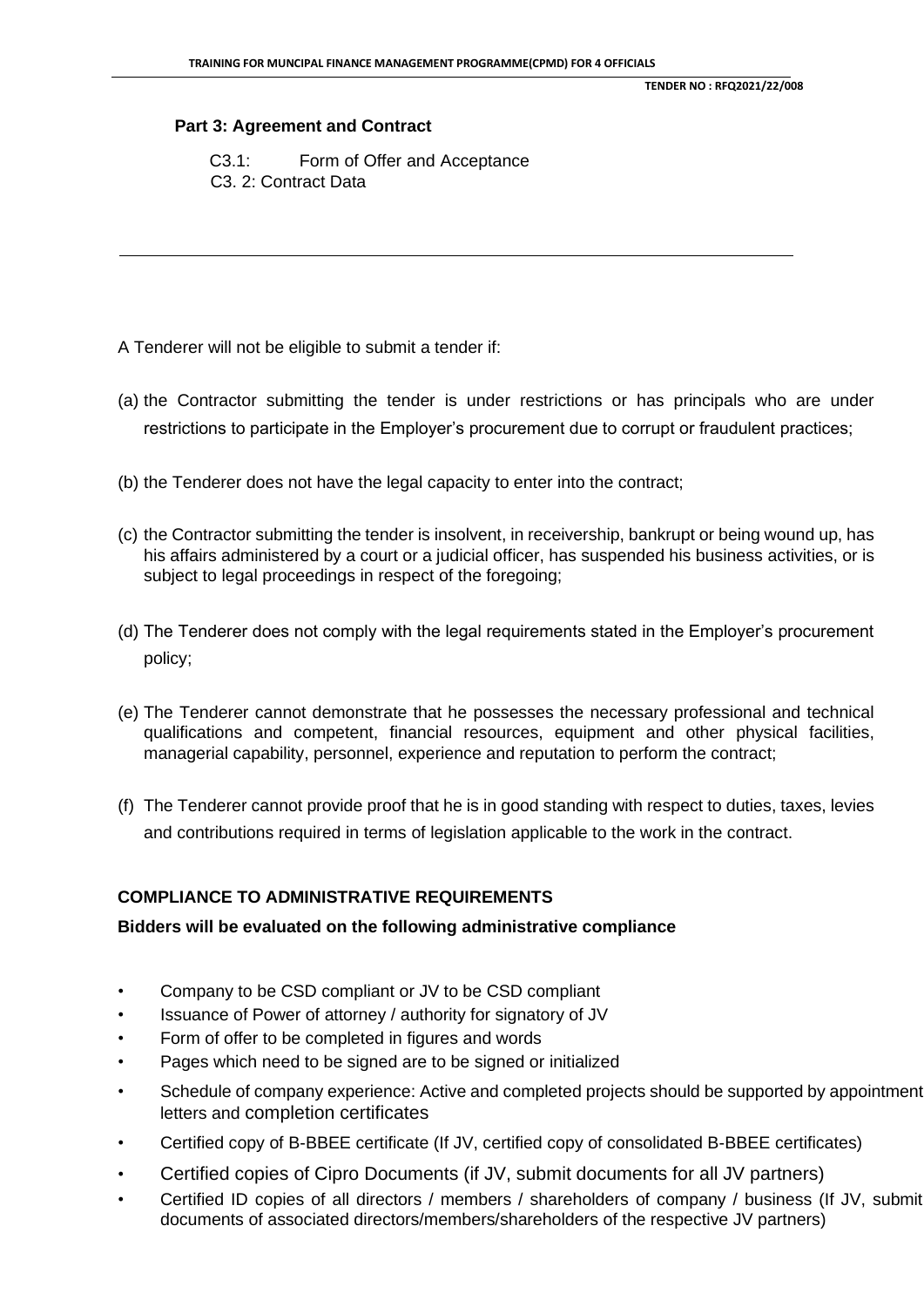**TENDER NO : RFQ2021/22/008**

- Submit signed and initialized JV Agreement where applicable
- Letter of intent for providing a Guarantee must be from a reputable Institution
- Submission of Original Letter of Good standing with Compensation Commission (Compensation for injuries and Disease Act)
- Submission of Occupational Health and Safety Plan
- No price amendment without signature in the bills of quantities
- Bidder must not alter the bid document or submit a copy of the original bid document
- Company / JV partners to submit audited financial statements for the past 2 years
- Completion of MBD documents (MBD 1, 3.1, 4, 6, 8, 9)
- Bidder to submit statement of municipal rates indicating municipal rates and taxes for the company / business as well as directors / members / shareholders (SAPS affidavit for non- rated municipal areas & or copy of lease agreement with signed letter or confirmation from landlord to certify such an arrangement – letter not to be less than 3 months)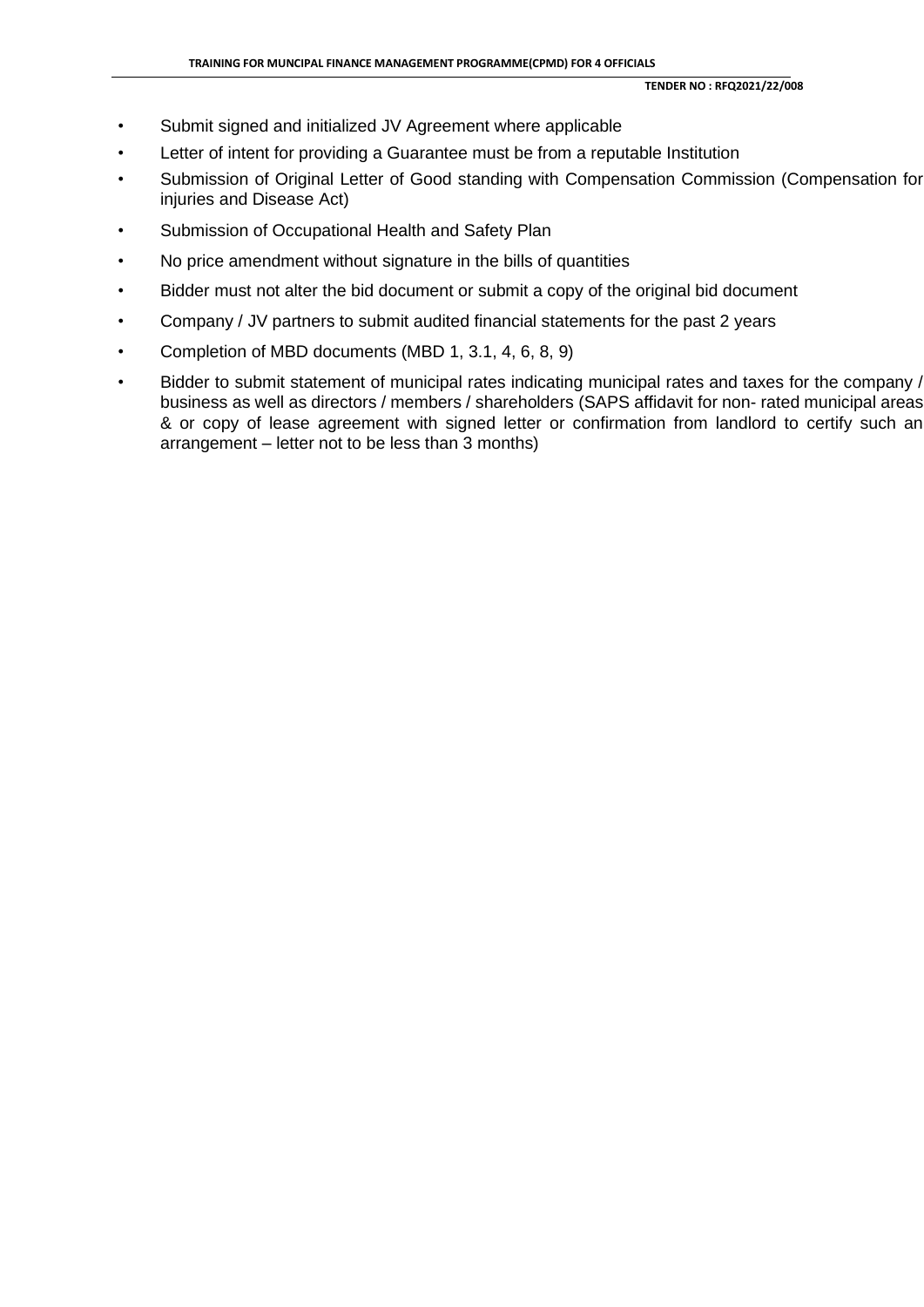Tenders will be evaluated and adjudicated in line with the Supply Chain Management policy of the municipality using an 80/20 preference points system.

# **CONDITIONS TO ACCEPTANCE OF TENDER OFFER**

### **Tenders Will be Accepted on Condition that;**

- The tender offer is signed by a person authorized to sign on behalf of the Tenderer and authority of signatory is attached.
- A valid tax clearance certificate is included with his tender.
- The tenderer has signed and initialized all pages of the tender document
- Tenderer's declaration of compliance with the occupational health and safety act No.85 of 1993 and the construction regulations of 2003 as well as the tenderer's health and safety plan to being included with his tender submission.
- A tenderer who has submitted a tender as a joint venture has included an acceptable joint venture agreement with his tender.
- The tender document has not been unbundled or tampered with.
- The tenderer or a competent authorized representative of the contractor who submitted the tender has attended the compulsory clarification meeting or site inspection.
- The tenderer or any of its principals is not listed on the register of Tender Defaulters in terms of the Prevention and Combating of Corrupt Activities Act 2004 as a person prohibited from doing business with the public sector.
- The tenderer has not abused the Employer's Supply Chain Management system or has failed to perform on any previous contract and has been given a written notice to this effect.
- The tenderer or any of its principals, directors or managers is not employed in the service of the state or any municipality. In the event that such principals are involved, official approval from the Executing Authority regarding carrying out remunerative work outside of the public service must be included in the tender submission.
- The Employer is satisfied that the tenderer or any of his principal have not influenced the tender offer and acceptance by the following criteria;
	- Having offered, promised or given a bribe or other gift or remuneration to any person in connection with obtaining or execution of this contract.
	- Having acted in a fraudulent or corrupt manner in obtaining or executing this contract.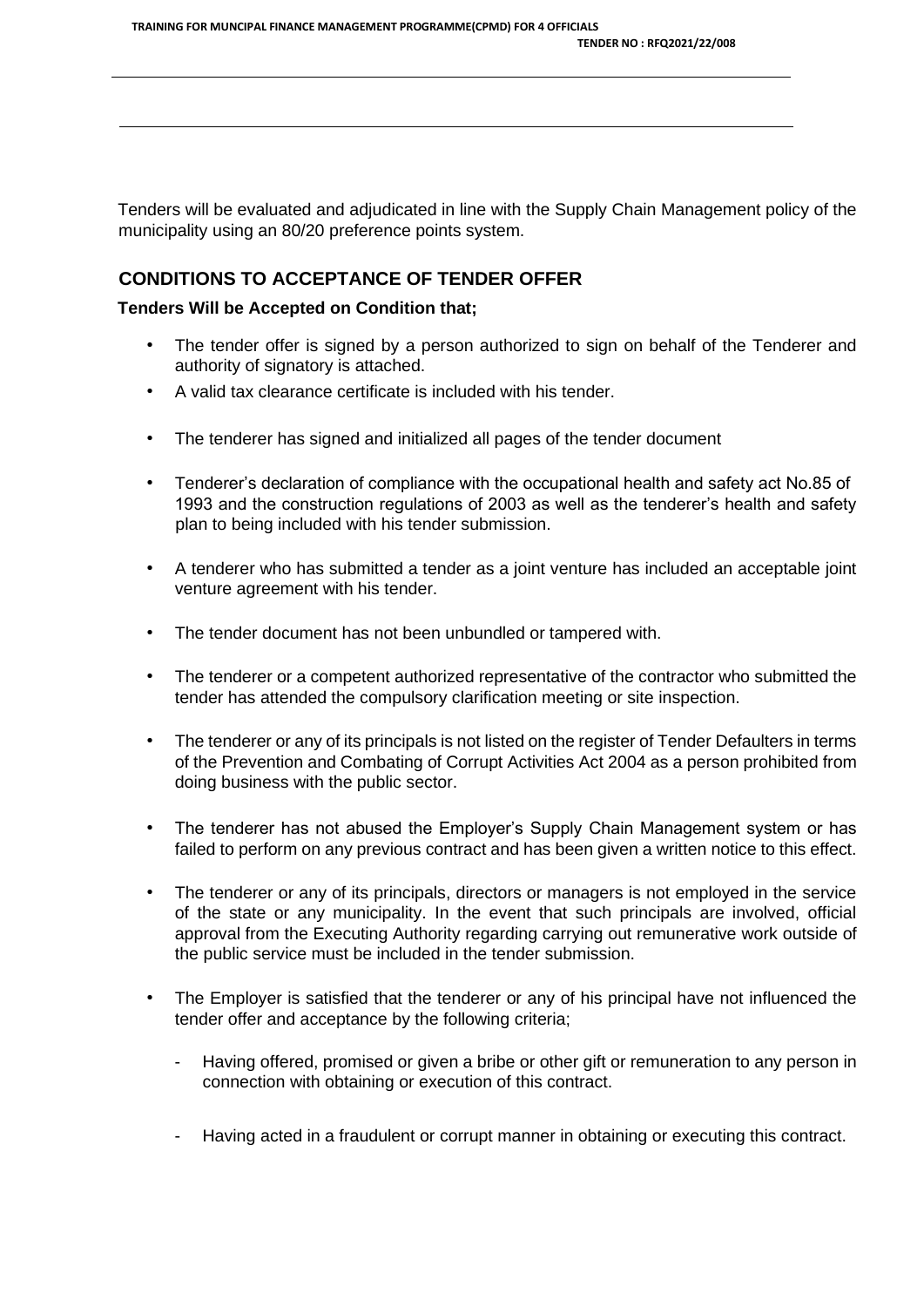- Having approached an officer or employee of the Employer or the Employer's Agent with the objective of influencing the award of a contract in the tenderer's favour.
- Having entered into any agreement or arrangement, whether legally binding or not with any person, firm or company to retain from tendering for this contract or as to the amount of the tenderer to be submitted by either party.
- Having disclosed to any person, firm or company other than the Employer, the exact or approximate amount proposed of his proposed tender.
- The Employer may, in addition to using any other legal remedies, repudiate the tender offer and acceptance and declare the contract invalid should it have been concluded already.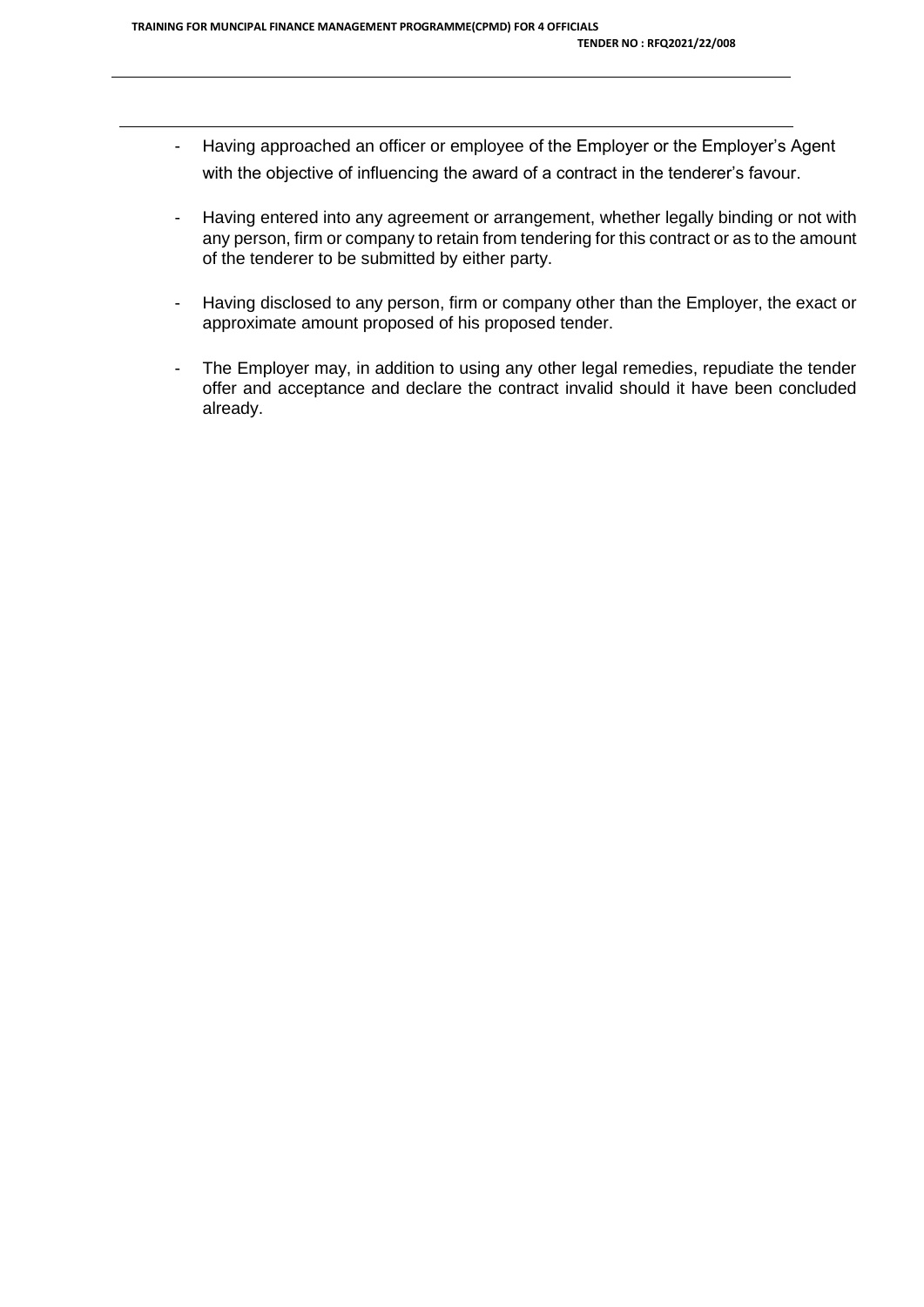# **T2.1 LIST OF RETURNABLE DOCUMENTS**

The tenderer must complete/submit the following returnable documents: **1.** 

# **Schedule of Returnable Documents for Tender Evaluation**

- A: Tender Site Meeting register (not compulsory)
- B: Record of Addenda to tender documents
- C: Certificate of Authority for Joint Ventures / Close Corporation / Partnership / Company / Sole Proprietor (Certified copies of Identity documents in case of sole proprietor)
- D: Registration certificates of entities joint Ventures / Close Corporation / Partnership /Company / Sole proprietor
- E: Schedule of tenderer's experience F:
- Schedule of Key personnel
- G: Curriculum Vitae of Key personnel
- H: Qualifications of key personnel
- I: Schedule of Subcontractors
- J: Schedule of Plant and Equipment
- L: Copy of the workmen's compensation registration certificate (or copy of payment of contributions in terms of the compensation for occupational Injuries and Disease Act No. 130 of 1993)
- M: An original valid tax clearance certificate issued by the South African Revenue Services
- N: Form of intent to provide a performance guarantee
- O: B-BBBE Status Level Verification Certificate
- P: Filled in / Signed forms MBD 1, 3.1, 4 , 6.1, 6.2 , 8 and 9

# **T2.2 RETURNABLE SCHEDULES / FORMS**

# **CERTIFICATE OF ATTENDANCE**

This is to certify that (*Tenderer*)………………………………………………………………………….

of(*address*)………………………………………………………………………………………………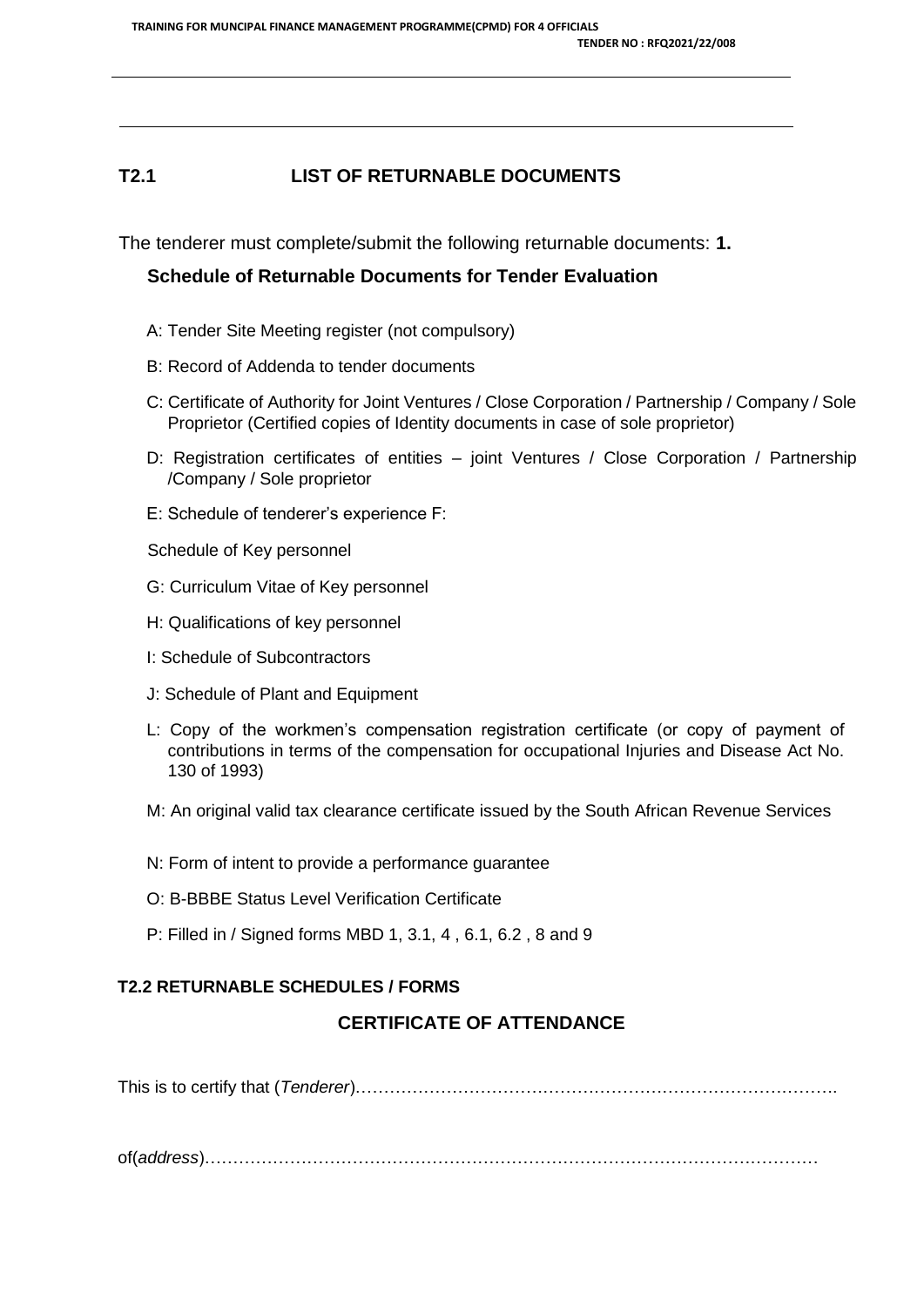……………………………………………………………………………. Was represented by the person(s) named below at the compulsory meeting held for all tenderers

I / We acknowledge that the purpose of the meeting was to acquaint myself / ourselves with the site of the works and / or matters incidental to doing the work specified in the tender documents in order for me / us to take account of everything necessary when compiling our rates and prices included in the tender.

# **Particulars of Person(s) attending the meeting:**

**Attendance of the above person(s) at the meeting is confirmed by the Employer's representative, namely:** 

Name:………………………………………………………… Signature………………………………

Capacity:……………………………………………………... Date and Time………………………..

# **RECORDS OF ADDENDUM TO TENDER DOCUMENTS**

I / We confirm that the following communications received from the Employer or his representative before the date of submission of his tender offer, amending the tender documents, have been considered in this tender offer.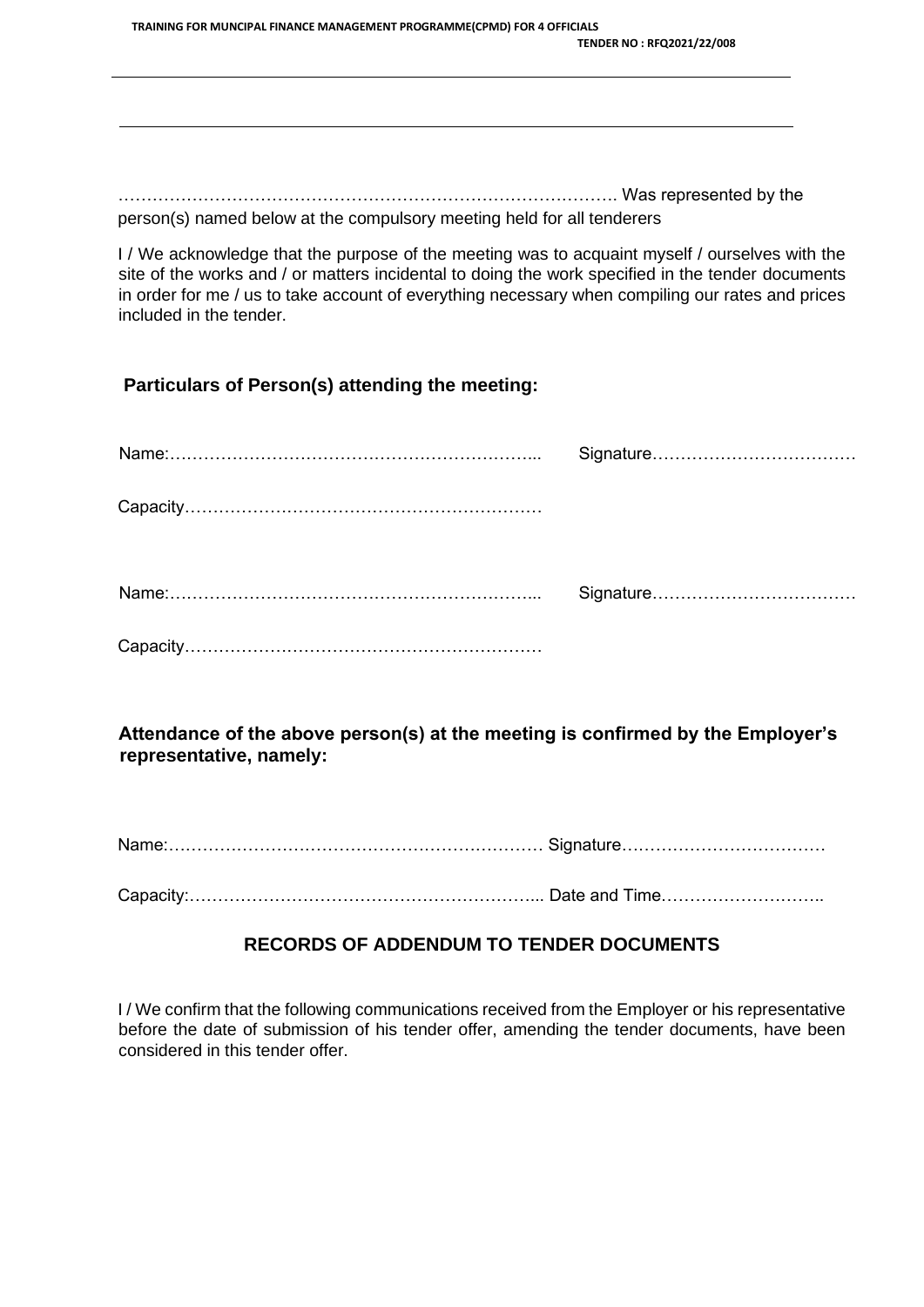| <b>ADD</b><br>No. | <b>DATE</b> | <b>TITLE OF DETAILS</b> |
|-------------------|-------------|-------------------------|
|                   |             |                         |
|                   |             |                         |
|                   |             |                         |
|                   |             |                         |

SIGNATURE:……………………………………………… DATE…………………………….

(*of person authorized to sign on behalf of tenderer*)

# **CERTIFICATE OF AUTHORITY OF ENTITY**

Indicate the status of the tenderer by ticking the appropriate box hereunder. The tenderer must complete the certificate set out below for the relevant category.

| Company | (II)<br><b>Close</b><br>Corporation | (III)<br>Partnership | (IV)<br><b>Joint Venture</b> | (V) Sole<br>Proprietor |
|---------|-------------------------------------|----------------------|------------------------------|------------------------|
|         |                                     |                      |                              |                        |

# **(I) CERTIFICATE FOR COMPANY**

I ..................................................................................... , chairperson of the Board of Directors of …………………………………………………………….., hereby confirm that by resolution of the Board (Copy attached) taken on…………………………………20…………………..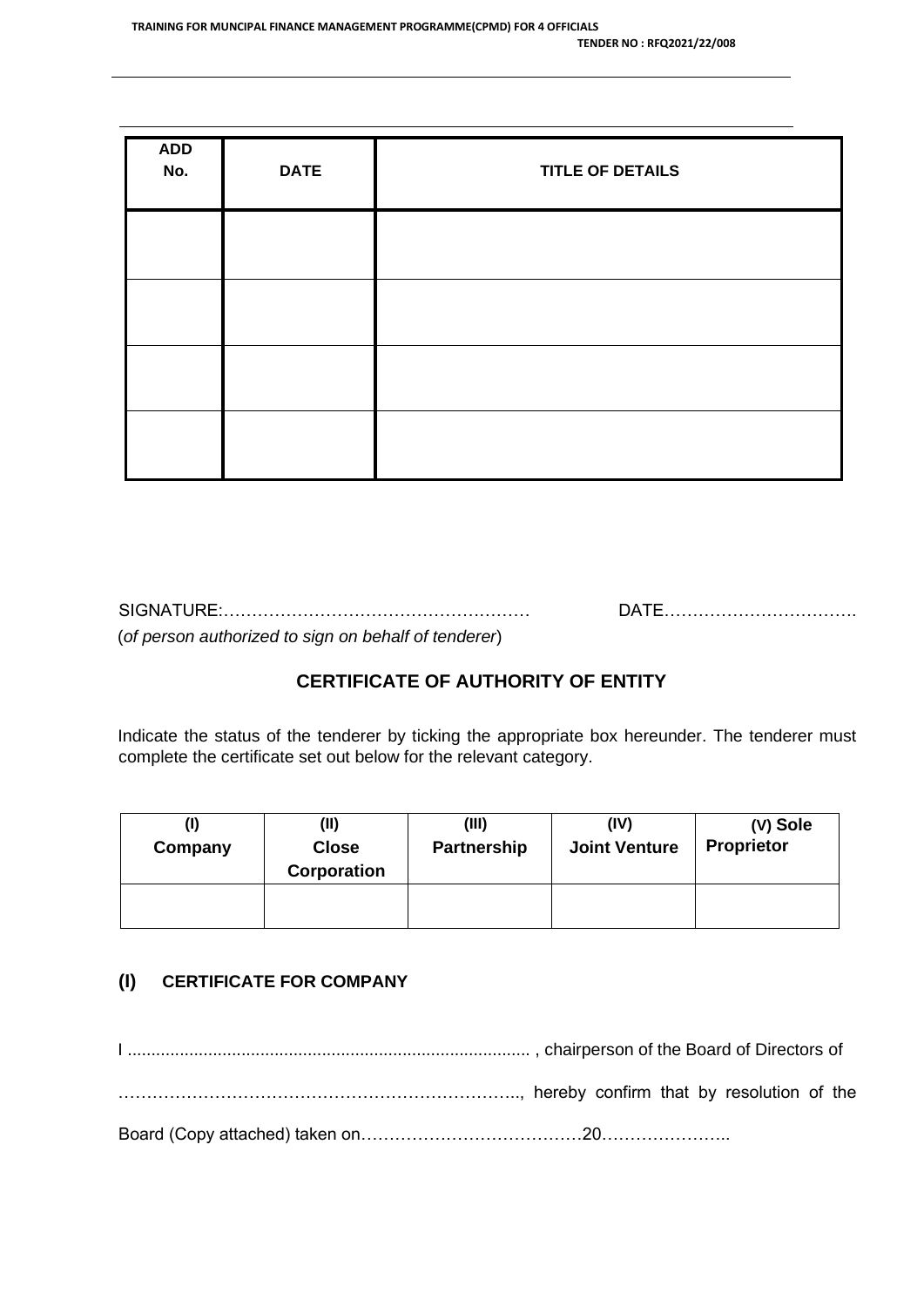| ,我们也不会有什么。""我们的人,我们也不会有什么?""我们的人,我们也不会有什么?""我们的人,我们也不会有什么?""我们的人,我们也不会有什么?""我们的人 |                                                                                              |
|----------------------------------------------------------------------------------|----------------------------------------------------------------------------------------------|
|                                                                                  |                                                                                              |
|                                                                                  |                                                                                              |
|                                                                                  | documents in connection with this tender and any contract resulting from it on behalf of the |
| company.                                                                         |                                                                                              |
|                                                                                  |                                                                                              |
|                                                                                  |                                                                                              |
|                                                                                  |                                                                                              |
|                                                                                  |                                                                                              |
|                                                                                  |                                                                                              |
|                                                                                  |                                                                                              |
| As Witnesses:                                                                    |                                                                                              |
|                                                                                  |                                                                                              |
|                                                                                  |                                                                                              |
|                                                                                  |                                                                                              |
|                                                                                  |                                                                                              |
|                                                                                  |                                                                                              |
|                                                                                  |                                                                                              |
| Date:                                                                            |                                                                                              |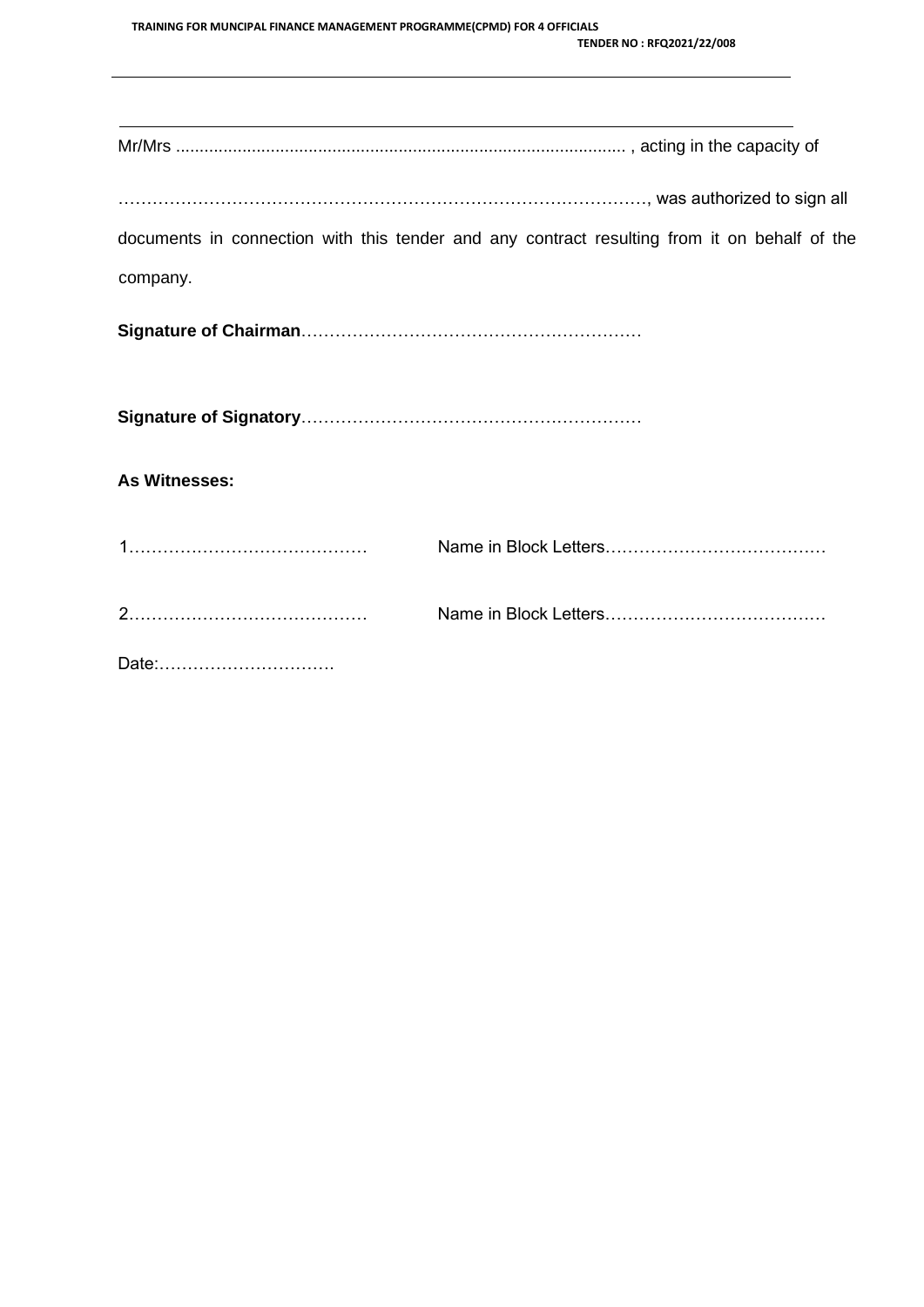**(II)**

# **CERTIFICATE FOR CLOSE CORPORATION**

| We | the           | undersigned, being the |  |  | key | members in the business |  |  |  | trading |  |
|----|---------------|------------------------|--|--|-----|-------------------------|--|--|--|---------|--|
|    |               |                        |  |  |     |                         |  |  |  |         |  |
|    |               |                        |  |  |     |                         |  |  |  |         |  |
|    |               |                        |  |  |     |                         |  |  |  |         |  |
|    |               | from it on our behalf. |  |  |     |                         |  |  |  |         |  |
|    |               |                        |  |  |     |                         |  |  |  |         |  |
|    | As Witnesses: |                        |  |  |     |                         |  |  |  |         |  |
|    |               |                        |  |  |     |                         |  |  |  |         |  |
|    |               |                        |  |  |     |                         |  |  |  |         |  |
|    |               | Date:                  |  |  |     |                         |  |  |  |         |  |

| <b>NAME</b> | <b>ADDRESS</b> | <b>SIGNATURE</b> | <b>DATE</b> |
|-------------|----------------|------------------|-------------|
|             |                |                  |             |
|             |                |                  |             |
|             |                |                  |             |
|             |                |                  |             |
|             |                |                  |             |
|             |                |                  |             |
|             |                |                  |             |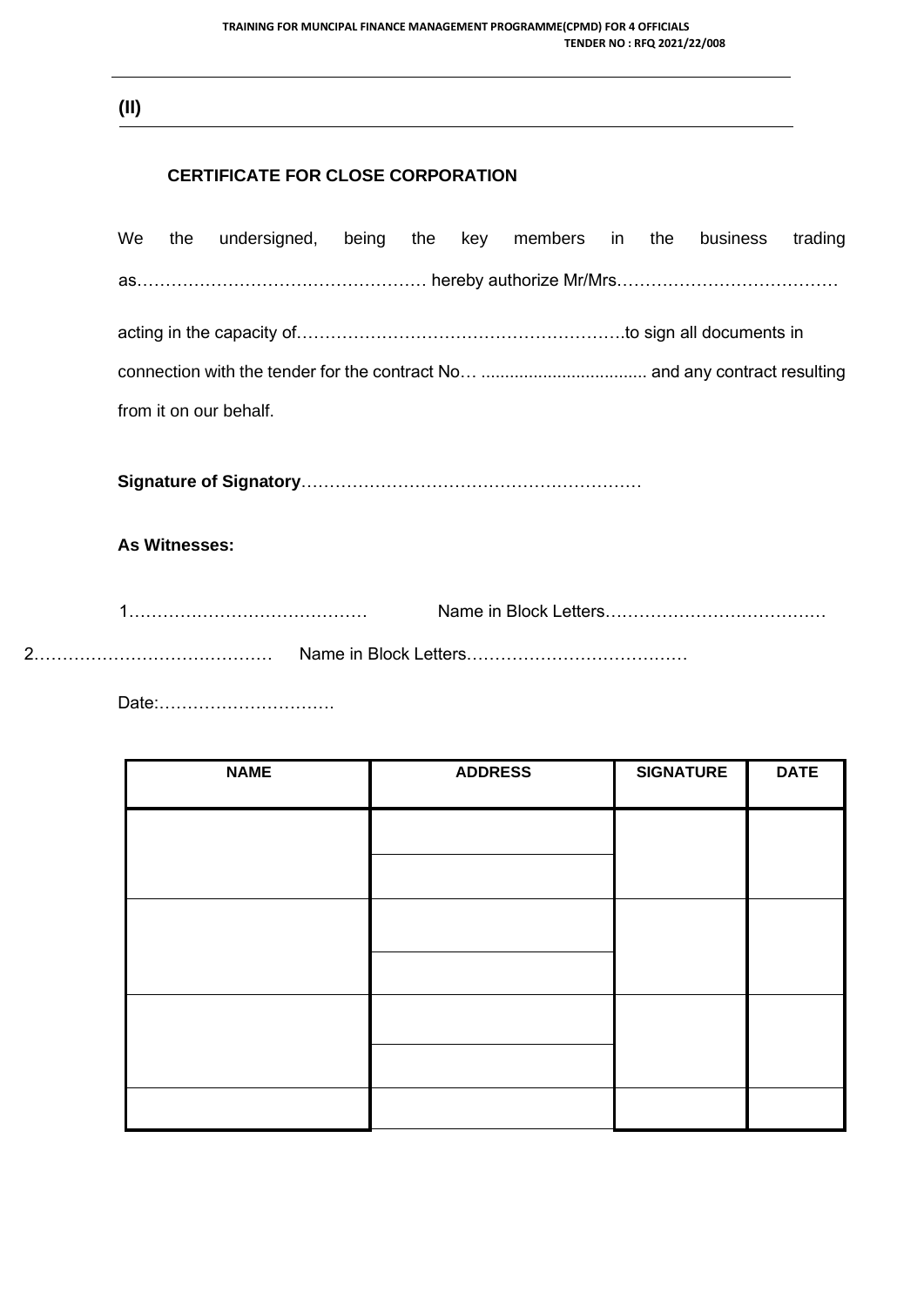**(III)**

| $M$ $\Omega$ $T$ . This southeats is to be completed and circal by all of the lieu meants on way when reads the |  |  |  |  |  |  |  |
|-----------------------------------------------------------------------------------------------------------------|--|--|--|--|--|--|--|

*NOTE: This certificate is to be completed and signed by all of the key members upon whom rests the direction of the affairs of the close corporation as a whole.* 

#### **CERTIFICATE FOR PARTNERSHIP**

| We |                      | the undersigned, being the key members in the business |  |  |  | trading |
|----|----------------------|--------------------------------------------------------|--|--|--|---------|
|    |                      |                                                        |  |  |  |         |
|    |                      |                                                        |  |  |  |         |
|    |                      |                                                        |  |  |  |         |
|    |                      | from it on our behalf.                                 |  |  |  |         |
|    |                      |                                                        |  |  |  |         |
|    | <b>As Witnesses:</b> |                                                        |  |  |  |         |

Date:………………………….

| <b>NAME</b> | <b>ADDRESS</b> | <b>SIGNATURE</b> | <b>DATE</b> |
|-------------|----------------|------------------|-------------|
|             |                |                  |             |
|             |                |                  |             |
|             |                |                  |             |
|             |                |                  |             |
|             |                |                  |             |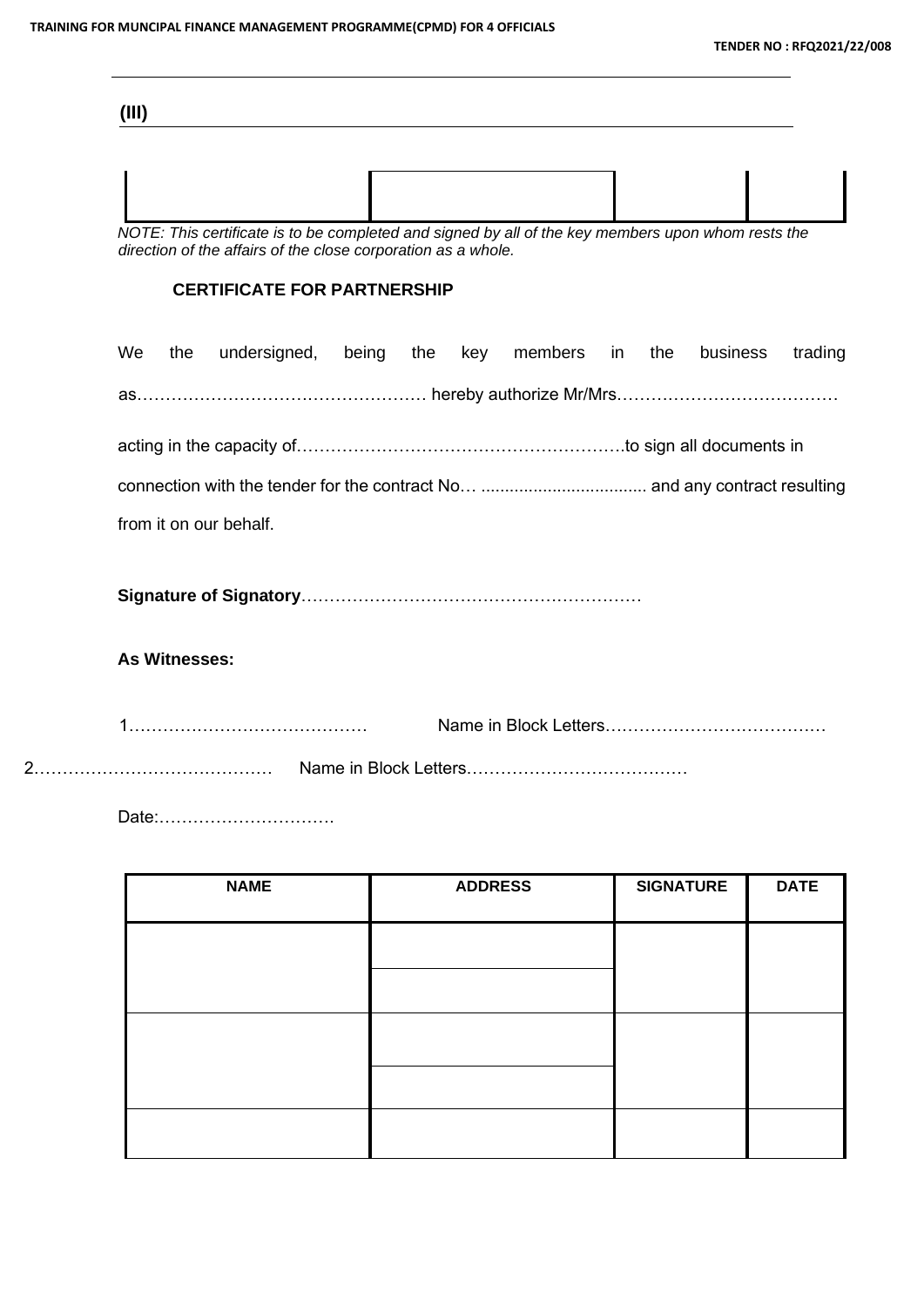**(IV)**

*NOTE: This certificate is to be completed and signed by all of the key members upon whom rests the direction of the affairs of the partnership as a whole.* 

#### **CERTIFICATE FOR JOINT VENTURE**

| We the undersigned, are submitting this tender offer in joint venture and hereby authorize |            |           |    |  |
|--------------------------------------------------------------------------------------------|------------|-----------|----|--|
|                                                                                            | authorized | signatory | 0f |  |
|                                                                                            |            |           |    |  |
|                                                                                            |            |           |    |  |
| resulting from it on our behalf.                                                           |            |           |    |  |

This authorization is evidenced by the attached power of attorney signed by legally authorized signatories of all the partners to the joint venture.

**Signature of Signatory**……………………………………………………

### **As Witnesses:**

| 2 <sub>1</sub> |  |
|----------------|--|
|                |  |

| <b>NAME OF FIRM</b> | <b>ADDRESS</b> | <b>AUTHORIZING</b> |
|---------------------|----------------|--------------------|
|                     |                | <b>SIGNATURE</b>   |
|                     |                |                    |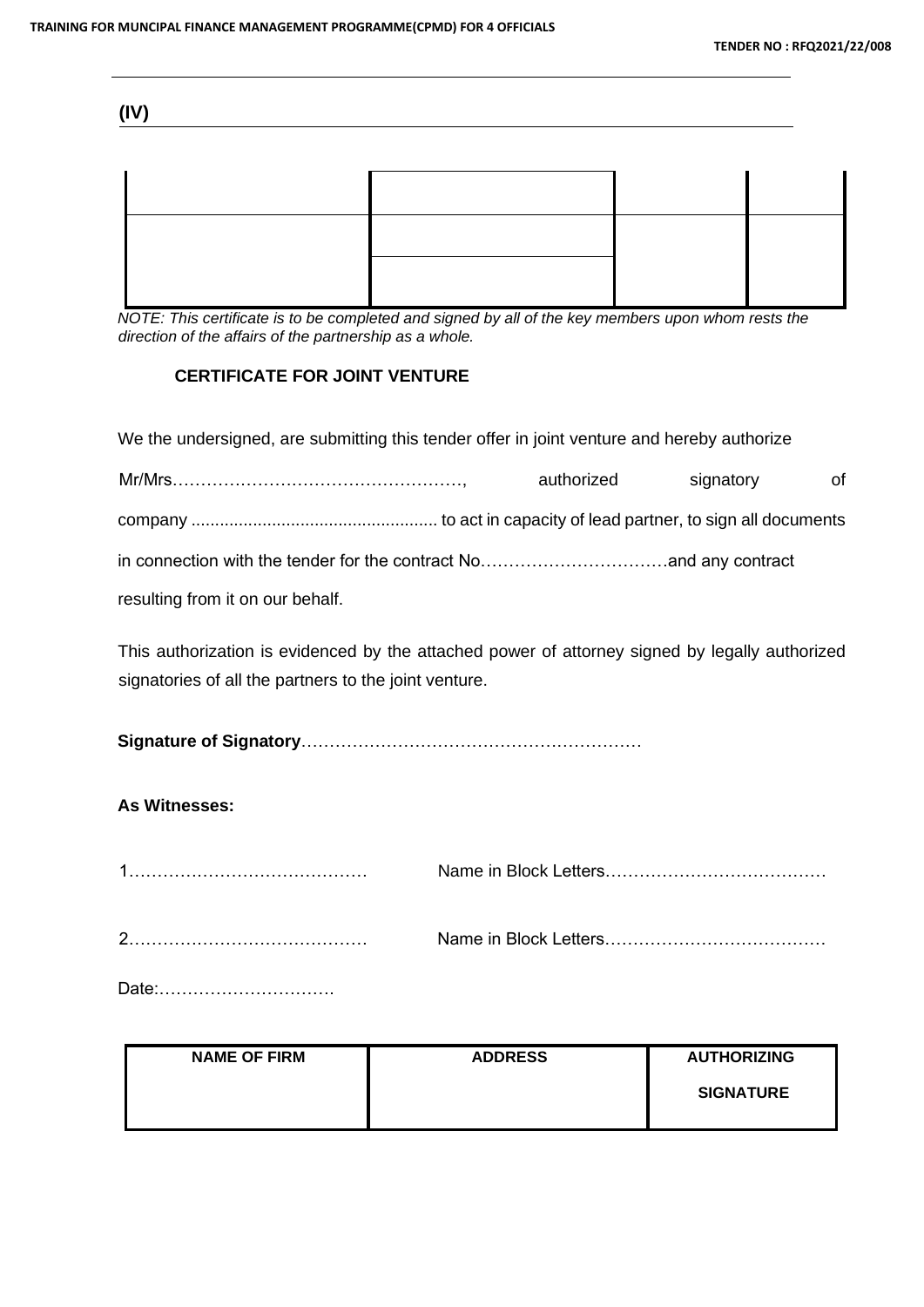**(V)**

*NOTE: This certificate is to be completed and signed by all key partners upon who rests the direction of the affairs of the partnership as a whole.*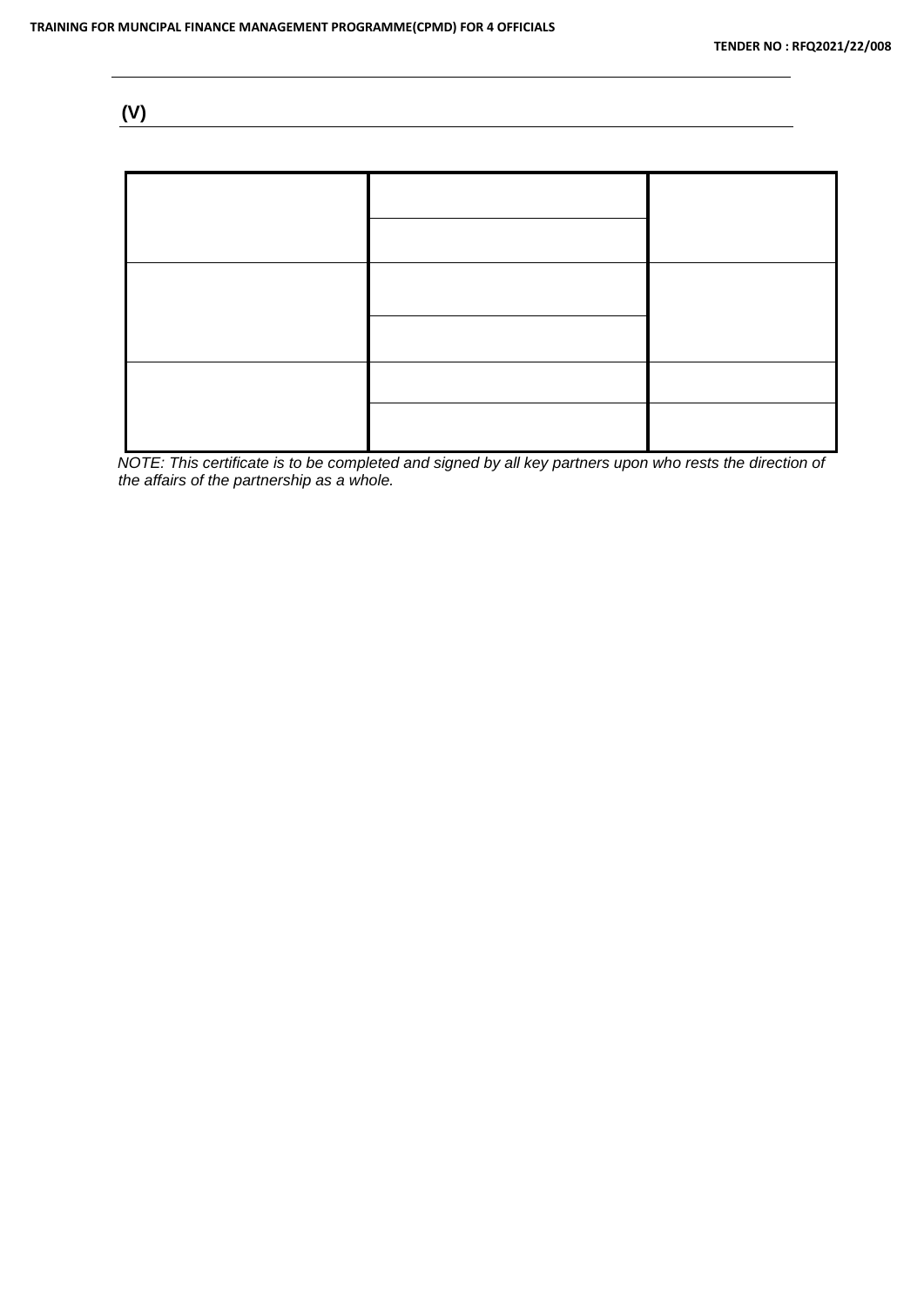# **(V) CERTIFICATE FOR SOLE PROPRIETER**

business trading as…………………………………………………………………………

**Signature of Sole Owner**……………………………………………………

# **As Witnesses:**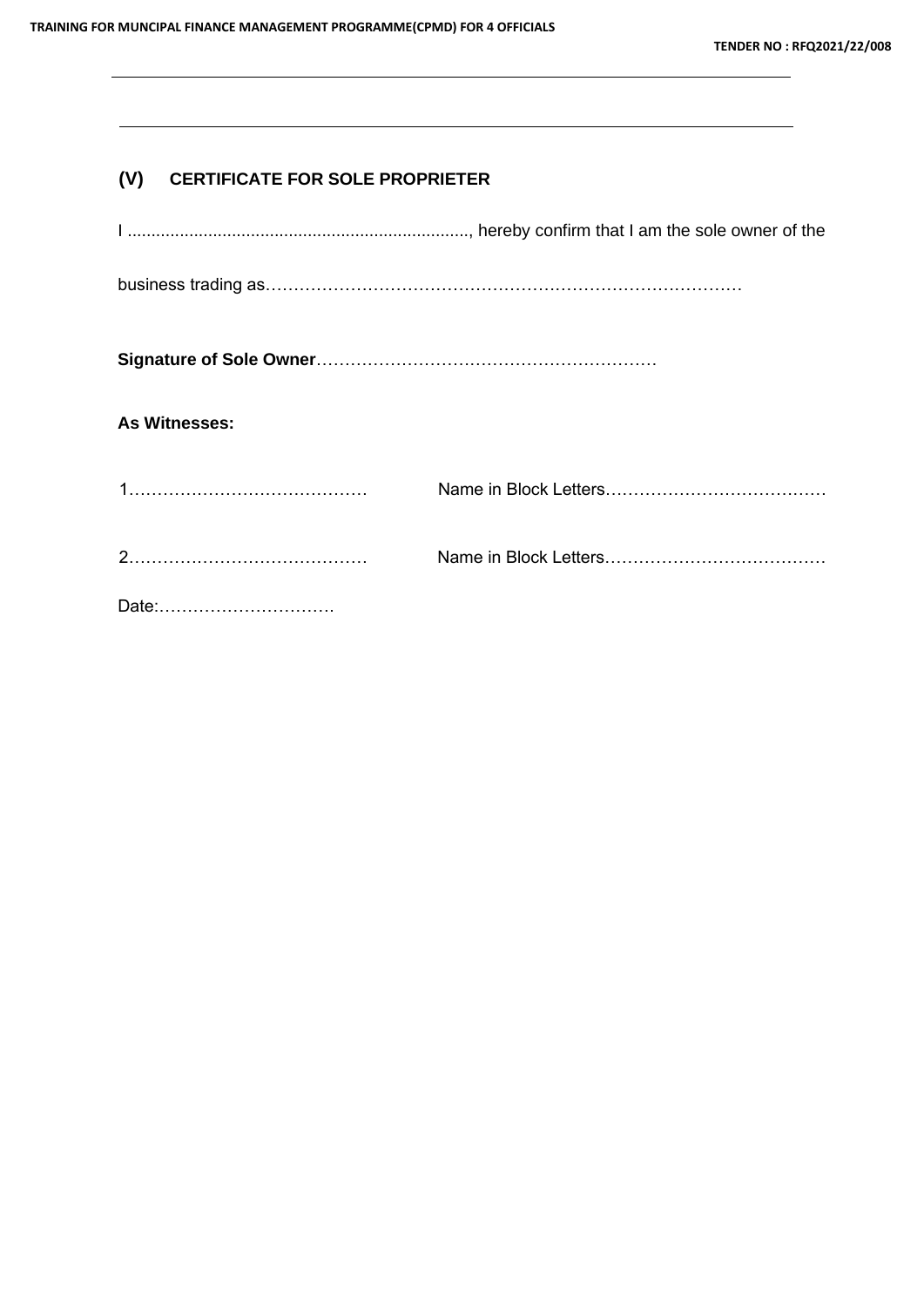#### **FORM OF INTENT TO PROVIDE A PERMANCE GUARANTEE**

The tenderer must attach hereto a letter from the bank or institution with whom he has made necessary arrangements, to the effect that the said bank or institution will be prepared to provide the required performance guarantee when asked to do so. A proforma is attached the tenderers to use.

# **PRO-FORMA FOR A PERFORMANCE GUARANTEE PEFORMANCE GUARANTEE**

**Employer:** (*Name and Address*) (Contract Title) **WHEREAS** (hereinafter referred to as the "Employer") Entered into, a Contract With (hereinafter called "the contractor") on the day of 20 At AND WHEREAS it is provided by such Contract that the Contractor shall provide the Employer with security by way of a guarantee for the due and faithful fulfilment of such Contract by the Contractor; AND WHEREAS (hereinafter referred to as "the Guarantor") Has / Have at the request of the Contractor, agreed to give such guarantee; NOW THEREFORE WE, Do hereby guarantee and bind ourselves jointly and severally as Guarantor and Co-principal **Contact No.**

Debtors to the Employer under renunciation of the benefits of division and exclusion for the due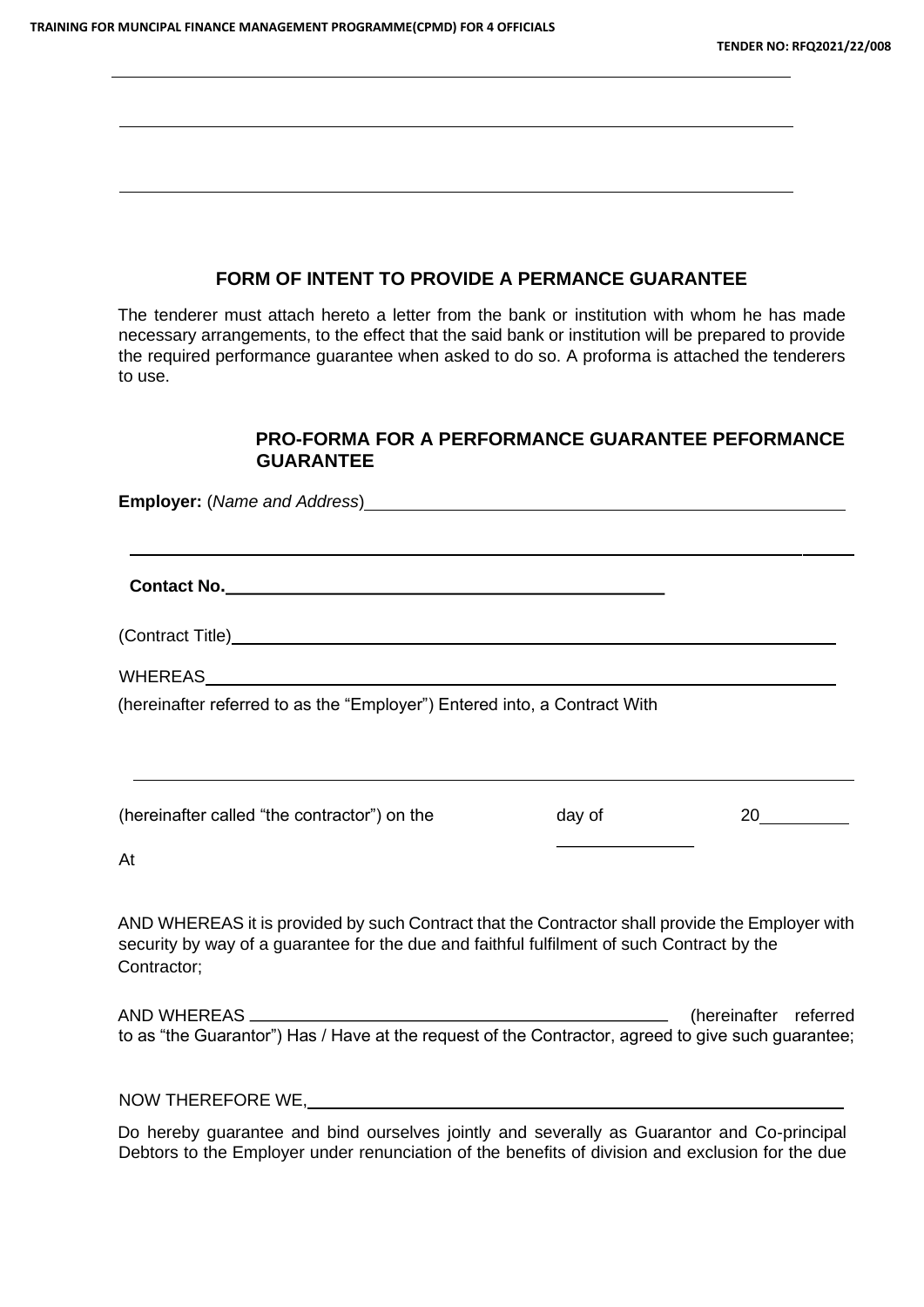and faithful performance by the contractor of all the terms and conditions of the said Contract, subject to the following Conditions:

- 1. The Employer shall, without reference to and/or notice to us, have complete liberty of action to act in any manner authorized and/or contemplated by the terms of said Contract, and / or to agree to any modifications, variations, alterations, directions or exclusions of the Completion Data of the works under the said Contract, and that its rights under this guarantee shall in no way be prejudiced nor our liability hereunder be affected by reason of any steps which the Employer may take under such contract, or of any modification, variation alterations of the Completion Date which the Employer may make, give, concede or agree to under the said Contract.
- 2. This guarantee shall be limited to the payment of a sum of money
- 3. The employer shall be entitled, without reference to us, to release any guarantee held by it, and to give time to or compound or make any other arrangement with the contractor.

However, upon receipt by us of an authenticated copy of the certificate of completion in terms of the Contract, the amount of liability shall be reduced by 50%, which shall be in force until the issue of the Final Approval Certificate at expiry of the Defects Liability Period.

- 4. This guarantee shall remain in full force and effect until the issue of the Certificate of Completion in terms of the Contract, unless we are advised in writing by the Employer before the issue of the said Certificate of his intention to institute claims, and the particulars thereof, in which event this guarantee shall remain in full force and effect until all such claims have been paid of liquidated.
- 5. Our total liability hereunder shall not exceed the sum of

(in words)

R<sub>(in figures)</sub> (10% of the tender Sum) that amount I/ we agree to hold at your disposal.

6. The Guarantor reserves the right to withdraw from this guarantee by depositing the Guaranteed Sum with the beneficiary, whereupon the Guarantor's liability hereunder shall cease.

I/We declare that I/We, on behalf of the Guarantor, waive the legal exceptions available to a guarantor and undertake to pay the said amount or such portion thereof as may be demanded, immediately on receipt of a written demand from you.

A certificate under your hand shall be sufficient and satisfactory evidence as to the amount of the Guarantor's liability for the purpose of enabling provisional sentence or any similar relief to be obtained against the Guarantor.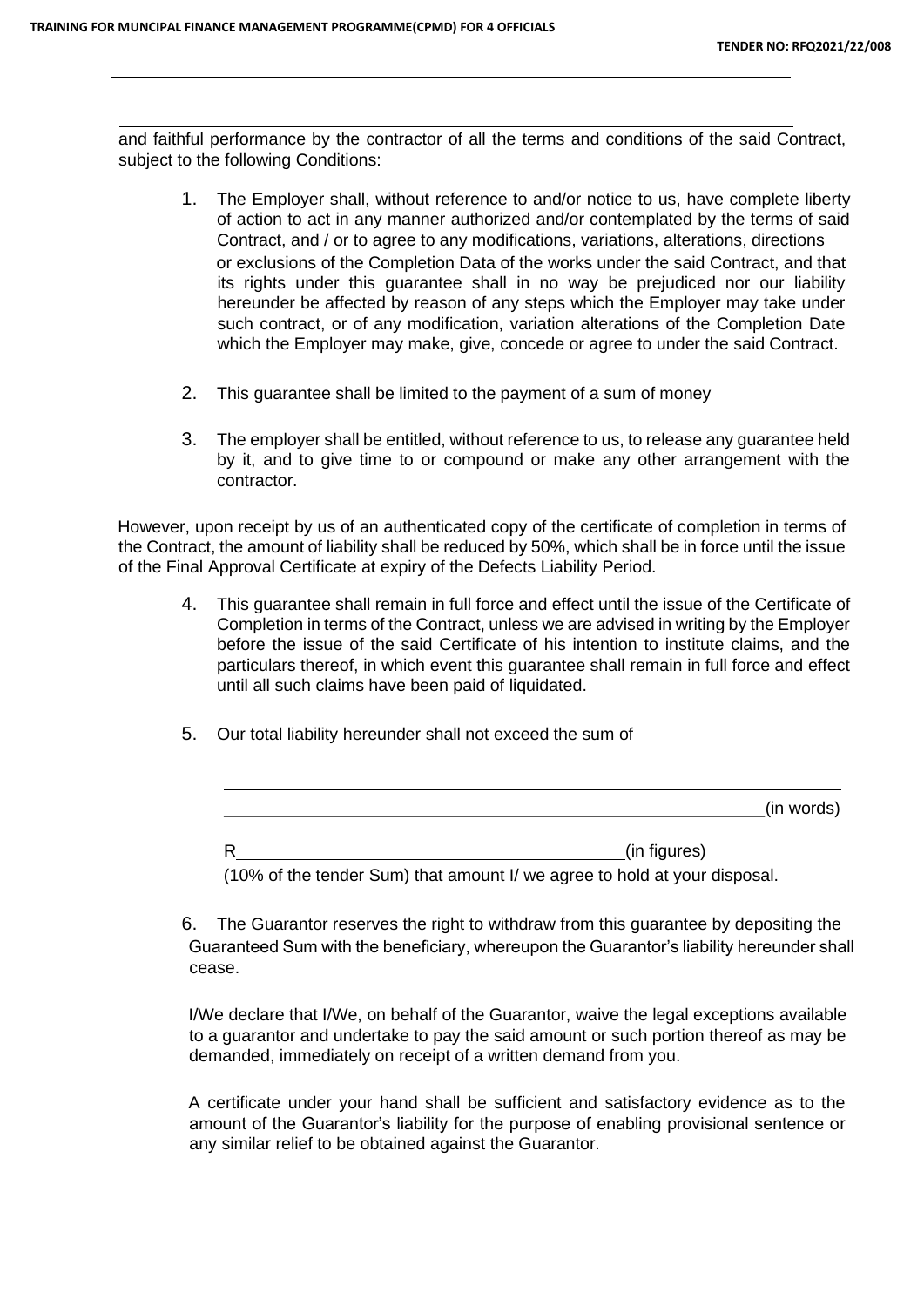| This guarantee is neither negotiable nor transferable, and must be surrendered to the<br>Guarantor in the event of the full amount of the Guarantee being paid to the Employer.                                                                    |
|----------------------------------------------------------------------------------------------------------------------------------------------------------------------------------------------------------------------------------------------------|
| 7. I/We hereby choose our address for the serving of all notices for all purposes arising here<br>from as                                                                                                                                          |
|                                                                                                                                                                                                                                                    |
|                                                                                                                                                                                                                                                    |
| IN WITNESS WHEREOF this guarantee has been executed by us at:                                                                                                                                                                                      |
|                                                                                                                                                                                                                                                    |
|                                                                                                                                                                                                                                                    |
|                                                                                                                                                                                                                                                    |
|                                                                                                                                                                                                                                                    |
|                                                                                                                                                                                                                                                    |
| THIS BID IS SUBJECT TO THE PREFERENTIAL PROCUREMENT POLICY FRAMEWORK<br>ACT AND THE PREFERENTIAL PROCUREMENT REGULATIONS, 2017, THE GENERAL<br>CONDITIONS OF CONTRACT (GCC) AND, IF APPLICABLE, ANY OTHER SPECIAL<br><b>CONDITIONS OF CONTRACT</b> |

# **NB: NO TENDERS WILL BE CONSIDERED FROM PERSONS IN THE SERVICE OF THE STATE (as defined in Regulation 1 of the Local Government: Municipal Supply Chain Management Regulations)**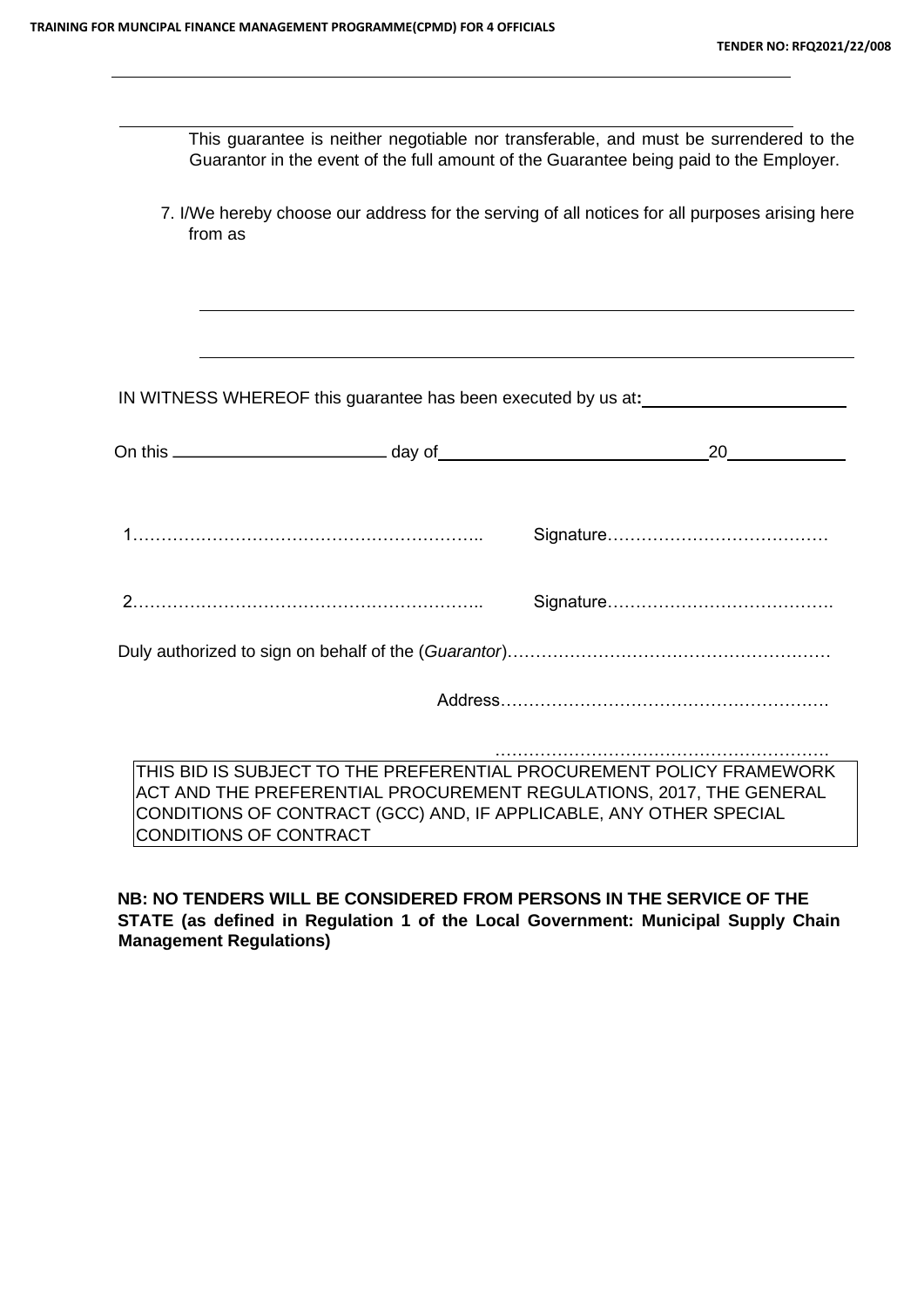# THE FOLLOWING PARTICULARS MUST BE FURNISHED **(FAILURE TO DO SO MAY RESULT IN YOUR BID BEING DISQUALIFIED)**

| <b>NAME OF BIDDER</b>          |            |
|--------------------------------|------------|
| POSTAL ADDRESS                 |            |
| <b>STREET ADDRESS</b>          |            |
| <b>TELEPHONE NUMBER</b>        | CODENUMBER |
| <b>CELLPHONE NUMBER</b>        |            |
| <b>FACSIMILE NUMBER</b>        |            |
| <b>E-MAIL ADDRESS</b>          |            |
| <b>VAT REGISTRATION NUMBER</b> |            |
|                                |            |

HAS AN ORIGINAL AND VALID TAX CLEARANCE CERTIFICATE BEEN ATTACHED? (MBD

| <b>YES</b> | <b>NO</b> |  |
|------------|-----------|--|
|------------|-----------|--|

HAS A B-BBEE STATUS LEVEL VERIFICATION CERTIFICATE BEEN SUBMITTED? (MBD 6.1)

YES | NO

IF YES, WHO WAS THE CERTIFICATE ISSUED BY?

#### **(Tick applicable box)**

AN ACCOUNTING OFFICER AS CONTEMPLATED IN THE CLOSE CORPORATION ACT  $(CCA)$ A VERIFICATION AGENCY ACCREDITED BY THE SOUITH AFRICAN NATIONAL

ACCREDITATION SYSTEM (SANAS) □ A REGISTERED AUDITOR  $\Box$ 

# (**A B-BBEE STATUS LEVEL VERIFICATION CERTIFICATE MUST BE SUBMITTED IN ORDER TO QUALIFY FOR PREFERENCE POINTS FOR B-BBEE**)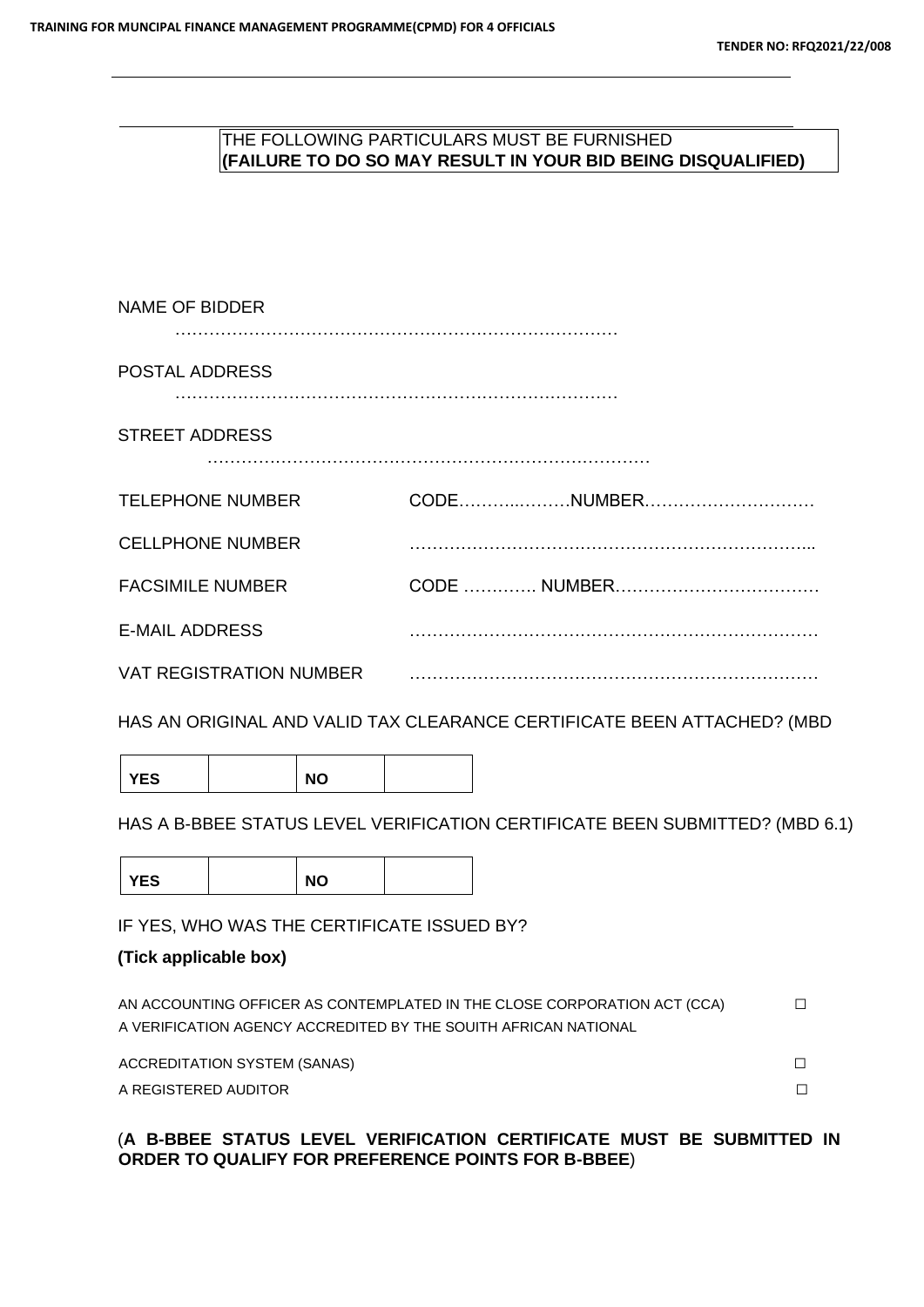# ARE YOU THE ACCREDITED REPRESENTATIVE IN SOUTH AFRICA FOR THE GOODS/SERVICES/WORKS OFFERED?

| <b>YES</b>                    |  | <b>NO</b>    |              |                                                                 |            |           |               |
|-------------------------------|--|--------------|--------------|-----------------------------------------------------------------|------------|-----------|---------------|
| (IF YES ENCLOSE PROOF)        |  |              |              |                                                                 |            |           |               |
| <b>SIGNATURE</b>              |  |              |              | <b>OF</b>                                                       |            |           | <b>BIDDER</b> |
|                               |  |              |              |                                                                 |            |           |               |
| <b>DATE</b>                   |  |              |              |                                                                 |            |           |               |
|                               |  |              |              |                                                                 |            |           |               |
| <b>CAPACITY</b>               |  | <b>UNDER</b> | <b>WHICH</b> | <b>THIS</b>                                                     | <b>BID</b> | <b>IS</b> | <b>SIGNED</b> |
| <b>TOTAL BID PRICE</b>        |  |              |              |                                                                 |            |           |               |
| TOTAL NUMBER OF ITEMS OFFERED |  |              |              |                                                                 |            |           |               |
|                               |  |              |              |                                                                 |            |           |               |
|                               |  |              |              | ANY FNOUDIES BESARDING THE BIDDING BROSEDURE MAY BE DIRESTED TO |            |           |               |

#### **ANY ENQUIRIES REGARDING THE BIDDING PROCEDURE MAY BE DIRECTED TO:**

| <b>Municipality / Municipal Entity:</b> | Kgatelopele Local Municipality                                                    |
|-----------------------------------------|-----------------------------------------------------------------------------------|
| Department:                             | Supply Chain Management Unit                                                      |
| <b>Contact Person:</b>                  | Vuledzani Mathoho                                                                 |
| Tel:                                    | 053 384 8646<br>ANY ENQUIRIES REGARDING TECHNICAL INFORMATION MAY BE DIRECTED TO: |
| <b>Contact Person:</b>                  | Ms. Maricia Pienaar                                                               |
| Tel:                                    | 053 384 8600                                                                      |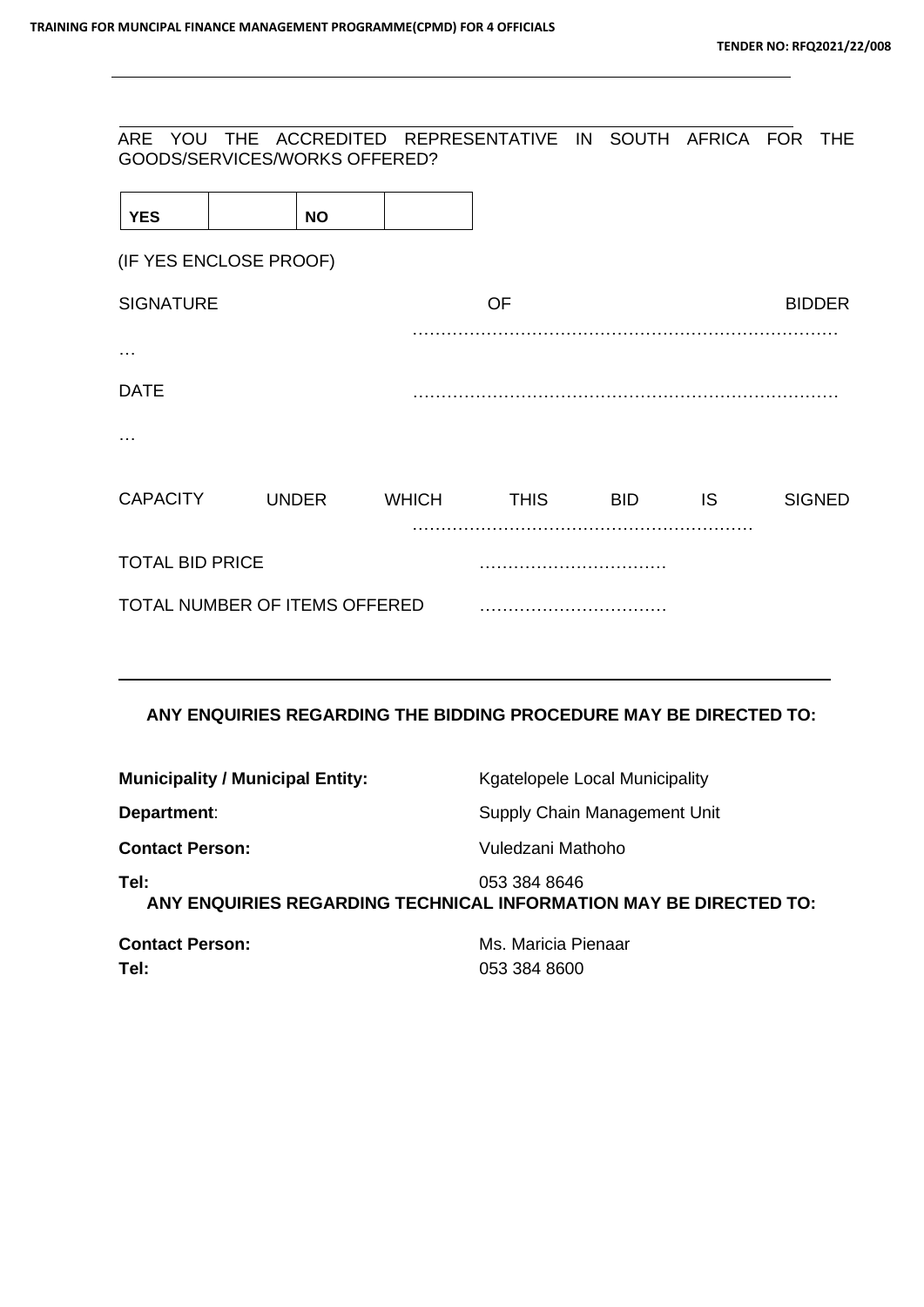**MBD 3.1** 

# **PRICING SCHEDULE – FIRM PRICES (PURCHASES)**

# **NOTE: ONLY FIRM PRICES WILL BE ACCEPTED. NON-FIRM PRICES (INCLUDING PRICES SUBJECT TO RATES OF EXCHANGE VARIATIONS) WILL NOT BE CONSIDERED**

IN CASES WHERE DIFFERENT DELIVERY POINTS INFLUENCE THE PRICING, A SEPARATE PRICING SCHEDULE MUST BE SUBMITTED FOR EACH DELIVERY

|              | Bid Number…………………… |
|--------------|--------------------|
| Closing Time | Closing Date       |

POINT

OFFER TO BE VALID FOR 90 DAYS FROM THE CLOSING DATE OF BID: ……………………

# **4. SCOPE OF WORK**

- Should be accredited with National Treasury and LGSETA to render training services in the Municipal Finance Management Programme competencies NQF level 6
- Should provide evidence of upload result in the last 6 months
- Should provide letters of references from 2 municipalities
- Should provide evidence on competent facilitators and registered assessors and moderators
- Should be able to bridge from competency requirements into qualification.
- Should conduct skills audit and identity gaps for competency requirements in line with National Treasury and LGSETA.
- **The municipality will provide training venue and refreshments while the accredited provider will facilitate and manage training proceedings of the training for the allocated days**.
- The program should not exceed 8 months to complete.
- Covid Compliant

# **4.1. Course outlines and unit standards**

- Introduction or induction
- Interpret South African Legislation and Policy Affecting Municipal Financial Management
- Apply the Inter-governmental Fiscal Act to 2020 Municipal Management
- Conduct stakeholder consultation around municipal finance programme
- Apply the principles of ethics in a municipal 2020 environment
- Contribute to capital planning and financing
- Apply costing principles to municipal operational and service-based costing
- Apply the principles of budgeting within a municipality
- Plan a municipal budgeting and reporting cycle
- Prepare and Analyze Municipal Financial 30 170 Reports
- Contribute to the strategic planning process in a South African Municipality
- Conduct performance management to a South African municipal environment
- Apply approaches to managing municipal income and expenditure within a multi-year framework
- Manage information technology resources in a municipal finance environment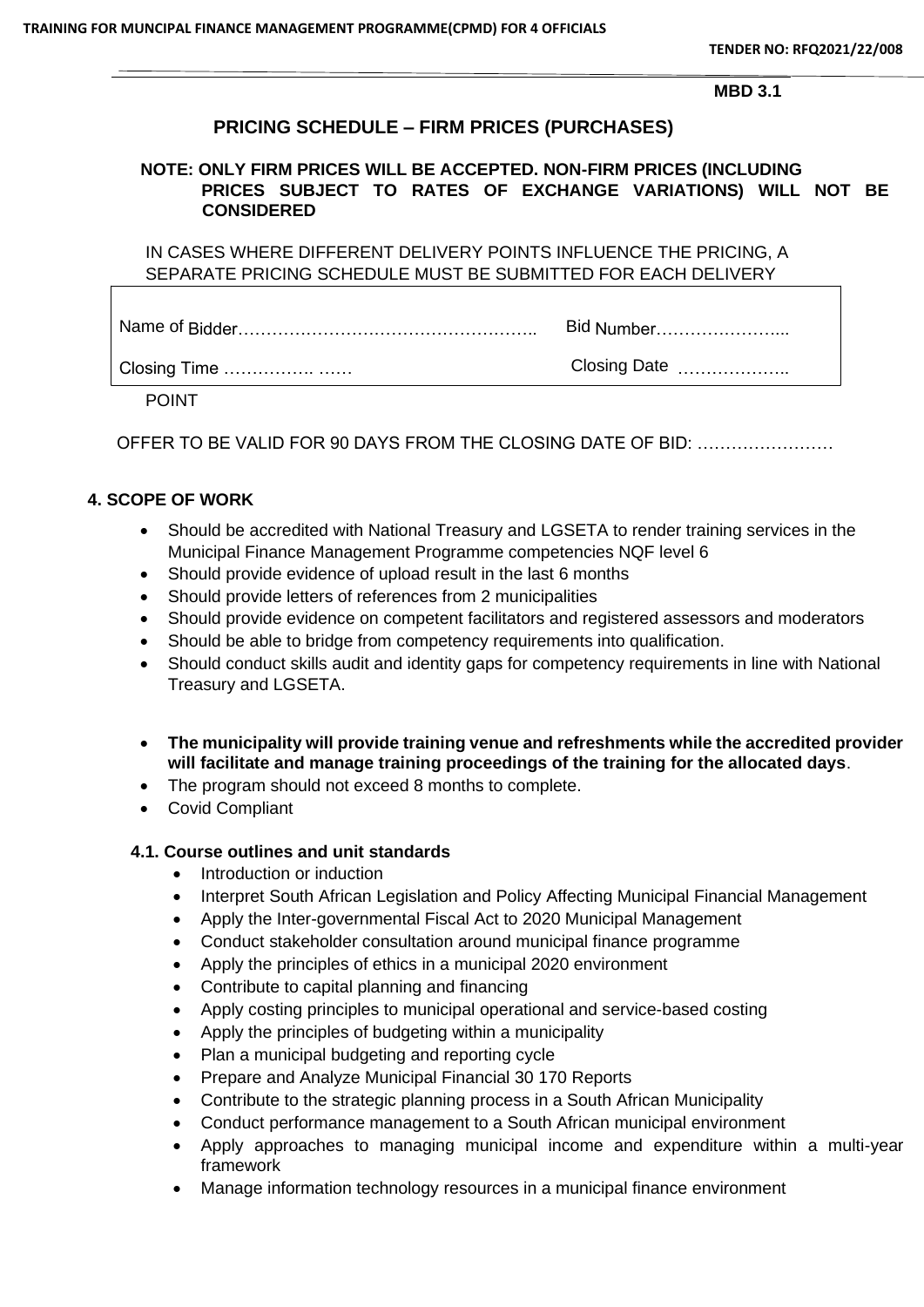• Participate in the design and implementation of municipal supply chain management

• Apply techniques and South African statutes to cash and investment management in a municipality environment

• Manage a municipality's assets and liabilities

| <b>NO</b> | <b>DESCRIPTION</b>           | <b>UNIT</b> | <b>QTY</b>  | <b>Amount</b> |
|-----------|------------------------------|-------------|-------------|---------------|
|           |                              |             |             |               |
| 1.        | <b>Leaning Materials</b>     |             | 1           | $\mathsf{R}$  |
| 2.        | Facilitation                 |             | $\mathbf 1$ | $\mathsf{R}$  |
|           |                              |             |             |               |
| 3.        | Assessment and<br>Moderation |             | 1           | $\mathsf{R}$  |
|           | Verification and             |             |             |               |
| 4.        | certification                |             | 1           | $\mathsf{R}$  |
|           |                              |             |             |               |
| 5.        | Other                        |             |             | $\mathsf{R}$  |
|           | <b>SUBTOTAL</b>              |             |             | $\mathsf{R}$  |
|           |                              |             |             |               |
|           | VAT@ 15%                     |             |             | $\mathsf{R}$  |
|           |                              |             |             |               |
|           | <b>TOTAL</b>                 |             |             | $\mathsf{R}$  |

**A breakdown of the costing to be attached.**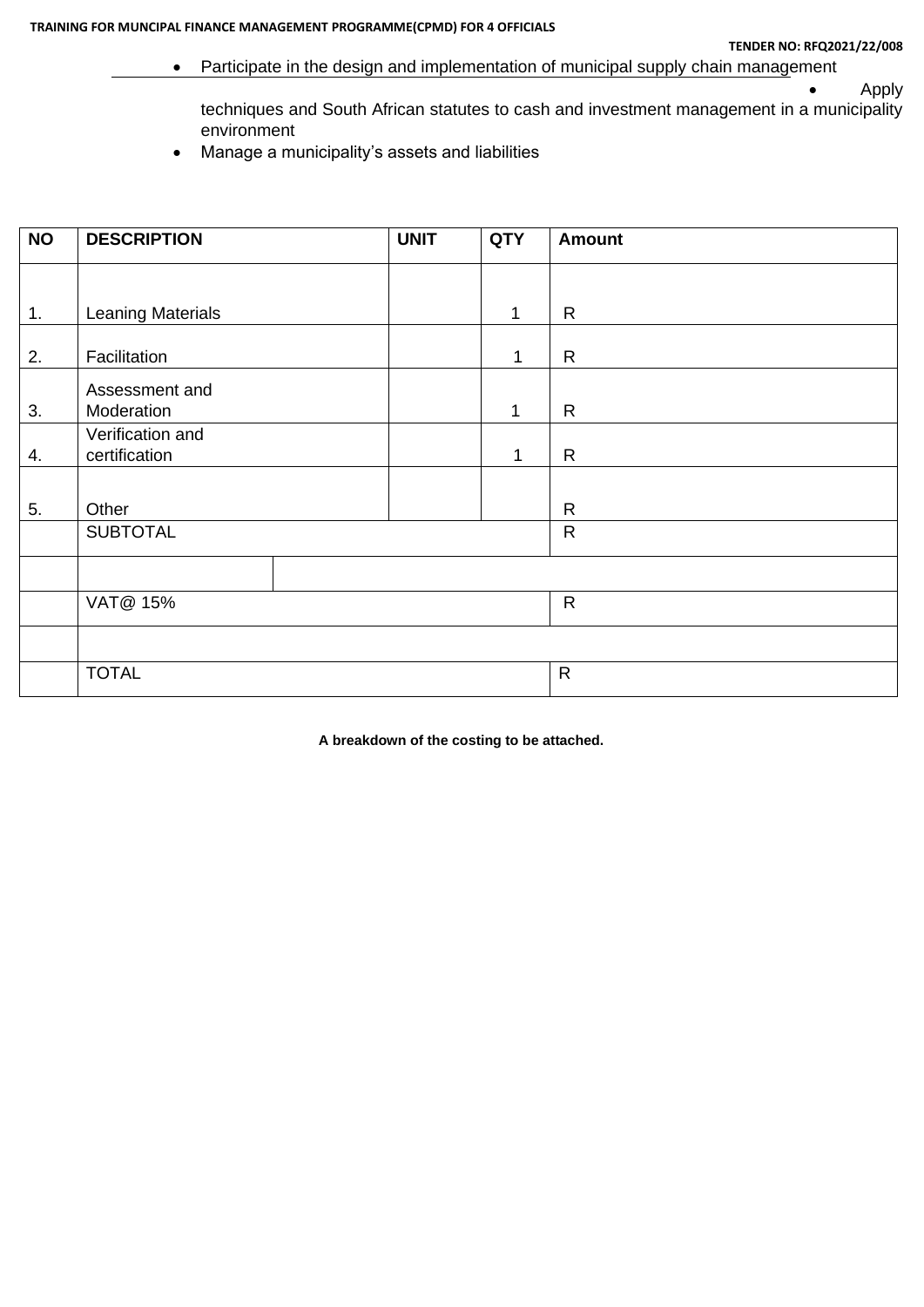#### **MBD 4**

#### **DECLARATION OF INTEREST**

- 1. No bid will be accepted from persons in the service of the state<sup>1</sup>.
- 2. Any person, having a kinship with persons in the service of the state, including a blood relationship, may make an offer or offers in terms of this invitation to bid. In view of possible allegations of favouritism, should the resulting bid, or part thereof, be awarded to persons connected with or related to persons in service of the state, it is required that the bidder or their authorised representative declare their position in relation to the evaluating/adjudicating authority.
- 3. In order to give effect to the above, the following questionnaire must be completed and submitted with the bid.

|                  | 3.1 Full Name of bidder or his or her                                                                                                                                 |
|------------------|-----------------------------------------------------------------------------------------------------------------------------------------------------------------------|
|                  | 3.2 Identity Number:                                                                                                                                                  |
|                  | 3.3 Position<br>Company (director,<br>occupied in the<br>trustee,<br>hareholder <sup>2</sup> ):                                                                       |
|                  | 3.4 Company Registration Number:                                                                                                                                      |
| 3.5              |                                                                                                                                                                       |
|                  | 3.6 VAT Registration Number:                                                                                                                                          |
| 3.7              | The names of all directors / trustees / shareholders members, their individual identity<br>numbers and state employee numbers must be indicated in paragraph 4 below. |
| 3.8 <sub>1</sub> | Are you presently in the service of the state?<br>YES / NO                                                                                                            |
|                  |                                                                                                                                                                       |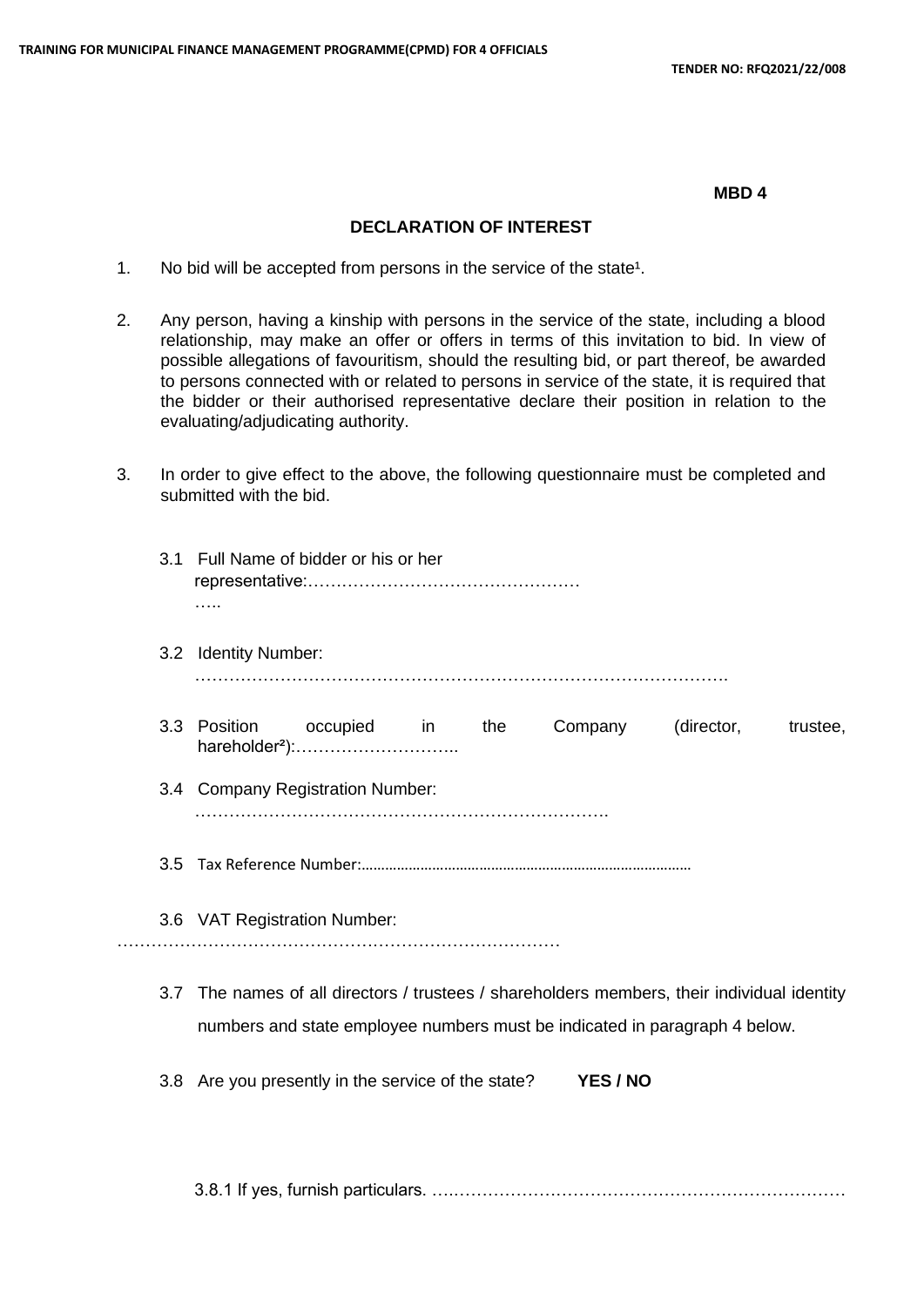$1$ MSCM Regulations: "in the service of the state" means to be  $-$ 

#### (a) a member of  $-$

- (i) any municipal council;
- (ii) any provincial legislature; or
- (iii) the national Assembly or the national Council of provinces;
- (b) a member of the board of directors of any municipal entity;
- (c) an official of any municipality or municipal entity;
- (d) an employee of any national or provincial department, national or provincial public entity or constitutional institution within the meaning of the Public Finance Management Act, 1999 (Act No.1 of 1999);
- (e) a member of the accounting authority of any national or provincial public entity; or
- (f) an employee of Parliament or a provincial legislature.
- ² Shareholder" means a person who owns shares in the company and is actively involved in the management of the company or business and exercises control over the company.
	- **3.9** Have you been in the service of the state for the past twelve months? ……**YES / NO**

3.9.1 If yes, furnish particulars.………………………...……………………………………..

…………………………………………………………………………………………….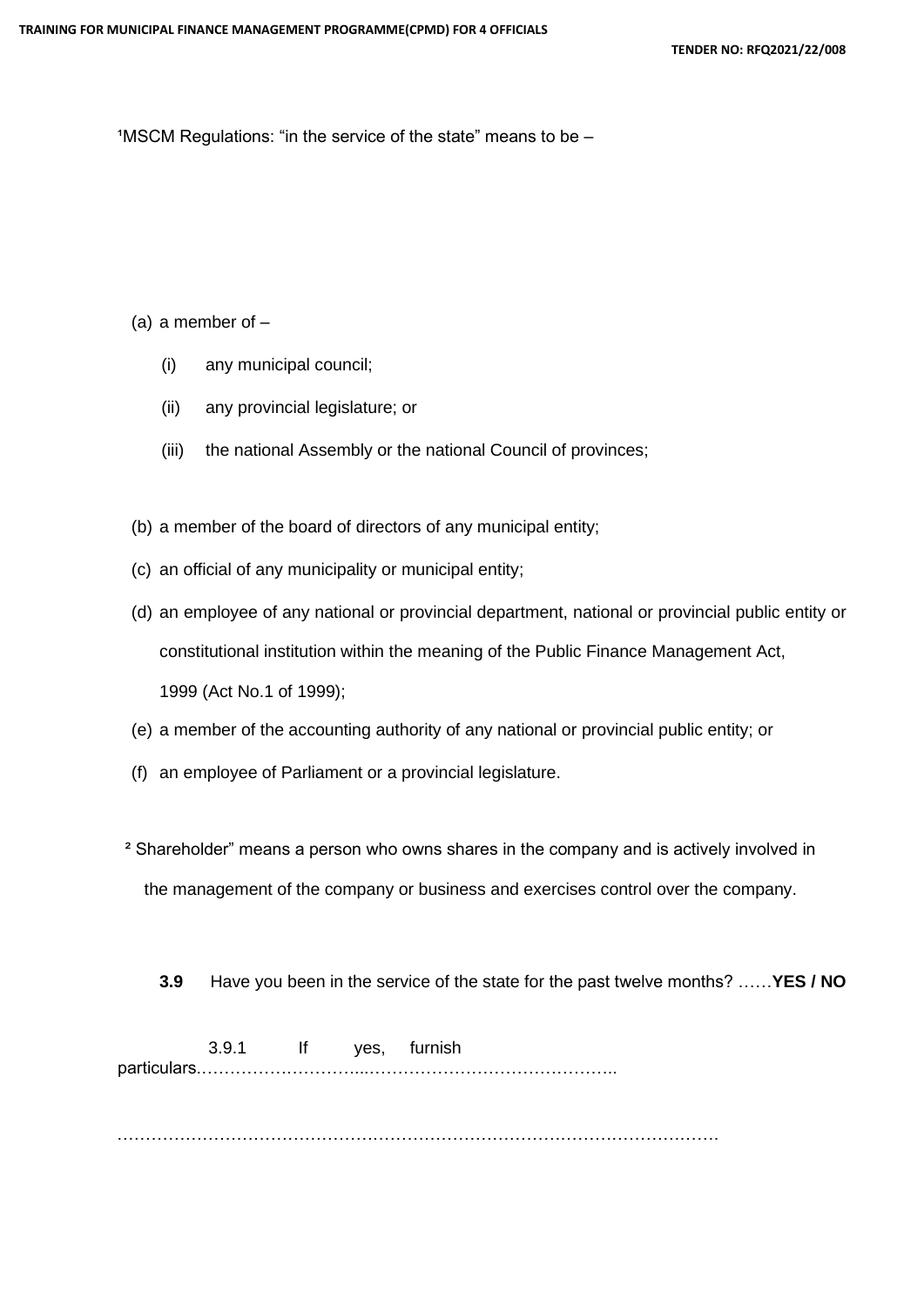3.10 Do you have any relationship (family, friend, other) with persons in the service of the state and who may be involved with the evaluation and or adjudication of this bid? ………………………………… **YES / NO**  3.10.1 If yes, furnish particulars. ……………………………………………………………………………… …………………………………………………………………………………………………………………. **3.11** Are you, aware of any relationship (family, friend, other) between any other bidder and any persons in the service of the state who may be involved with the evaluation and or adjudication of this bid? **YES / NO**  3.11.1 If yes, furnish particulars ……………………………………………………………………………… ……………………………….……......................................................... 3.12 Are any of the company's directors, trustees, managers, principle shareholders or stakeholders in service of the state? **YES / NO**  3.12.1 If yes, furnish particulars. ………………………………………………………………………………. ……………………………………………………………………………… 3.13 Are any spouse, child or parent of the company's directors trustees, managers, principle shareholders or stakeholders in service of the state? **YES / NO**  3.13.1 If yes, furnish particulars. ……………………………………………………………………………. ……………………………………………………………………………. 3.14 Do you or any of the directors, trustees, managers, principle shareholders, or stakeholders of this company have any interest in any other related companies or business whether or not they are bidding for this contract. **YES / NO**  3.14.1 If yes, furnish particulars: ……………………………………………………………………………..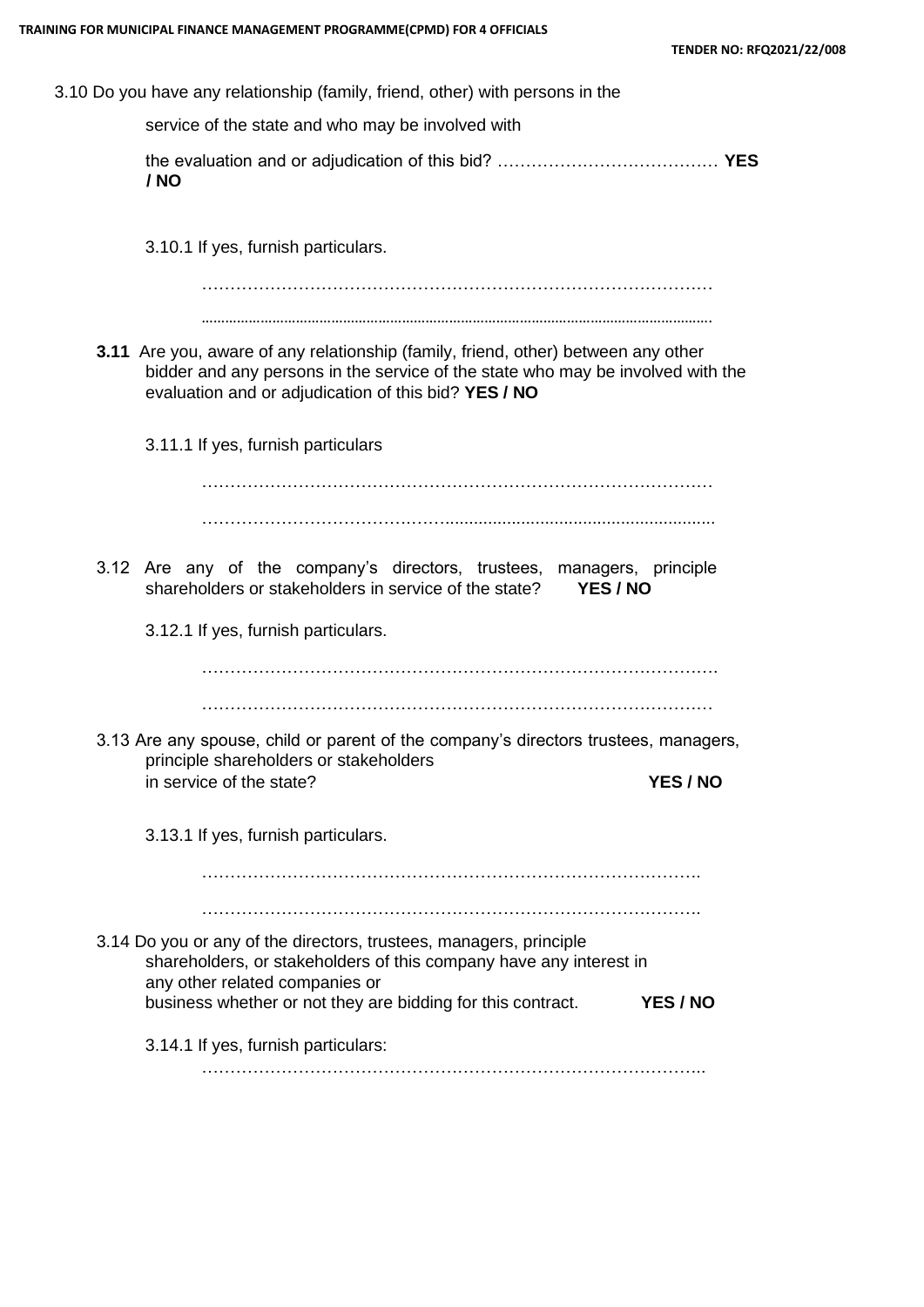……………………………………………………………………………..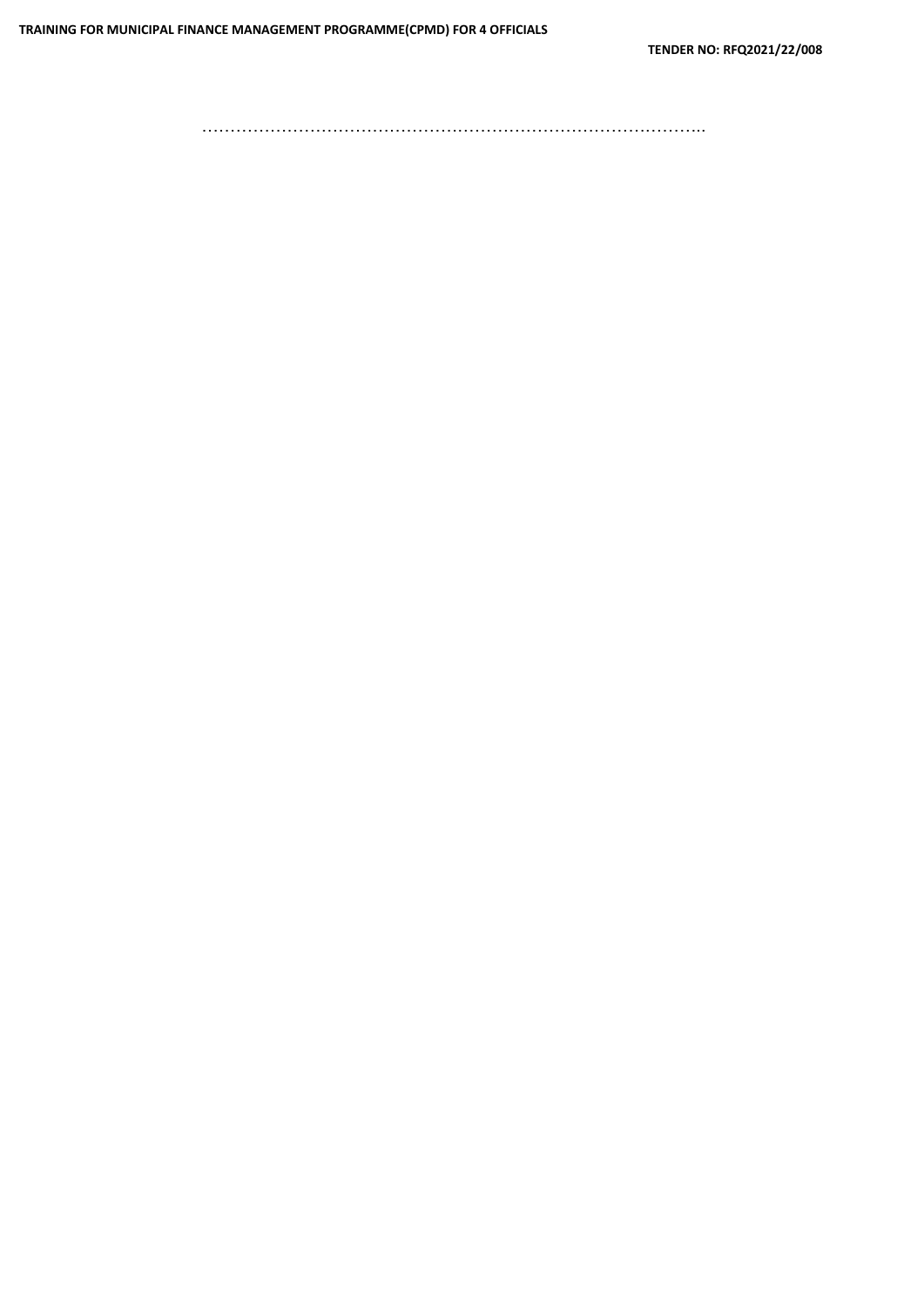4. Full details of directors / trustees / members / shareholders.

| <b>Full Name</b> | <b>Identity Number</b> | <b>State Employee</b><br><b>Number</b> |
|------------------|------------------------|----------------------------------------|
|                  |                        |                                        |
|                  |                        |                                        |
|                  |                        |                                        |
|                  |                        |                                        |
|                  |                        |                                        |
|                  |                        |                                        |

| Signature | Date                  |
|-----------|-----------------------|
|           |                       |
| Capacity  | <b>Name of Bidder</b> |

**MBD6.1**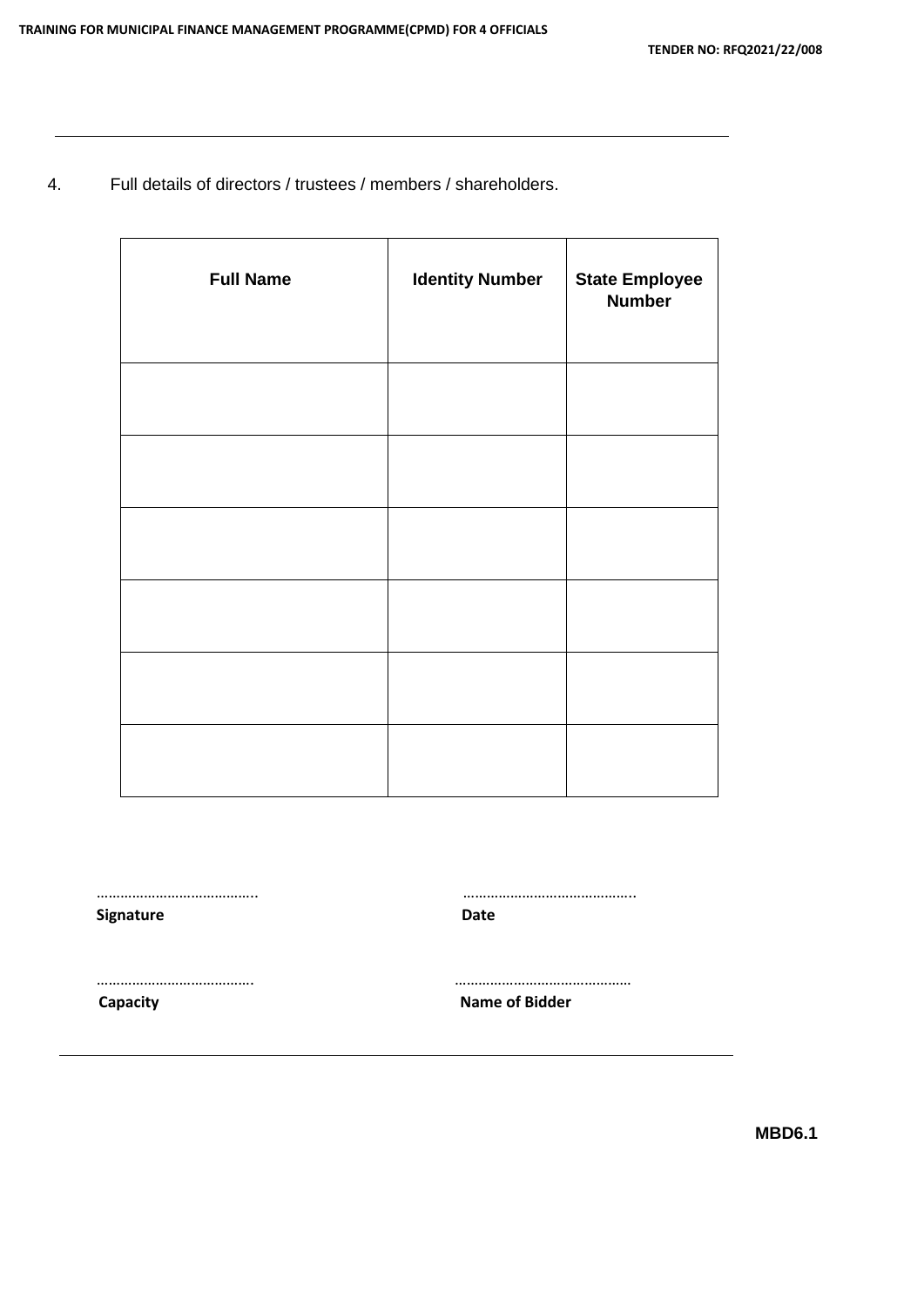# **PREFERENCE POINTS CLAIM FORM IN TERMS OF THE PREFERENTIAL PROCUREMENT REGULATIONS 2017**

This preference form must form part of all bids invited. It contains general information and serves as a claim form for preference points for Broad-Based Black Economic Empowerment (B-BBEE) Status Level of Contribution

# **NB: BEFORE COMPLETING THIS FORM, BIDDERS MUST STUDY THE GENERAL CONDITIONS, DEFINITIONS AND DIRECTIVES APPLICABLE IN RESPECT OF B-BBEE, AS PRESCRIBED IN THE PREFERENTIAL PROCUREMENT REGULATIONS, 2017.**

# **1. GENERAL CONDITIONS**

- 1.1 The following preference point systems are applicable to all bids:
	- the 80/20 system for requirements with a Rand value of up to R50 000 000 (all applicable taxes included); and
	- the 90/10 system for requirements with a Rand value above R50 000 000 (all applicable taxes included).

### 1.2 1.2

- a) The value of this bid is estimated to not exceed R50 000 000 (all applicable taxes included) and therefore the 80/20 preference point system shall be applicable; or
- 1.3 Points for this bid shall be awarded for:
	- (a) Technical functionality
	- (b) Price; and
	- (c) B-BBEE Status Level of Contributor.
- 1.4 The maximum points for this bid are allocated as follows:

|                                           | <b>POINTS</b> |
|-------------------------------------------|---------------|
| <b>TECHNICAL FUNCTIONALITY</b>            | 75            |
| <b>PRICE</b>                              | 80            |
| <b>B-BBEE STATUS LEVEL OF CONTRIBUTOR</b> | 20            |
| Total points must not exceed              | 175           |

- 1.5 Failure on the part of a bidder to submit proof of B-BBEE Status level of contributor together with the bid, will be interpreted to mean that preference points for B-BBEE status level of contribution are not claimed.
- 1.6 The purchaser reserves the right to require of a bidder, either before a bid is adjudicated or at any time subsequently, to substantiate any claim in regard to preferences, in any manner required by the purchaser.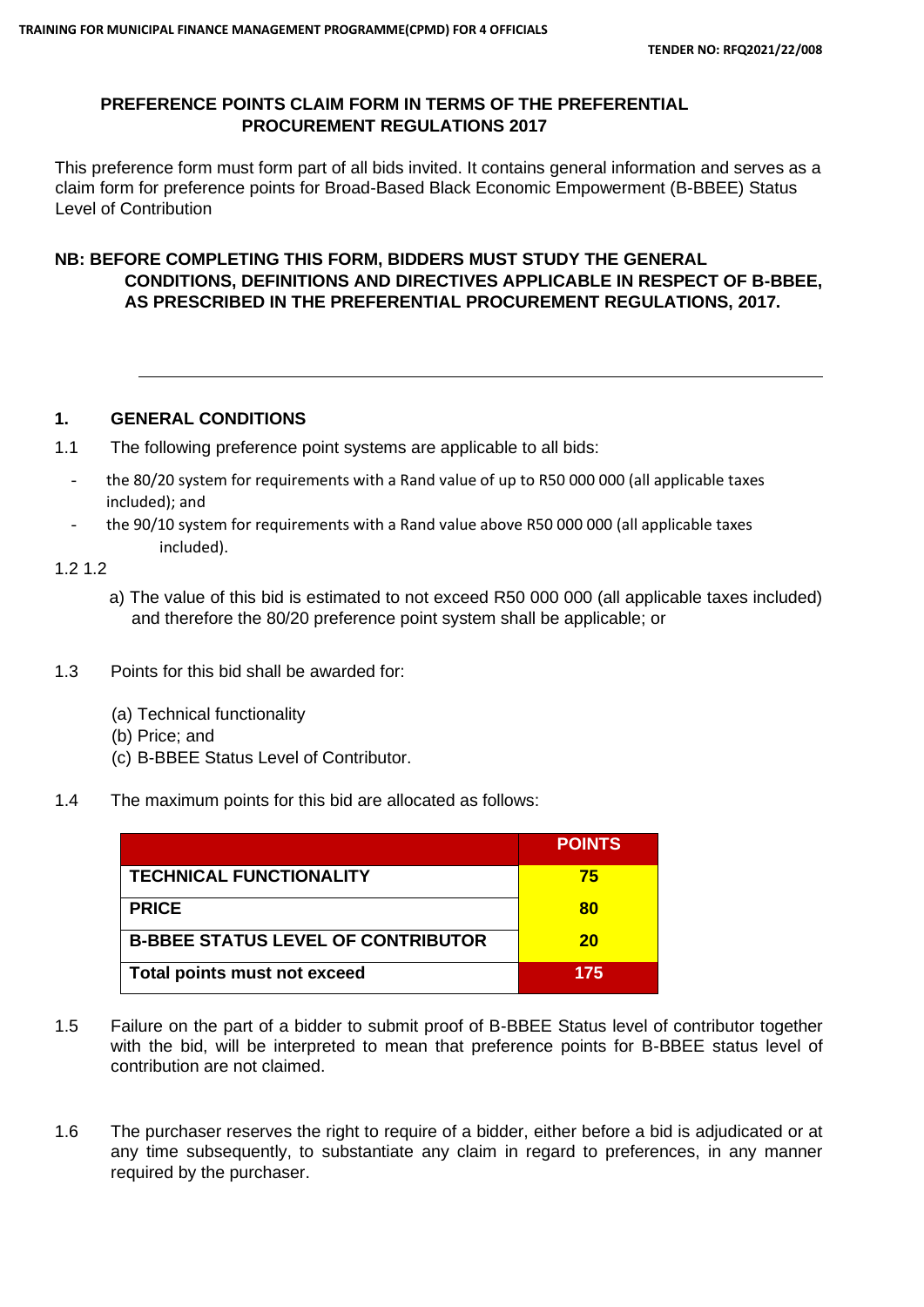### **2. DEFINITIONS**

- (a) **"B-BBEE"** means broad-based black economic empowerment as defined in section 1 of the Broad-Based Black Economic Empowerment Act;
- (b) "**B-BBEE status level of contributor"** means the B-BBEE status of an entity in terms of a code of good practice on black economic empowerment, issued in terms of section 9(1) of the Broad-Based Black Economic Empowerment Act;
- (c) **"bid"** means a written offer in a prescribed or stipulated form in response to an invitation by an organ of state for the provision of goods or services, through price quotations, advertised competitive bidding processes or proposals;
- (d) **"Broad-Based Black Economic Empowerment Act"** means the Broad-Based Black Economic Empowerment Act, 2003 (Act No. 53 of 2003);
- (e) **"EME"** means an Exempted Micro Enterprise in terms of a code of good practice on black economic empowerment issued in terms of section 9 (1) of the Broad-Based Black Economic Empowerment Act;
- (f) **"functionality"** means the ability of a tenderer to provide goods or services in accordance with specifications as set out in the tender documents.
- (g) **"prices"** includes all applicable taxes less all unconditional discounts;
- (h) **"proof of B-BBEE status level of contributor"** means:
	- **1)** B-BBEE Status level certificate issued by an authorized body or person;
	- **2)** A sworn affidavit as prescribed by the B-BBEE Codes of Good Practice;
	- **3)** Any other requirement prescribed in terms of the B-BBEE Act;
- (i) **"QSE"** means a qualifying small business enterprise in terms of a code of good practice on black economic empowerment issued in terms of section 9 (1) of the Broad-Based Black Economic Empowerment Act;
- (j) **"rand value"** means the total estimated value of a contract in Rand, calculated at the time of bid invitation, and includes all applicable taxes;

# **3. POINTS AWARDED FOR PRICE**

# **3.1 THE 80/20 OR 90/10 PREFERENCE POINT SYSTEMS**

A maximum of 80 or 90 points is allocated for price on the following basis:

**80/20 or 90/10** 

 $Ps = 80 \square 1 - Pt - P$  min  $\square \square$  or  $Ps = 90 \square \square 1 - Pt - P$  min  $\square \square$  $\Box$ *P* min **□ D** *P* min **□**  $\Box$ 

**Where**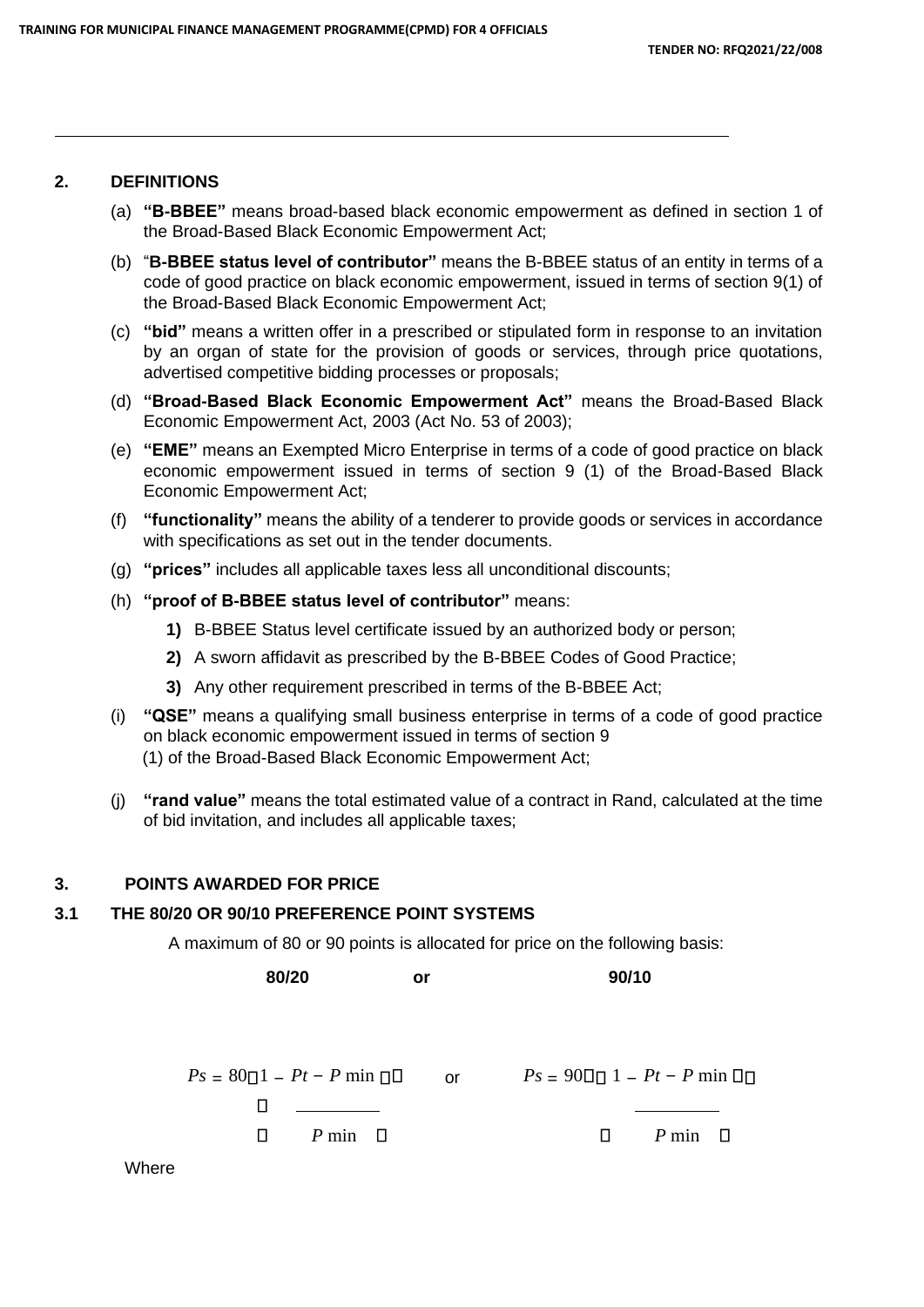$Ps =$  Points scored for price of bid under consideration Pt =

Price of bid under consideration

Pmin = Price of lowest acceptable bid

# **4. POINTS AWARDED FOR B-BBEE STATUS LEVEL OF CONTRIBUTOR**

4.1 In terms of Regulation 6 (2) and 7 (2) of the Preferential Procurement Regulations, preference points must be awarded to a bidder for attaining the B-BBEE status level of contribution in accordance with the table below:

| <b>B-BBEE Status Level of</b><br><b>Contributor</b> | <b>Number of points</b><br>(90/10 system) | <b>Number of points</b><br>(80/20 system) |
|-----------------------------------------------------|-------------------------------------------|-------------------------------------------|
| 1                                                   | 10                                        | 20                                        |
| 2                                                   | 9                                         | 18                                        |
| 3                                                   | 6                                         | 14                                        |
| 4                                                   | 5                                         | 12                                        |
| 5                                                   | 4                                         | 8                                         |
| 6                                                   | 3                                         | 6                                         |
| 7                                                   | $\overline{2}$                            | 4                                         |
| 8                                                   | 1                                         | 2                                         |
|                                                     | 0                                         | $\Omega$                                  |
| Non-compliant contributor                           |                                           |                                           |

#### **5. BID DECLARATION**

5.1 Bidders who claim points in respect of B-BBEE Status Level of Contribution must complete the following:

# **6. B-BBEE STATUS LEVEL OF CONTRIBUTOR CLAIMED IN TERMS OF PARAGRAPHS 1.4 AND 4.1**

6.1 B-BBEE Status Level of Contributor: . = ………(maximum of 10 or 20 points)

(Points claimed in respect of paragraph 7.1 must be in accordance with the table reflected in paragraph 4.1 and must be substantiated by relevant proof of B-BBEE status level of contributor.

# **7. SUB-CONTRACTING**

7.1 Will any portion of the contract be sub-contracted? (*Tick applicable box*)

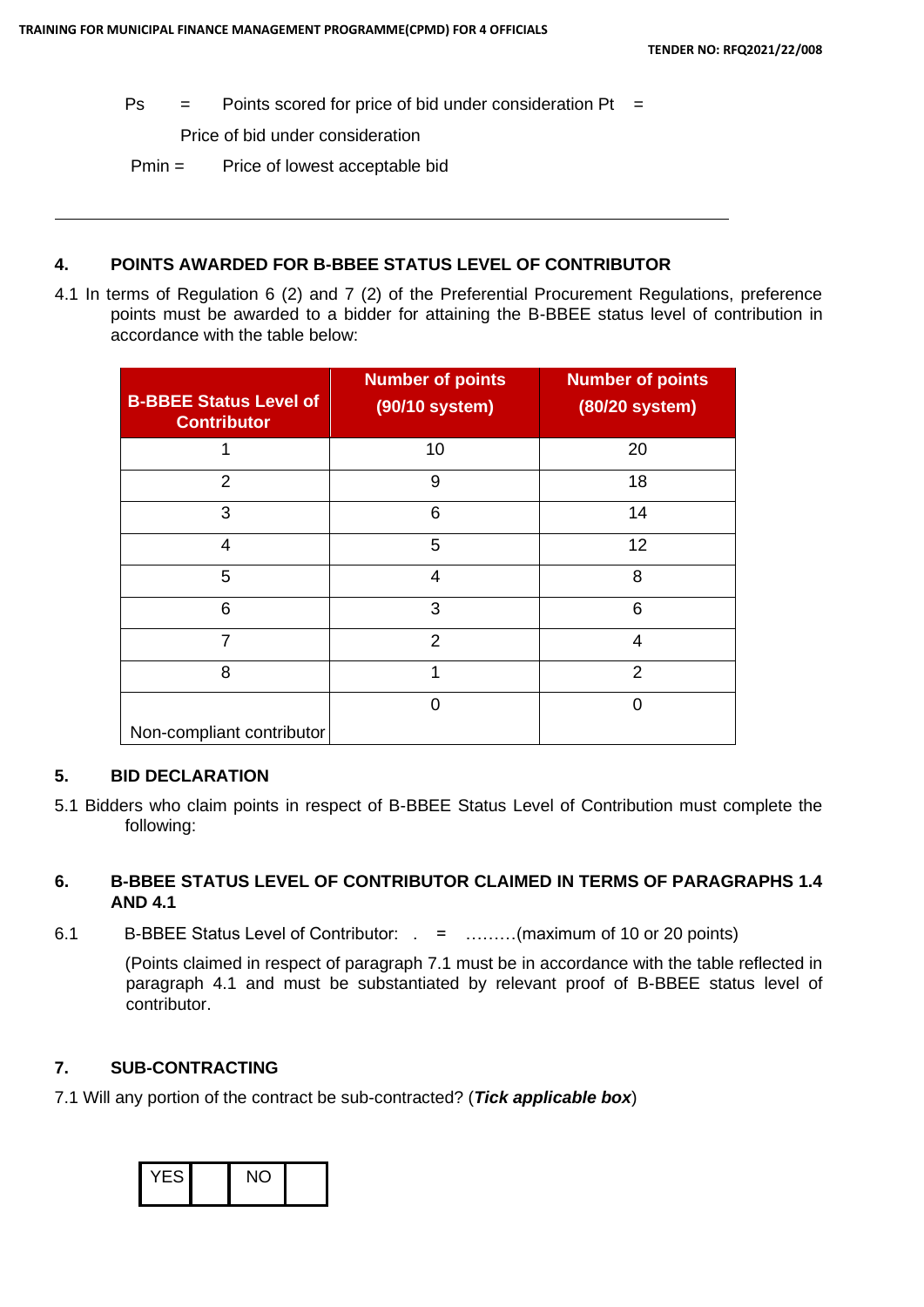#### 7.1.1 If yes, indicate:

i) What percentage of the contract will be subcontracted. ............................ % ii) The name of the sub-contractor…………………………………………………

iii) The B-BBEE status level of the sub-contractor..............................…………..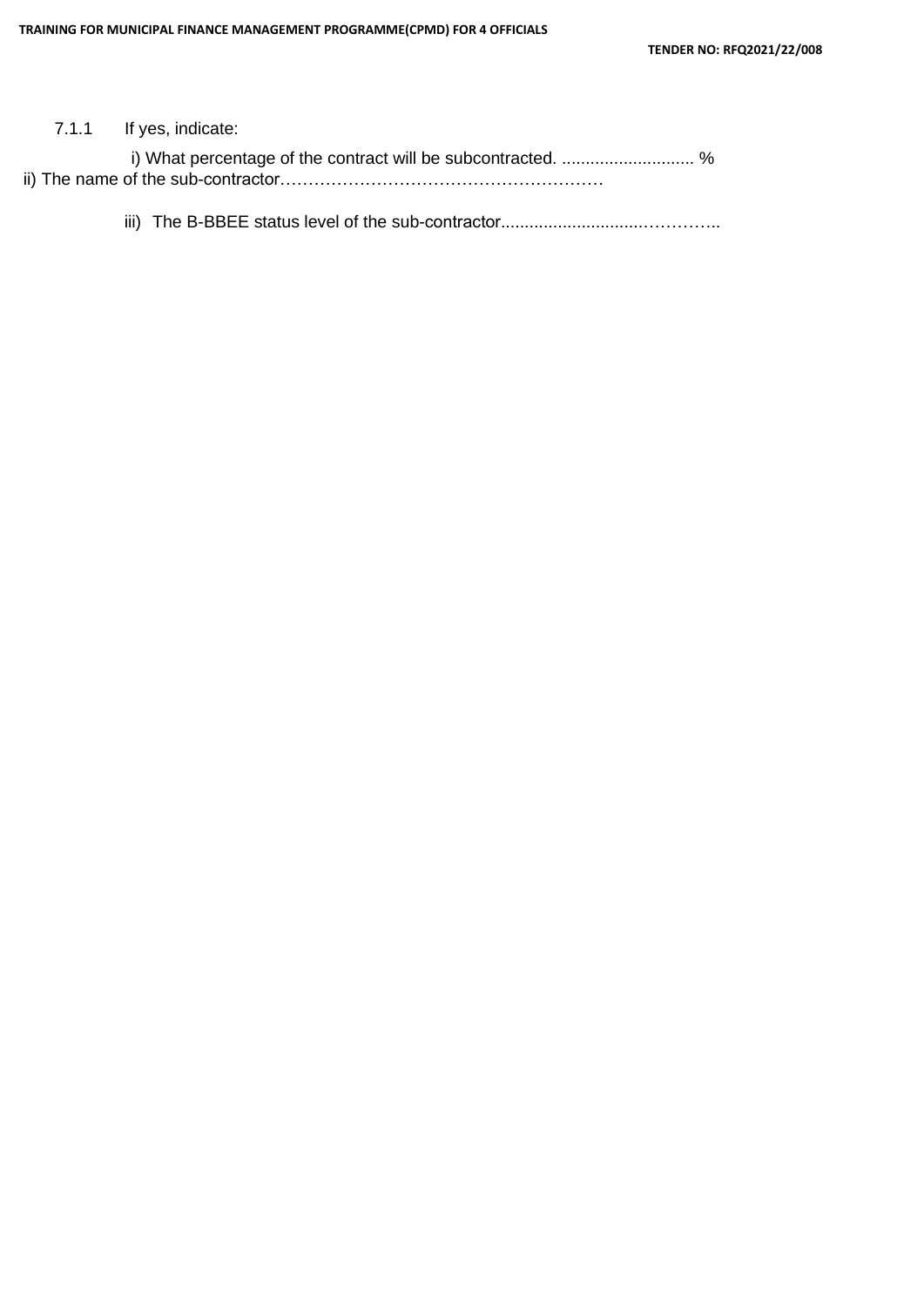# iv) Whether the sub-contractor is an EME or QSE

# *(Tick applicable box*)



v) **Specify, by ticking the appropriate box, if subcontracting with an enterprise in terms of Preferential Procurement Regulations,2017:** 

| Designated Group: An EME or QSE which is at last 51% owned<br>by:    | <b>EME</b><br>V | <b>QSE</b> |
|----------------------------------------------------------------------|-----------------|------------|
| <b>Black people</b>                                                  |                 |            |
| Black people who are youth                                           |                 |            |
| Black people who are women                                           |                 |            |
| <b>Black people with disabilities</b>                                |                 |            |
| Black people living in rural or underdeveloped areas or<br>townships |                 |            |
| Cooperative owned by black people                                    |                 |            |
| Black people who are military veterans                               |                 |            |
| <b>OR</b>                                                            |                 |            |
| Any EME                                                              |                 |            |
| Any QSE                                                              |                 |            |

# **8. DECLARATION WITH REGARD TO COMPANY/FIRM**

- 8.1 Name of company/firm:………………………………………………………………
- 8.2 VAT registration number:……………………………………….……………………
- 8.3 Company registration number:…………….……………………….……………….

# 8.4 TYPE OF COMPANY/ FIRM

- $\Box$ Partnership/Joint Venture / Consortium
- $\Box$ One person business/sole propriety
- $\Box$ Close corporation
- $\Box$ **Company**
- (Pty) Limited [TICK  $\Box$

APPLICABLE BOX]

8.5 DESCRIBE PRINCIPAL BUSINESS ACTIVITIES

……………………………………………………………………………………………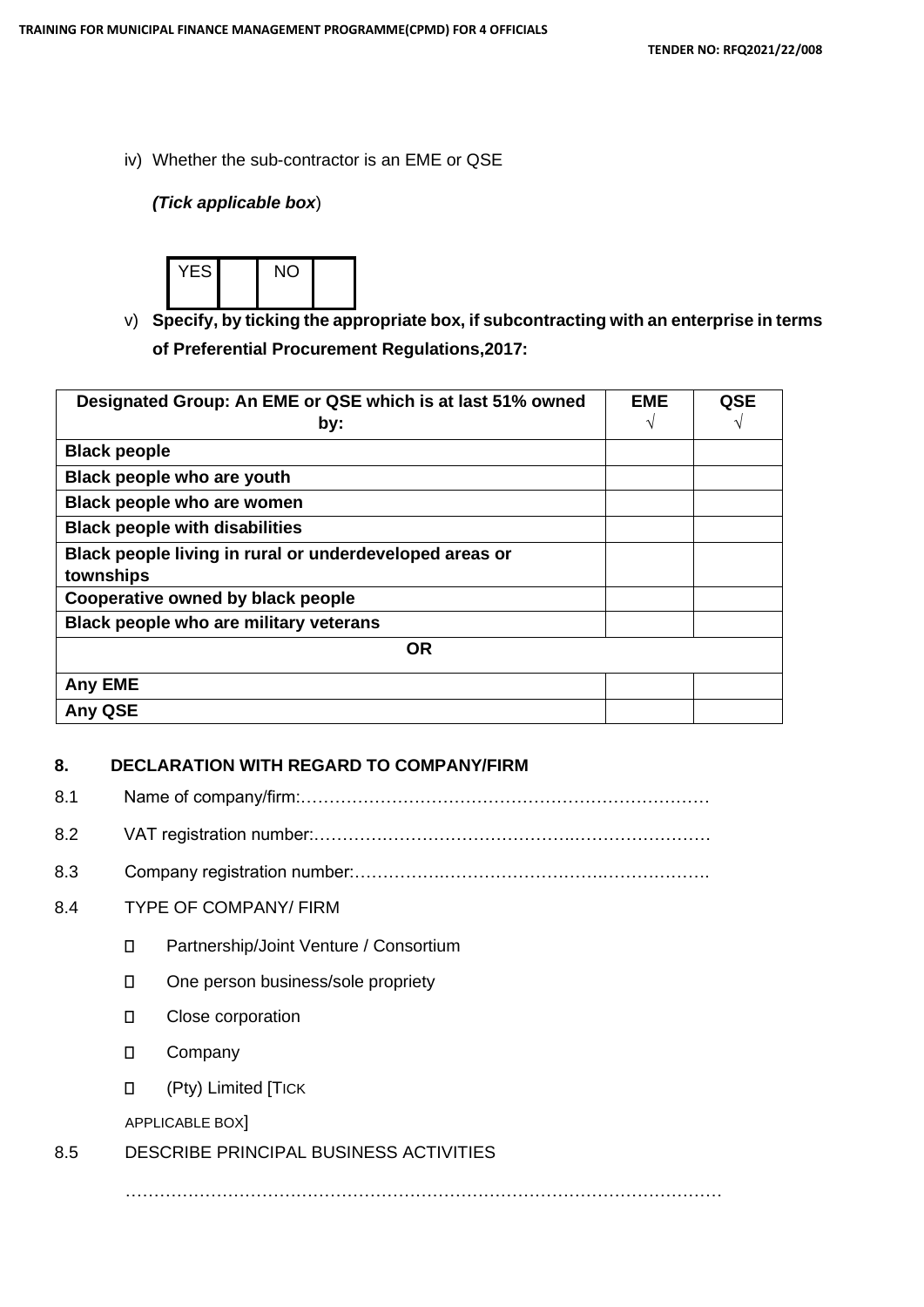……………………………………………………………………………………………

……………………………………………………………………………………………

…………………………………………………………………………………

#### 8.6 COMPANY CLASSIFICATION

- $\Box$ Manufacturer
- $\Box$ **Supplier**
- $\Box$ Professional service provider
- Other service providers, e.g. transporter, etc. [*TICK*   $\Box$

*APPLICABLE BOX*]

#### **8.7 MUNICIPAL INFORMATION**

**Municipality where business is situated: ….…………………………………… Registered Account Number: …………………………………………………….. Stand Number**:………………………………………………………………………..

- 8.8 Total number of years the company/firm has been in business:…………………
- 8.9 I/we, the undersigned, who is/are duly authorised to do so on behalf of the company/firm, certify that the points claimed, based on B-BBE status level of contributor indicated in paragraphs 1.4 and 6.1 of the foregoing certificate, qualifies the company/firm for the preference shown and I / we acknowledge that:

i) The information furnished is true and correct; ii) The preference points claimed are in accordance with the General Conditions as indicated in paragraph 1 of this form;

- iii) In the event of a contract being awarded as a result of points claimed as shown in paragraphs 1.4 and 6.1, the contractor may be required to furnish documentary proof to the satisfaction of the purchaser that the claims are correct;
- iv) If the B-BBEE status level of contributor has been claimed or obtained on a fraudulent basis or any of the conditions of contract have not been fulfilled, the purchaser may, in addition to any other remedy it may have –
	- (a) disqualify the person from the bidding process;
	- (b) recover costs, losses or damages it has incurred or suffered as a result of that person's conduct;
	- (c) cancel the contract and claim any damages which it has suffered as a result of having to make less favourable arrangements due to such cancellation;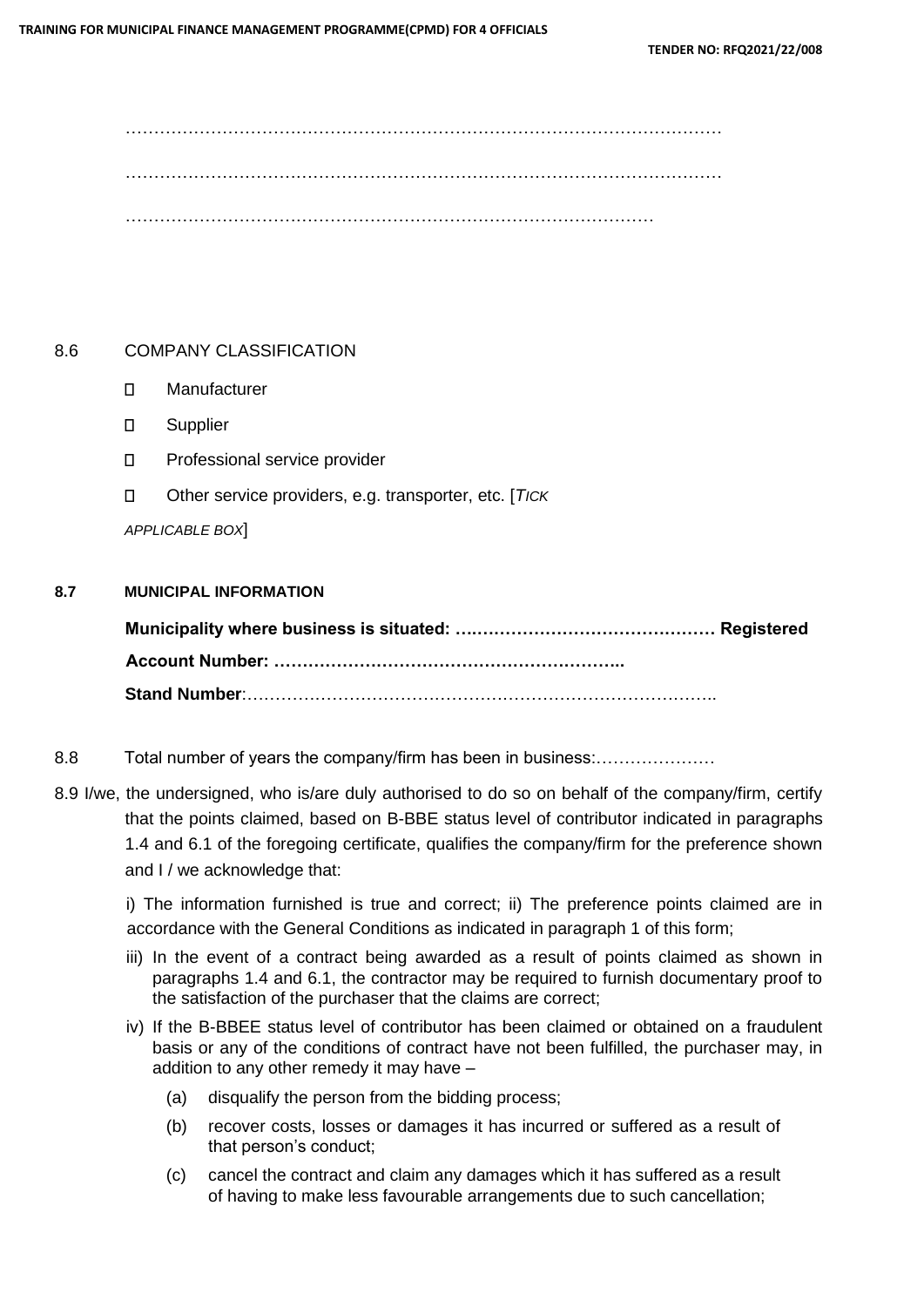(d) recommend that the bidder or contractor, its shareholders and directors, or only the shareholders and directors who acted on a fraudulent basis, be restricted by the National Treasury from obtaining business from any organ of state for a period not exceeding 10 years, after the *audi alteram partem*  (hear the other side) rule has been applied; and (e)

forward the matter for criminal prosecution.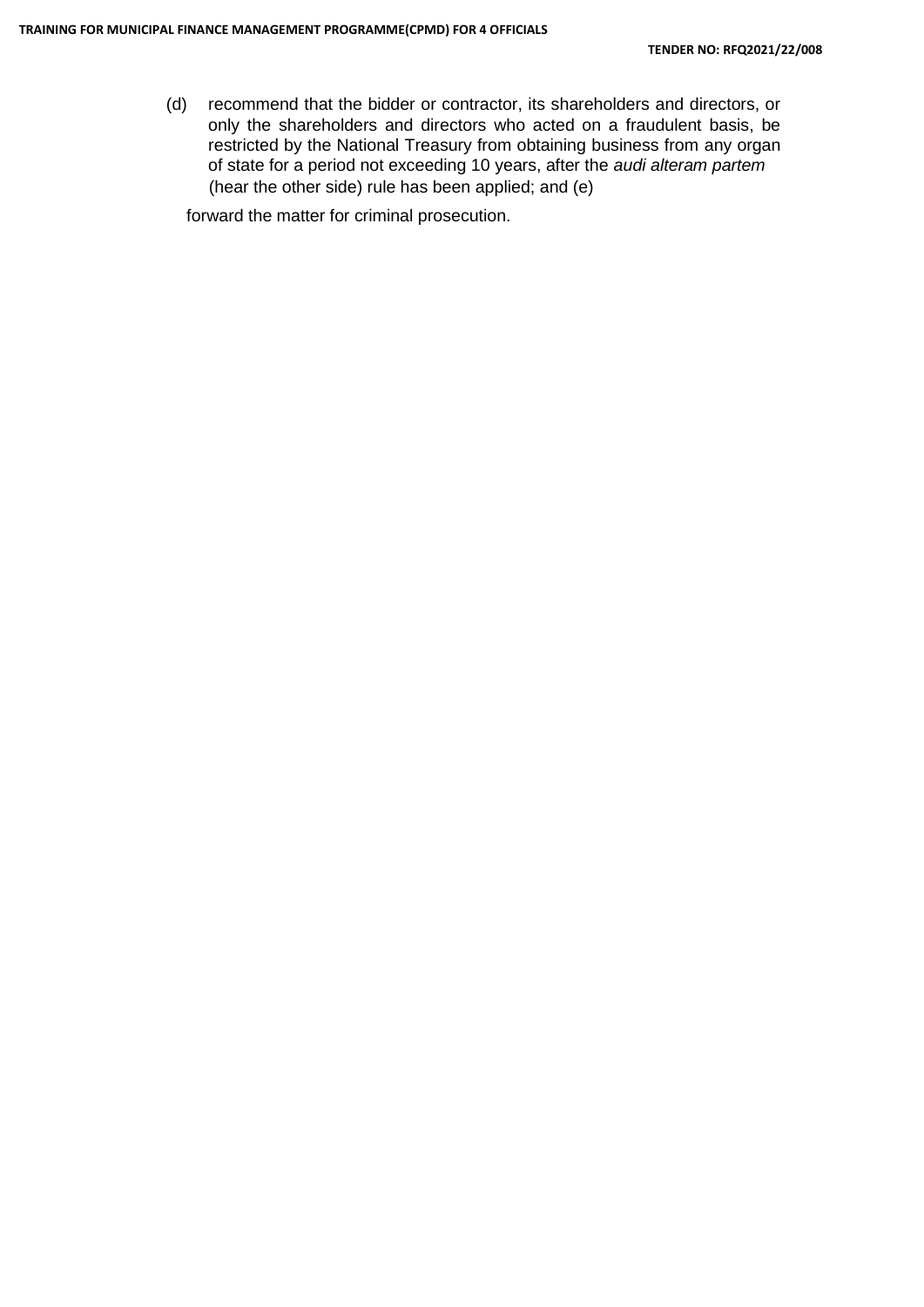$\overline{\phantom{0}}$ 

| <b>WITNESSES</b> |                         | SIGNATURE(S) OF BIDDERS(S) |
|------------------|-------------------------|----------------------------|
| ົ                | DATE:<br><b>ADDRESS</b> |                            |
|                  |                         |                            |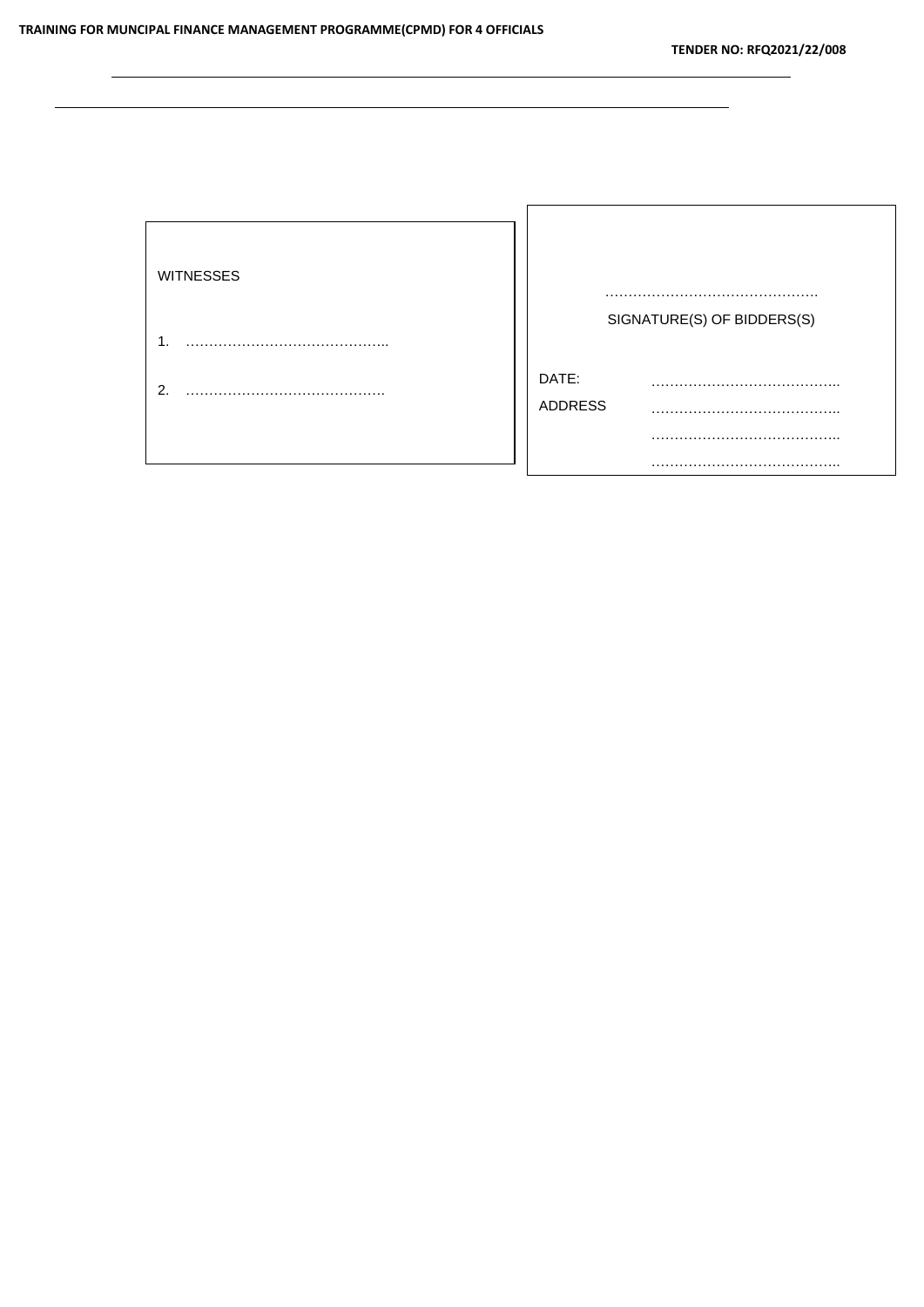### **MBD 6.2**

### **DECLARATION CERTIFICATE FOR LOCAL PRODUCTION AND CONTENT FOR DESIGNATED SECTORS**

This Municipal Bidding Document (MBD) must form part of all bids invited. It contains general information and serves as a declaration form for local content (local production and local content are used interchangeably).

Before completing this declaration, bidders must study the General Conditions, Definitions, Directives applicable in respect of Local Content as prescribed in the **Preferential Procurement Regulations, 2011** and the South African Bureau of Standards (SABS) approved technical specification number SATS 1286:2011 (Edition

1) and the Guidance on the Calculation of Local Content together with the Local Content Declaration Templates [Annex C (Local Content Declaration: Summary Schedule), D (Imported Content Declaration: Supporting Schedule to Annex C) and E (Local Content Declaration: Supporting Schedule to Annex C)].

### **1. General Conditions**

- 1.1. Preferential Procurement Regulations, 2011 (Regulation 9) makes provision for the promotion of local production and content.
- 1.2. Regulation 9.(1) prescribes that in the case of designated sectors, where in the award of bids local production and content is of critical importance, such bids must be advertised with the specific bidding condition that only locally produced goods, services or works or locally manufactured goods, with a stipulated minimum threshold for local production and content will be considered.
- 1.3. Where necessary, for bids referred to in paragraph 1.2 above, a two stage bidding process may be followed, where the first stage involves a minimum threshold for local production and content and the second stage price and B-BBEE.
- 1.4. A person awarded a contract in relation to a designated sector, may not sub- contract in such a manner that the local production and content of the overall value of the contract is reduced to below the stipulated minimum threshold.
- 1.5. The local content (LC) expressed as a percentage of the bid price must be calculated in accordance with the SABS approved technical specification number SATS 1286: 2011 as follows:

 $LC = [1 - x / y]$  \*100

# **Where**

- x is the imported content in Rand
- y is the bid price in Rand excluding value added tax (VAT)

Prices referred to in the determination of x must be converted to Rand (ZAR) by using the exchange rate published by the South African Reserve Bank (SARB) at 12:00 on the date of advertisement of the bid as required in paragraph 4.1 below.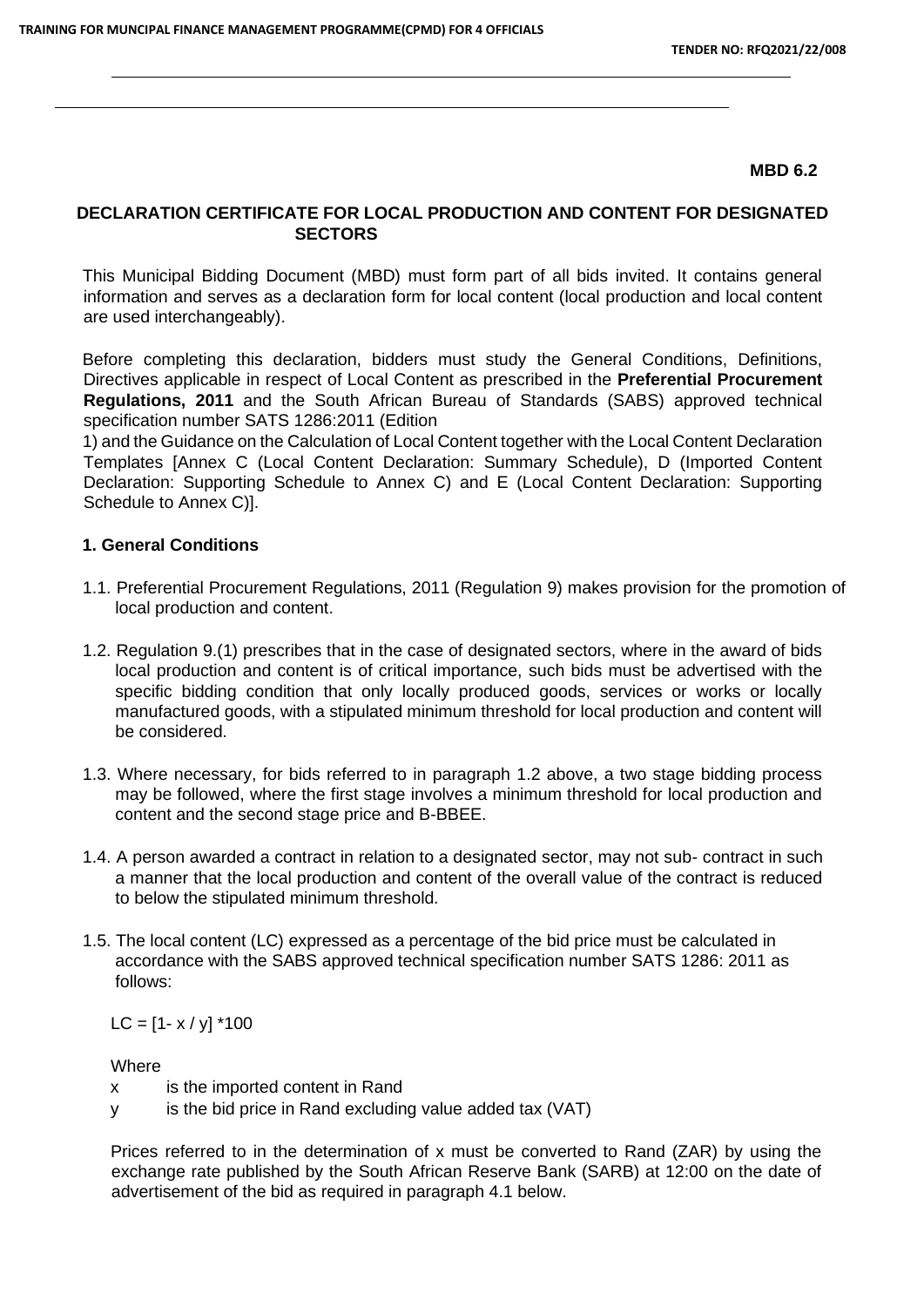#### **The SABS approved technical specification number SATS 1286:2011 is accessible on <http://www.thedti.gov.za/industrial> [d](http://www.thedti.gov.za/industrial)evelopment/ip.jsp at no cost.**

1.6. A bid may be disqualified if this Declaration Certificate and the Annex C (Local Content Declaration: Summary Schedule) are not submitted as part of the bid documentation;

# **2. Definitions**

- 2.1. **"bid"** includes written price quotations, advertised competitive bids or proposals;
- 2.2. **"bid price"** price offered by the bidder, excluding value added tax (VAT);
- 2.3. **"contract"** means the agreement that results from the acceptance of a bid by an organ of state;
- 2.4. **"designated sector"** means a sector, sub-sector or industry that has been designated by the Department of Trade and Industry in line with national development and industrial policies for local production, where only locally produced services, works or goods or locally manufactured goods meet the stipulated minimum threshold for local production and content;
- 2.5. **"duly sign"** means a Declaration Certificate for Local Content that has been signed by the Chief Financial Officer or other legally responsible person nominated in writing by the Chief Executive, or senior member / person with management responsibility(close corporation, partnership or individual).
- 2.6. **"imported content"** means that portion of the bid price represented by the cost of components, parts or materials which have been or are still to be imported (whether by the supplier or its subcontractors) and which costs are inclusive of the costs abroad (this includes labour and intellectual property costs), plus freight and other direct importation costs, such as landing costs, dock duties, import duty, sales duty or other similar tax or duty at the South African port of entry;
- 2.7. **"local content"** means that portion of the bid price which is not included in the imported content, provided that local manufacture does take place;
- 2.8. **"stipulated minimum threshold"** means that portion of local production and content as determined by the Department of Trade and Industry; and
- 2.9. **"sub-contract"** means the primary contractor's assigning, leasing, making out work to, or employing another person to support such primary contractor in the execution of part of a project in terms of the contract.
- **3. The stipulated minimum threshold(s) for local production and content (refer to Annex A of SATS 1286:2011) for this bid is/are as follows:**

Description of services, works or goods Stipulated minimum threshold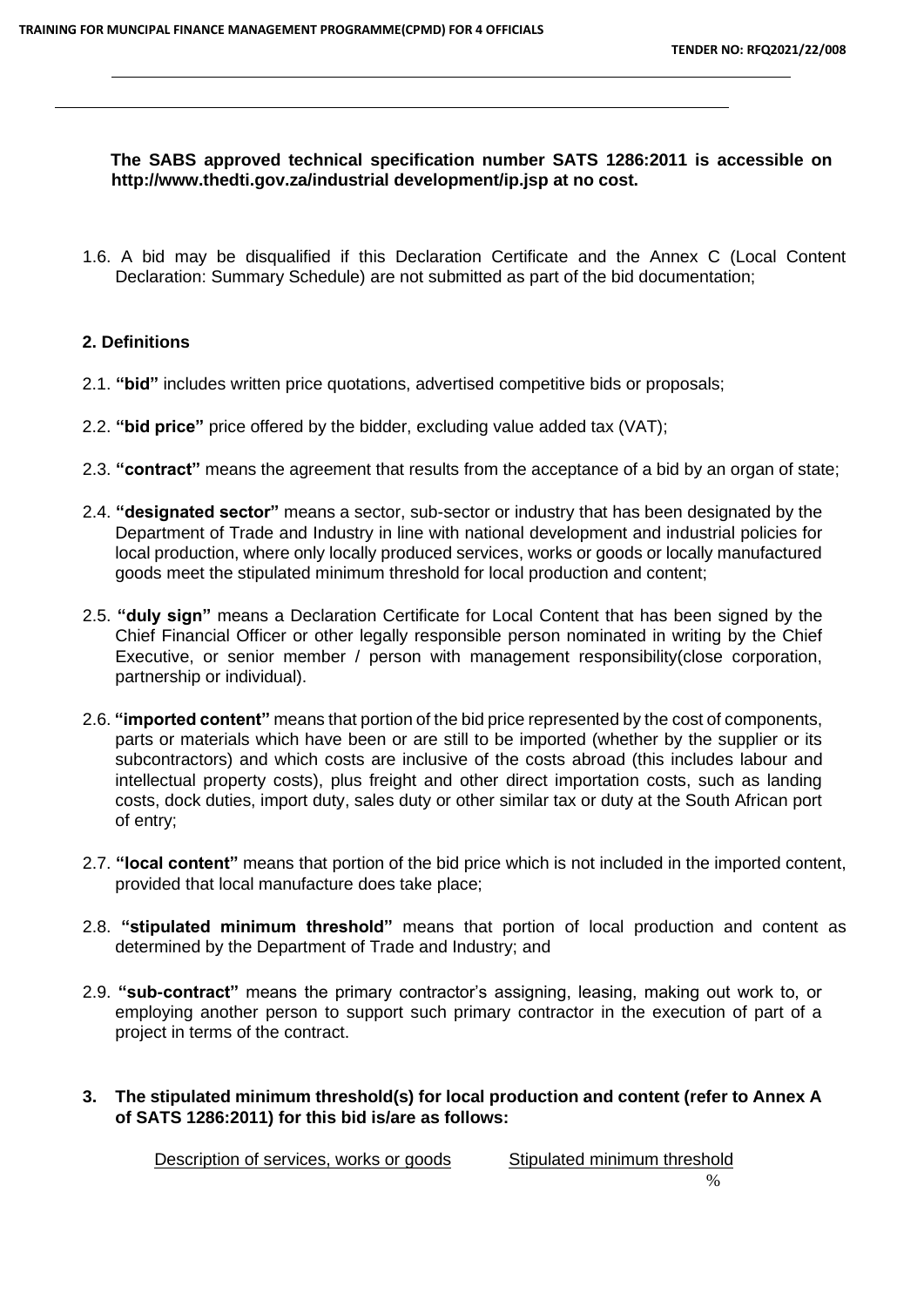| $\%$ $\qquad$ |  |
|---------------|--|
|               |  |
|               |  |

**4.** Does any portion of the services, works or goods offered have any imported content? (*Tick applicable box*)



4.1 If yes, the rate(s) of exchange to be used in this bid to calculate the local content as prescribed in paragraph 1.5 of the general conditions must be the rate(s) published by the SARB for the specific currency at 12:00 on the date of advertisement of the bid.

The relevant rates of exchange information is accessible on [www.reservebank.co.za](http://www.reservebank.co.za/)

Indicate the rate(s) of exchange against the appropriate currency in the table below (refer to Annex A of SATS 1286:2011):

| <b>Currency</b>       | <b>Rates of exchange</b> |
|-----------------------|--------------------------|
| US Dollar             |                          |
| <b>Pound Sterling</b> |                          |
| Euro                  |                          |
| Yen                   |                          |
| Other                 |                          |

NB: Bidders must submit proof of the SARB rate (s) of exchange used.

**5.** Where, after the award of a bid, challenges are experienced in meeting the stipulated minimum threshold for local content the dti must be informed accordingly in order for the dti to verify and in consultation with the Accounting Officer / Accounting Authority provide directives in this regard.

# **LOCAL CONTENT DECLARATION (REFER TO ANNEX B OF SATS 1286:2011)**

**LOCAL CONTENT DECLARATION BY CHIEF FINANCIAL OFFICER OR OTHER LEGALLY RESPONSIBLE PERSON NOMINATED IN WRITING BY THE CHIEF EXECUTIVE OR SENIOR MEMBER/PERSON WITH MANAGEMENT RESPONSIBILITY (CLOSE CORPORATION, PARTNERSHIP OR INDIVIDUAL)** 

**IN RESPECT OF BID NO.** .................................................................................

**ISSUED BY**: (Procurement Authority / Name of Municipality / Municipal Entity):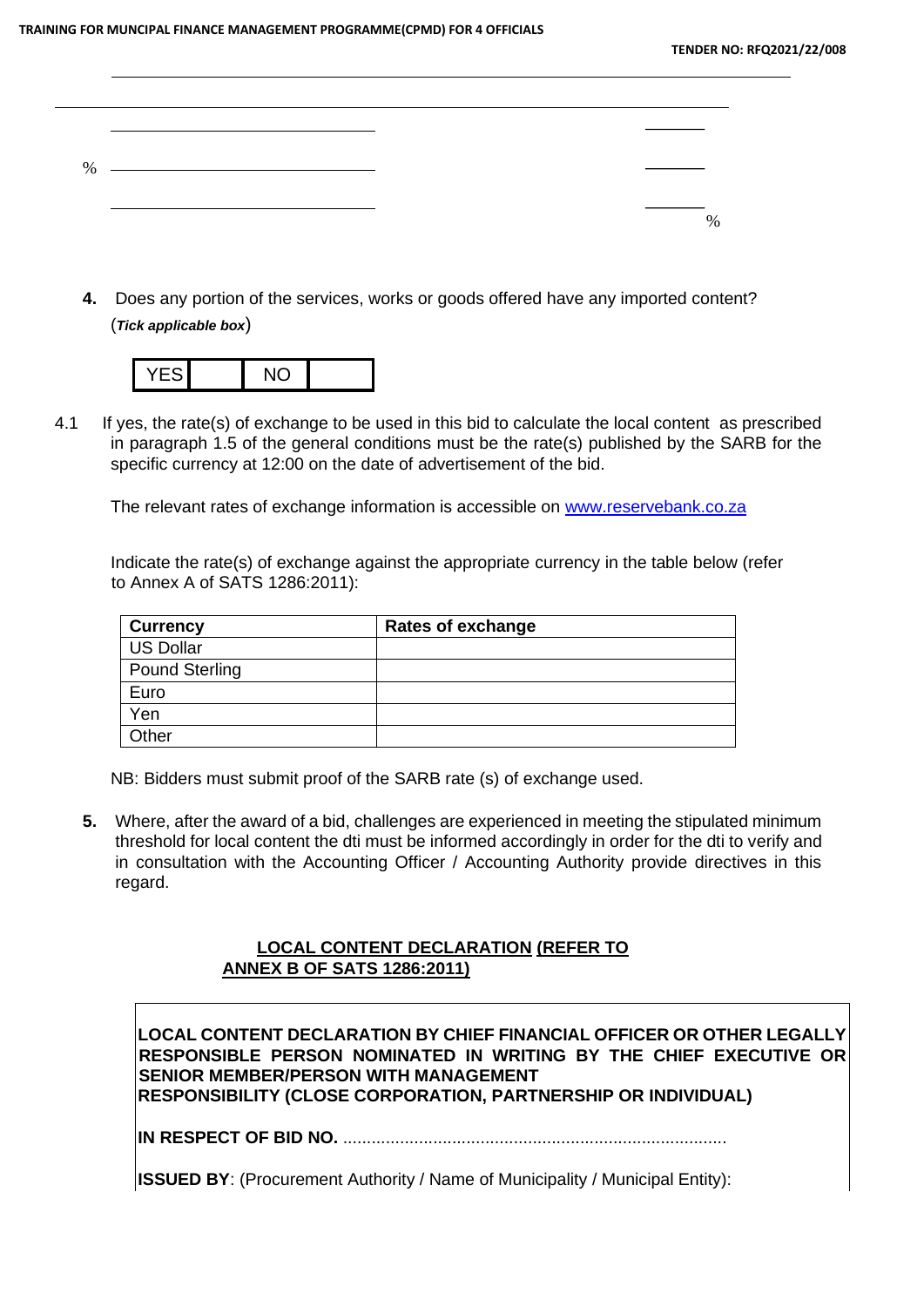......................................................................................................................... NB

- 1 The obligation to complete, duly sign and submit this declaration cannot be transferred to an external authorized representative, auditor or any other third party acting on behalf of the bidder.
- 2 Guidance on the Calculation of Local Content together with Local Content Declaration Templates (Annex C, D and E) is accessible on [http://www.thedti.gov.za/industrial](http://www.thedti.gov.za/industrial%20development/ip.jsp) [development/ip.jsp.](http://www.thedti.gov.za/industrial%20development/ip.jsp) [Bi](http://www.thedti.gov.za/industrial%20development/ip.jsp)dders should first complete Declaration D. After completing Declaration D, bidders should complete Declaration E and then consolidate the information on Declaration C. **Declaration C should be submitted with the bid documentation at the closing date and time of the bid**
- **in order to substantiate the declaration made in paragraph (c) below.** Declarations D and E should be kept by the bidders for verification purposes for a period of at least 5 years. The successful bidder is required to continuously update Declarations C, D and E with the actual values for the duration of the contract.

I, the undersigned,......................................................................................... (full names),

do hereby declare, in my capacity as ……………………………………… ………..

of ............................................................................................................ (name of bidder

entity), the following:

- (a) The facts contained herein are within my own personal knowledge.
- (b) I have satisfied myself that:
	- (i) the goods/services/works to be delivered in terms of the above-specified bid comply with the minimum local content requirements as specified in the bid, and as measured in terms of SATS 1286:2011;
- (c) The local content percentages (%) indicated below has been calculated using the formula given in clause 3 of SATS 1286:2011, the rates of exchange indicated in paragraph 4.1 above and the information contained in Declaration D and E which has been consolidated in Declaration C;

| Bid price, excluding VAT (y)                                       |  |
|--------------------------------------------------------------------|--|
| Imported content (x), as calculated in terms of SATS 1286:2011     |  |
| Stipulated minimum threshold for local content (paragraph 3 above) |  |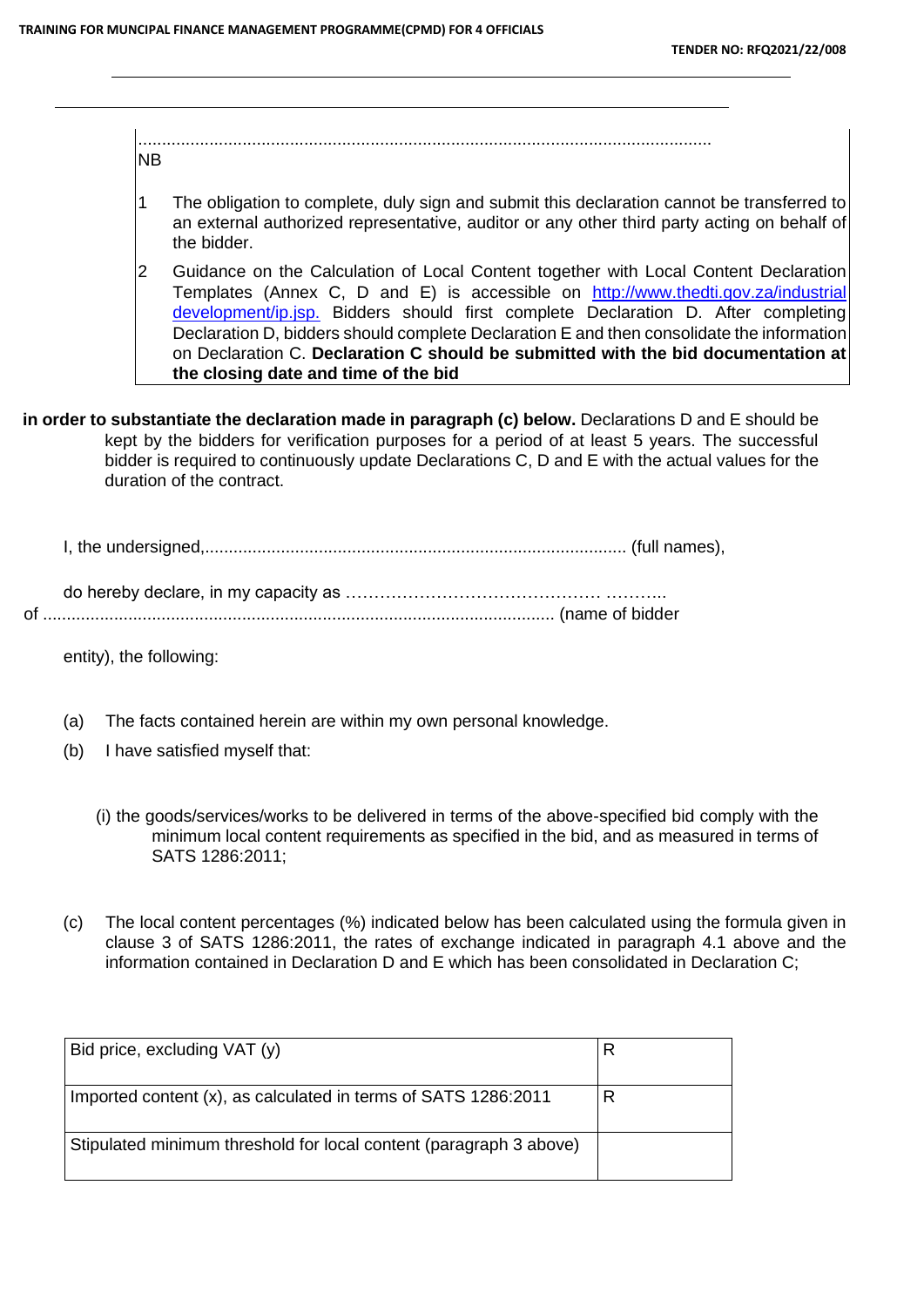| Local content %, as calculated in terms of SATS 1286:2011 |  |
|-----------------------------------------------------------|--|
|                                                           |  |

**If the bid is for more than one product, the local content percentages for each product contained in Declaration C shall be used instead of the table above. The local content percentages for each product has been calculated using the formula given in clause 3 of SATS 1286:2011, the rates of exchange indicated in paragraph** 

**4.1 above and the information contained in Declaration D and E.** 

 $\blacksquare$ 

(d) I accept that the Procurement Authority / Municipality /Municipal Entity has the right to request that the local content be verified in terms of the requirements of SATS 1286:2011.

| (e) I understand that the awarding of the bid is dependent on the accuracy of the<br>information furnished in this application. I also understand that the submission of<br>incorrect data, or data that are not verifiable as described in SATS 1286:2011, may<br>result in the Procurement Authority / Municipal / Municipal Entity imposing any or all<br>of the remedies as provided for in Regulation 13 of the Preferential Procurement<br>Regulations, 2011 promulgated under the Preferential Policy Framework Act<br>(PPPFA), 2000 (Act No. 5 of 2000). |                     |  |
|------------------------------------------------------------------------------------------------------------------------------------------------------------------------------------------------------------------------------------------------------------------------------------------------------------------------------------------------------------------------------------------------------------------------------------------------------------------------------------------------------------------------------------------------------------------|---------------------|--|
| SIGNATURE: New York SIGNATURE                                                                                                                                                                                                                                                                                                                                                                                                                                                                                                                                    |                     |  |
|                                                                                                                                                                                                                                                                                                                                                                                                                                                                                                                                                                  |                     |  |
|                                                                                                                                                                                                                                                                                                                                                                                                                                                                                                                                                                  | DATE: _____________ |  |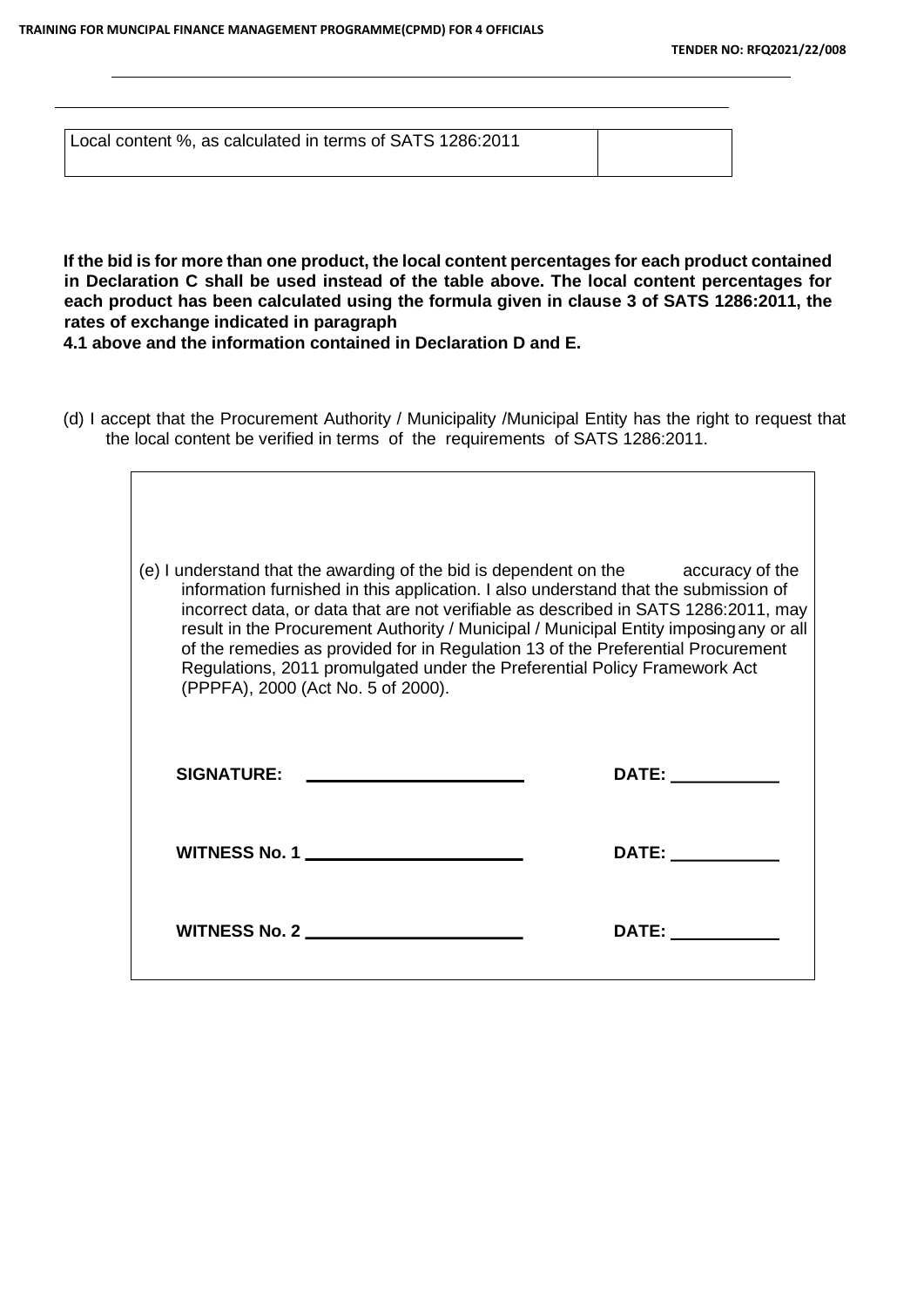#### **MBD 8**

# **DECLARATION OF BIDDER'S PAST SUPPLY CHAIN MANAGEMENT PRACTICES**

- 1 This Municipal Bidding Document must form part of all bids invited.
- 2 It serves as a declaration to be used by municipalities and municipal entities in ensuring that when goods and services are being procured, all reasonable steps are taken to combat the abuse of the supply chain management system.
- 3 The bid of any bidder may be rejected if that bidder, or any of its directors have:
	- a. abused the municipality's / municipal entity's supply chain management system or committed any improper conduct in relation to such system;
	- b. been convicted for fraud or corruption during the past five years;
	- c. willfully neglected, reneged on or failed to comply with any government, municipal or other public sector contract during the past five years; or
	- d. been listed in the Register for Tender Defaulters in terms of section 29 of the Prevention and Combating of Corrupt Activities Act (No 12 of 2004).
- 4 **In order to give effect to the above, the following questionnaire must be completed and submitted with the bid.**

| ltem  | <b>Question</b>                                                                                                                                                                                                                               | Yes        | No        |
|-------|-----------------------------------------------------------------------------------------------------------------------------------------------------------------------------------------------------------------------------------------------|------------|-----------|
| 4.1   | Is the bidder or any of its directors listed on the National Treasury's Database of Restricted Suppliers<br>as companies or persons prohibited from doing business with the public sector?                                                    | <b>Yes</b> | <b>No</b> |
|       | (Companies or persons who are listed on this Database were informed in writing<br>of this restriction by the Accounting Officer/Authority of the institution that imposed<br>the restriction after the audi alteram partem rule was applied). |            |           |
|       | The Database of Restricted Suppliers now resides on the National<br>Treasury's website(www.treasury.gov.za) and can be accessed by clicking on<br>its link at the bottom of the home page.                                                    |            |           |
| 4.1.1 | If so, furnish particulars:                                                                                                                                                                                                                   |            |           |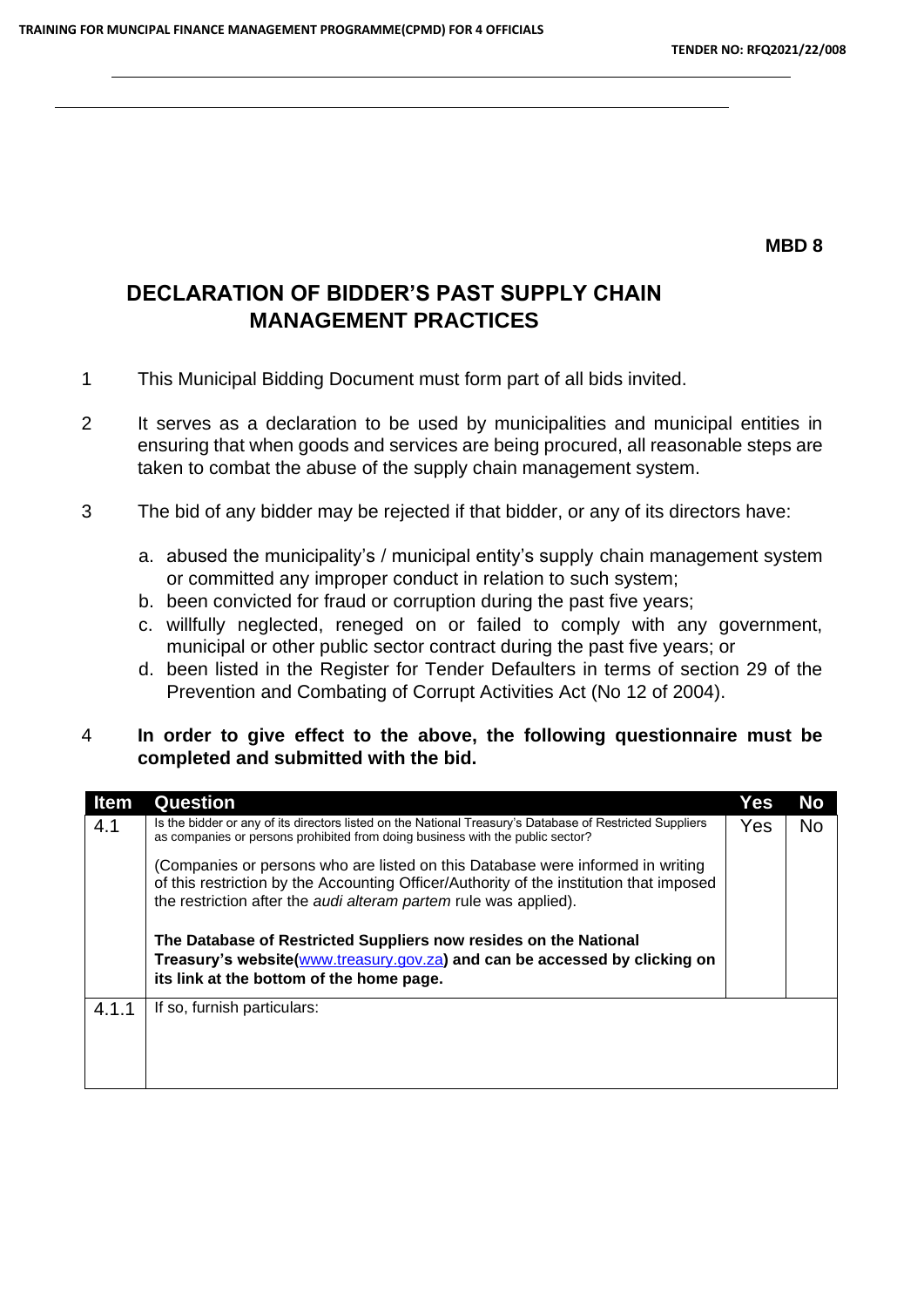| 4.2 | Is the bidder or any of its directors listed on the Register for Tender Defaulters in<br>terms of section 29 of the Prevention and Combating of Corrupt Activities Act (No<br>12 of 2004)?<br>The Register for Tender Defaulters can be accessed on the National<br>Treasury's website (www.treasury.gov.za) by clicking on its link at the bottom<br>of the home page. | Yes | No |
|-----|-------------------------------------------------------------------------------------------------------------------------------------------------------------------------------------------------------------------------------------------------------------------------------------------------------------------------------------------------------------------------|-----|----|
|-----|-------------------------------------------------------------------------------------------------------------------------------------------------------------------------------------------------------------------------------------------------------------------------------------------------------------------------------------------------------------------------|-----|----|

| 4.2.1 | If so, furnish particulars:                                                                                                                                                                                                                  |            |           |
|-------|----------------------------------------------------------------------------------------------------------------------------------------------------------------------------------------------------------------------------------------------|------------|-----------|
|       |                                                                                                                                                                                                                                              |            |           |
| 4.3   | Was the bidder or any of its directors convicted by a court of law (including a court<br>of law outside the Republic of South Africa) for fraud or corruption during the past<br>five years?                                                 | Yes        | <b>No</b> |
| 4.3.1 | If so, furnish particulars:                                                                                                                                                                                                                  |            |           |
| Item  | <b>Question</b>                                                                                                                                                                                                                              | <b>Yes</b> | <b>No</b> |
| 4.4   | Does the bidder or any of its directors owe any municipal rates and taxes or<br>municipal charges to the municipality / municipal entity, or to any other<br>municipality / municipal entity, that is in arrears for more than three months? | Yes        | <b>No</b> |
| 4.4.1 | If so, furnish particulars:                                                                                                                                                                                                                  |            |           |
| 4.5   | Was any contract between the bidder and the municipality / municipal entity or<br>any other organ of state terminated during the past five years on account of failure<br>to perform on or comply with the contract?                         | Yes        | <b>No</b> |
| 4.7.1 | If so, furnish particulars:                                                                                                                                                                                                                  |            |           |

# **CERTIFICATION**

**I, THE UNDERSIGNED (FULL NAME) .................................................................. CERTIFY THAT THE INFORMATION FURNISHED ON THISDECLARATION FORM TRUE AND CORRECT.** 

**I ACCEPT THAT, IN ADDITION TO CANCELLATION OF A CONTRACT, ACTION MAY BE TAKEN AGAINST ME SHOULD THIS DECLARATION PROVE TO BE FALSE.** 

**………………………………………... …………………………..**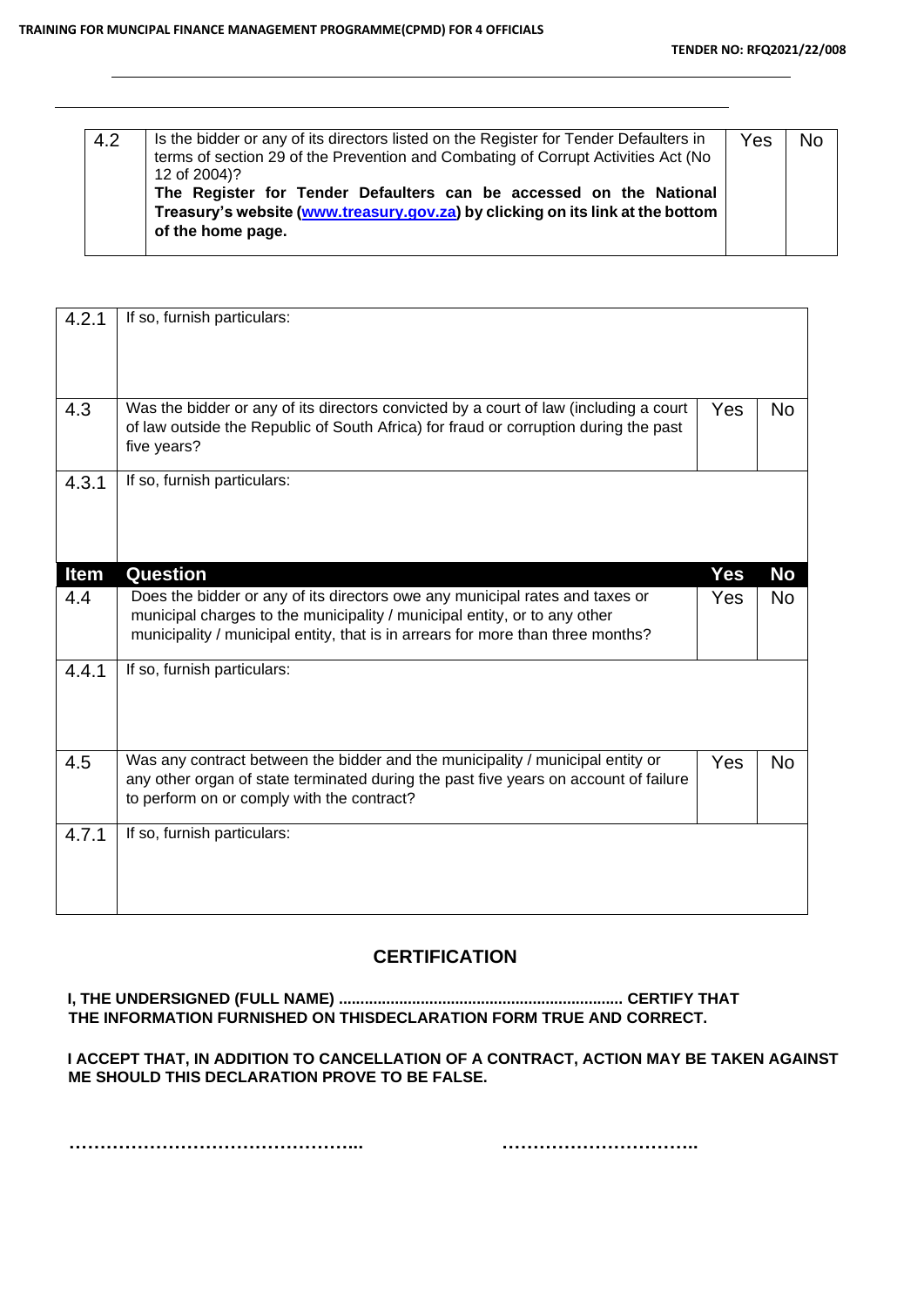| <b>Date</b>               |
|---------------------------|
| <br><b>Name of Bidder</b> |
|                           |

# **MBD 9 CERTIFICATE OF INDEPENDENT BID DETERMINATION**

- 1 This Municipal Bidding Document (MBD) must form part of all bids<sup>1</sup> invited.
- 2 Section 4 (1) (b) (iii) of the Competition Act No. 89 of 1998, as amended, prohibits an agreement between, or concerted practice by, firms, or a decision by an association of firms, if it is between parties in a horizontal relationship and if it involves collusive bidding (or bid rigging).² Collusive bidding is a *pe se* prohibition meaning that it cannot be justified under any grounds.
- 3 Municipal Supply Regulation 38 (1) prescribes that a supply chain management policy must provide measures for the combating of abuse of the supply chain management system, and must enable the accounting officer, among others, to:
	- a. take all reasonable steps to prevent such abuse;
	- b. reject the bid of any bidder if that bidder or any of its directors has abused the supply chain management system of the municipality or municipal entity or has committed any improper conduct in relation to such system; and
	- c. cancel a contract awarded to a person if the person committed any corrupt or fraudulent act during the bidding process or the execution of the contract.
- 4 This MBD serves as a certificate of declaration that would be used by institutions to ensure that, when bids are considered, reasonable steps are taken to prevent any form of bid-rigging.
- 5 In order to give effect to the above, the attached Certificate of Bid Determination (MBD 9) must be completed and submitted with the bid:

#### **CERTIFICATE OF INDEPENDENT BID DETERMINATION**

I, the undersigned, in submitting the accompanying bid: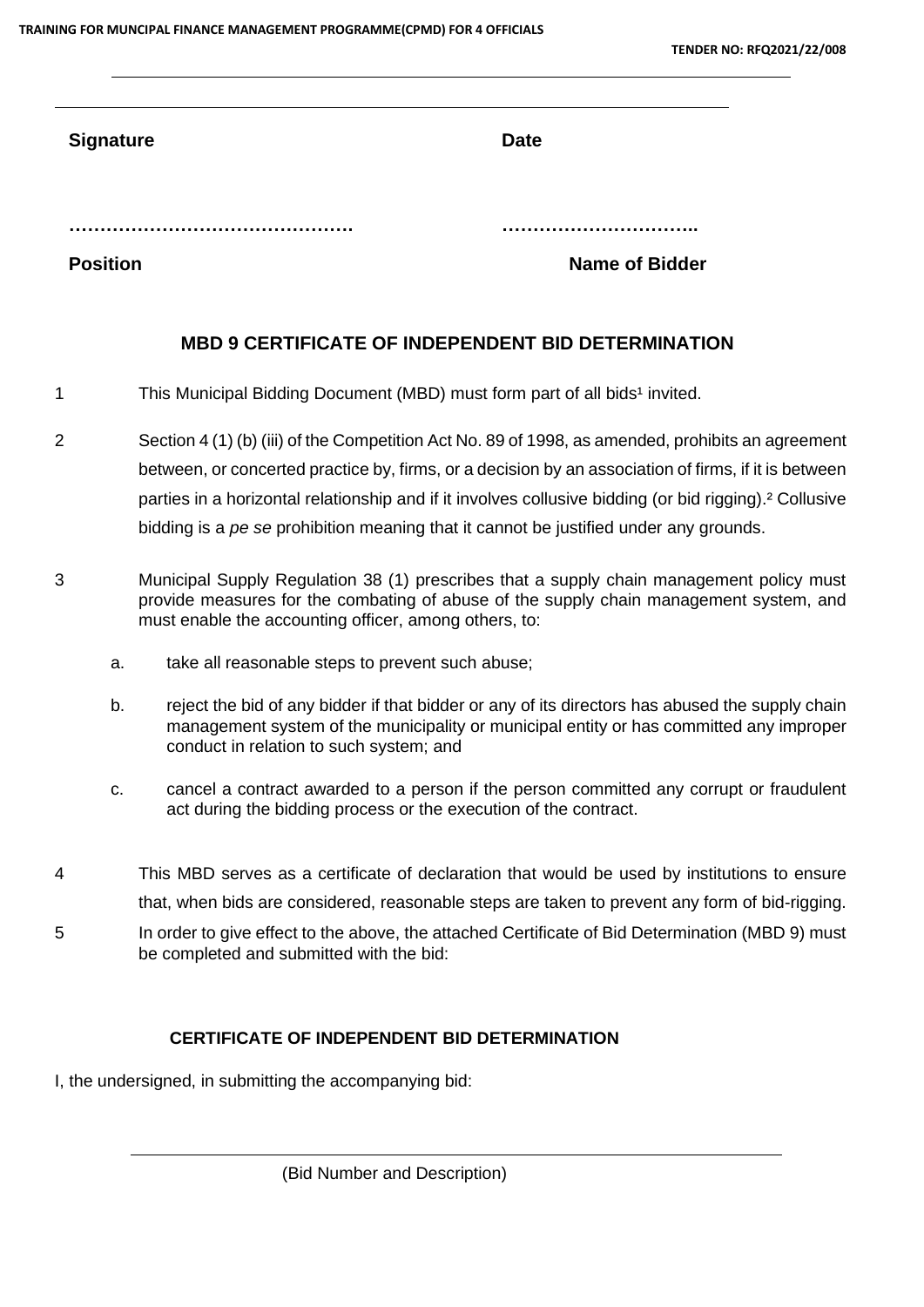in response to the invitation for the bid made by:

(Name of Municipality / Municipal Entity)

do hereby make the following statements that I certify to be true and complete in every respect:

I certify, on behalf of:  $t$  that:

# (Name of Bidder)

- 1. I have read and I understand the contents of this Certificate;
- 2. I understand that the accompanying bid will be disqualified if this Certificate is found not to be true and complete in every respect;
- 3. I am authorized by the bidder to sign this Certificate, and to submit the accompanying bid, on behalf of the bidder;
- 4. Each person whose signature appears on the accompanying bid has been authorized by the bidder to determine the terms of, and to sign, the bid, on behalf of the bidder;
- 5. For the purposes of this Certificate and the accompanying bid, I understand that the word "competitor" shall include any individual or organization, other than the bidder, whether or not affiliated with the bidder, who:
	- (a) has been requested to submit a bid in response to this bid invitation;
	- (b) could potentially submit a bid in response to this bid invitation, based on their qualifications, abilities or experience; and
	- (c) provides the same goods and services as the bidder and/or is in the same line of business as the bidder
- 6. The bidder has arrived at the accompanying bid independently from, and without consultation, communication, agreement or arrangement with any competitor. However communication between partners in a joint venture or consortium<sup>3</sup> will not be construed
- as collusive bidding. 7. In particular, without limiting the generality of paragraphs 6 above, there has been no consultation, communication, agreement or arrangement with any competitor regarding:
	- (a) prices;
	- (b) geographical area where product or service will be rendered (market allocation)
	- (c) methods, factors or formulas used to calculate prices;
	- (d) the intention or decision to submit or not to submit, a bid;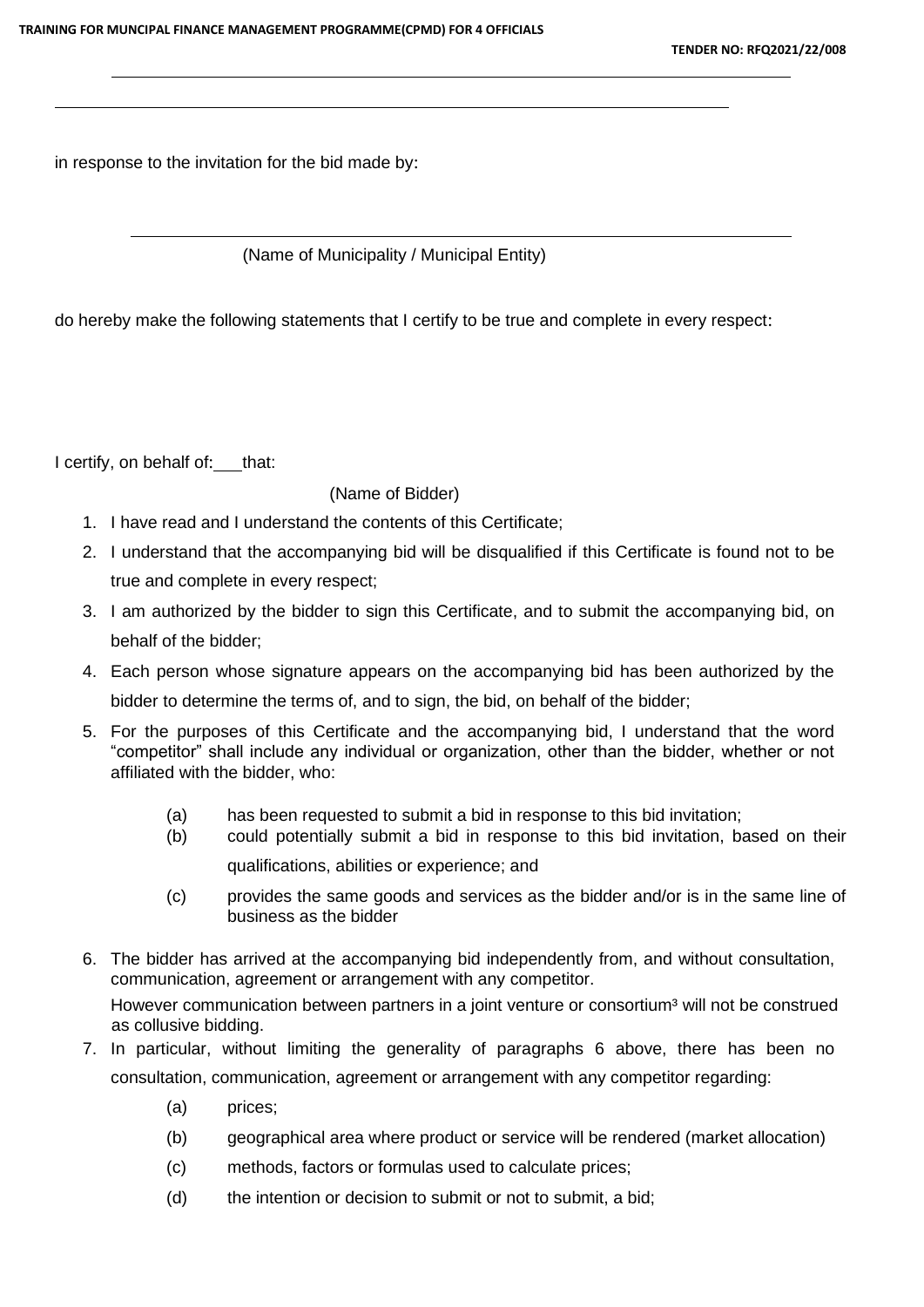- (e) the submission of a bid which does not meet the specifications and conditions of the bid; or
- (f) bidding with the intention not to win the bid.
- 8. In addition, there have been no consultations, communications, agreements or arrangements with any competitor regarding the quality, quantity, specifications and conditions or delivery particulars of the products or services to which this bid invitation relates.
- 9. The terms of the accompanying bid have not been, and will not be, disclosed by the bidder, directly or indirectly, to any competitor, prior to the date and time of the official bid opening or of the awarding of the contract.
- 10. I am aware that, in addition and without prejudice to any other remedy provided to combat any restrictive practices related to bids and contracts, bids that are suspicious will be reported to the Competition Commission for investigation and possible imposition of administrative penalties in terms of section 59 of the Competition Act No 89 of 1998 and or may be reported to the National Prosecuting Authority (NPA) for criminal investigation and or may be restricted from conducting business with the public sector for a period not exceeding ten (10) years in terms of the Prevention and Combating of Corrupt Activities Act No 12 of 2004 or any other applicable legislation.

| Signature | Date           |
|-----------|----------------|
|           |                |
| Position  | Name of Bidder |

# **FORM OF OFFER AND ACCEPTANCE**

The Employer, identified in the acceptance signature block, has solicited offers to enter into a Contract:

The Bidder, identified in the offer signature block, has examined the documents listed in the tender data and addenda thereto as listed in the returnable schedules, and by submitting this offer has accepted the conditions of tender.

By the representative of the Bidder, deemed to be duly authorized, signing this part of this form of offer and acceptance, the Bidder offers to perform all of the obligations and liabilities of the Service Provider under the Contract including compliance with all its terms and conditions according to their true intent and meaning for an amount to be determined in accordance with the conditions of Contract identified in the Contract Data.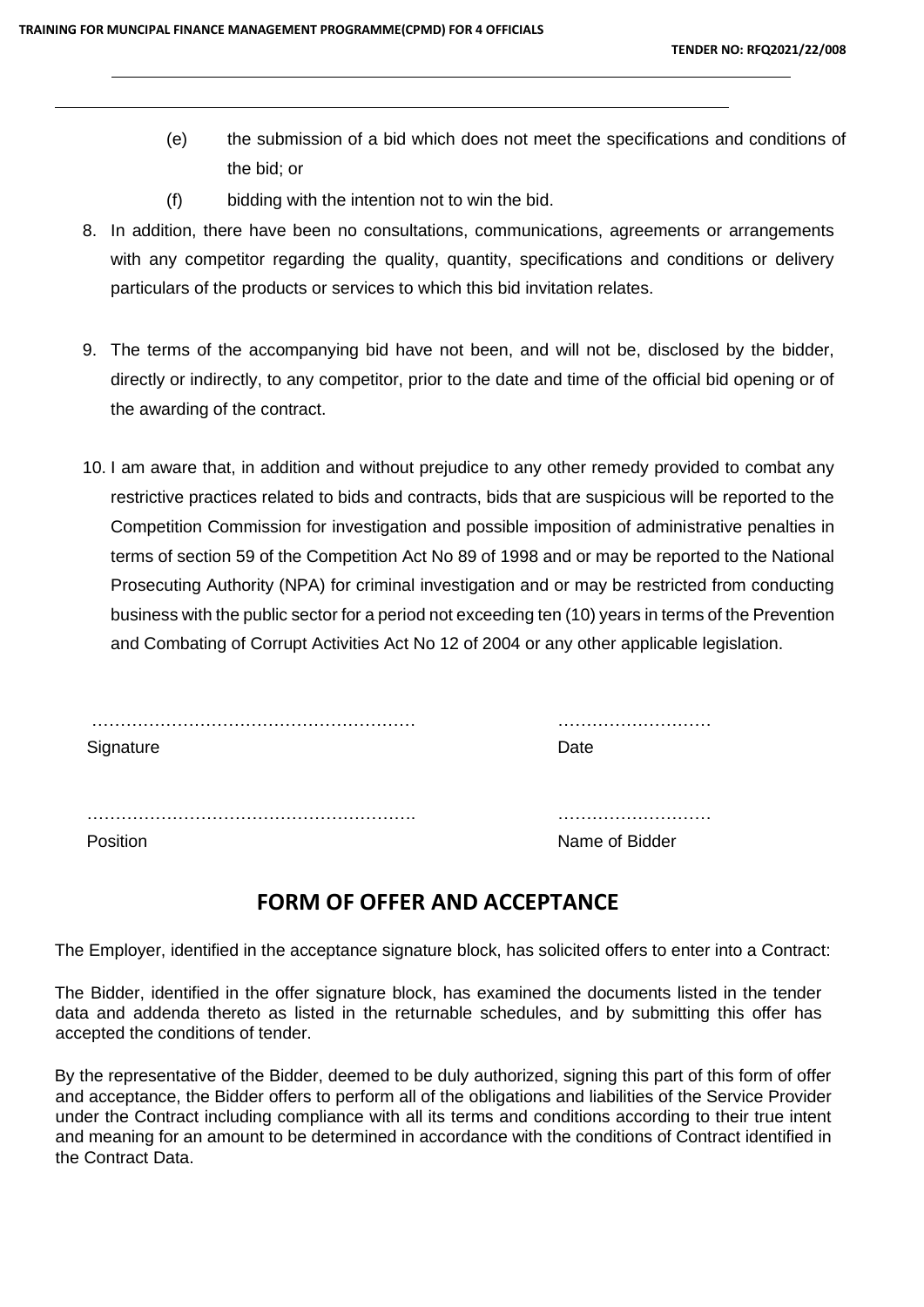# **THE OFFERED TOTAL OF THE PRICES INCLUSIVE OF VALUE ADDED TAX IS**

………………………………………………….Rand (in words); R (in figures)

This offer may be accepted by the Employer by signing the acceptance part of this form of offer and acceptance and returning one copy of this document to the Bidder before the end of the period of validity stated in the tender data, whereupon the Bidder becomes the party named as the Service Provider in the conditions of Contract identified in the Contract Data.

|  | domiciliumcitandi of organization) |
|--|------------------------------------|

**Name and Signature of Witness**:……………………………………………………………..

D**ate**:……………………………

# **ACCEPTANCE**

By signing this part of this form of offer and acceptance, the Employer identified below accepts the Bidder's offer. In consideration thereof, the Employer shall pay the Service Provider the amount due in accordance with the conditions of Contract identified in the Contract Data. Acceptance of the Bidder's offer shall form an agreement between the Employer and the Bidder upon the terms and conditions contained in this agreement and in the Contract that is the subject of this agreement.

Deviations from and amendments to the documents listed in the tender data and any addenda thereto as listed in the tender schedules as well as any changes to the terms of the offer agreed by the Bidder and the Employer during this process of offer and acceptance, are contained in the schedule of addenda attached to and forming part of this

agreement. No amendments to or deviations from said documents are valid unless contained in this schedule, which must be signed by the authorized representative(s) of both parties.

The Bidder shall within two weeks after receiving a completed copy of this agreement, including the schedule of addenda (if any), contact the Employer's agent (whose details are given in the Contract Data) to arrange the delivery of any bonds, guarantees, proof of insurance and any other documentation to be provided in terms of the conditions of Contract identified in the Contract Data. Failure to fulfil any of these obligations in accordance with those terms shall constitute a repudiation of this agreement.

Notwithstanding anything contained herein, this agreement comes into effect on the date when the Bidder receives one fully completed, signed copy of this document, including the schedule of addenda (if any). Unless the Bidder (now Service Provider) within five working days of the date of such receipt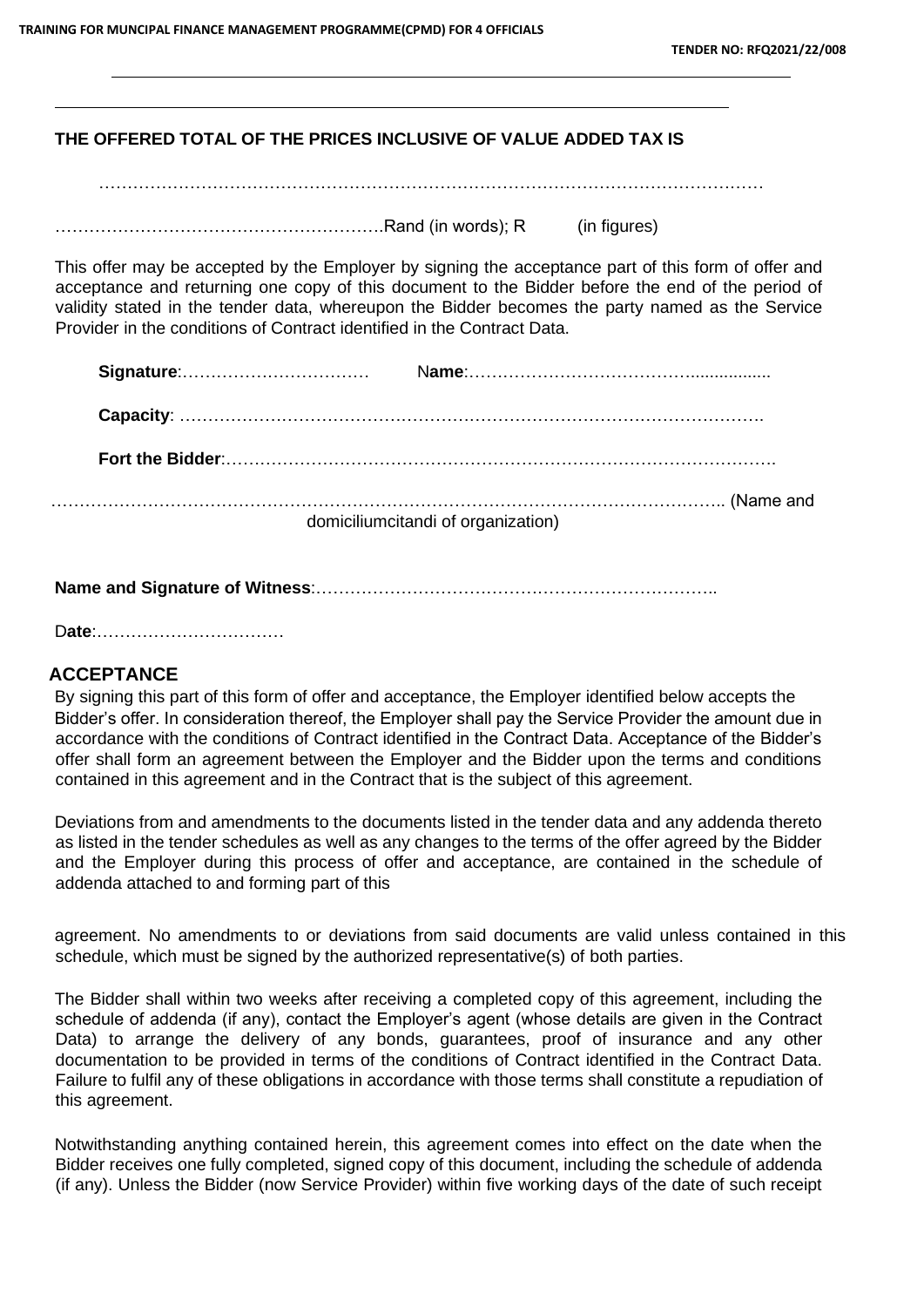notifies the Employer in writing of any reason why he cannot accept the contents of this agreement, this agreement shall constitute a binding Contract between the parties.

**Signature(s)**:……………………… **Name(s)**………………………………………………….

**Capacity**: **ACTING MUNICIPAL MANAGER.** 

**FOR KGATELOPELE LOCAL MUNICIPALITY, P.O. BOX 43, DANIELSKUILS 8405, BARBER STREET 222 , DANIELSKUIL** 

(Name and domiciliumcitandi of organization)

Name and Signature of Witness: …………………………………………………………………

Date: …………………………….

**OFFICIAL STAMP:** 



# **GOVERNMENT PROCUREMENT: GENERAL CONDITIONS OF CONTRACT**

# **THE NATIONAL TREASURY: Republic of South Africa General**

# **Conditions of Contract**

# **1. Definitions**

- 1. The following terms shall be interpreted as indicated:
	- 1.1 "Closing time" means the date and hour specified in the bidding documents for the receipt of bids.
	- 1.2 "Contract" means the written agreement entered into between the purchaser and the supplier, as recorded in the contract form signed by the parties, including all attachments and appendices thereto and all documents incorporated by reference therein.
	- 1.3 "Contract price" means the price payable to the supplier under the contract for the full and proper performance of his contractual obligations.
	- 1.4 "Corrupt practice" means the offering, giving, receiving, or soliciting of any thing of value to influence the action of a public official in the procurement process or in contract execution.
	- 1.5 "Countervailing duties" are imposed in cases where an enterprise abroad is subsidized by its government and encouraged to market its products internationally.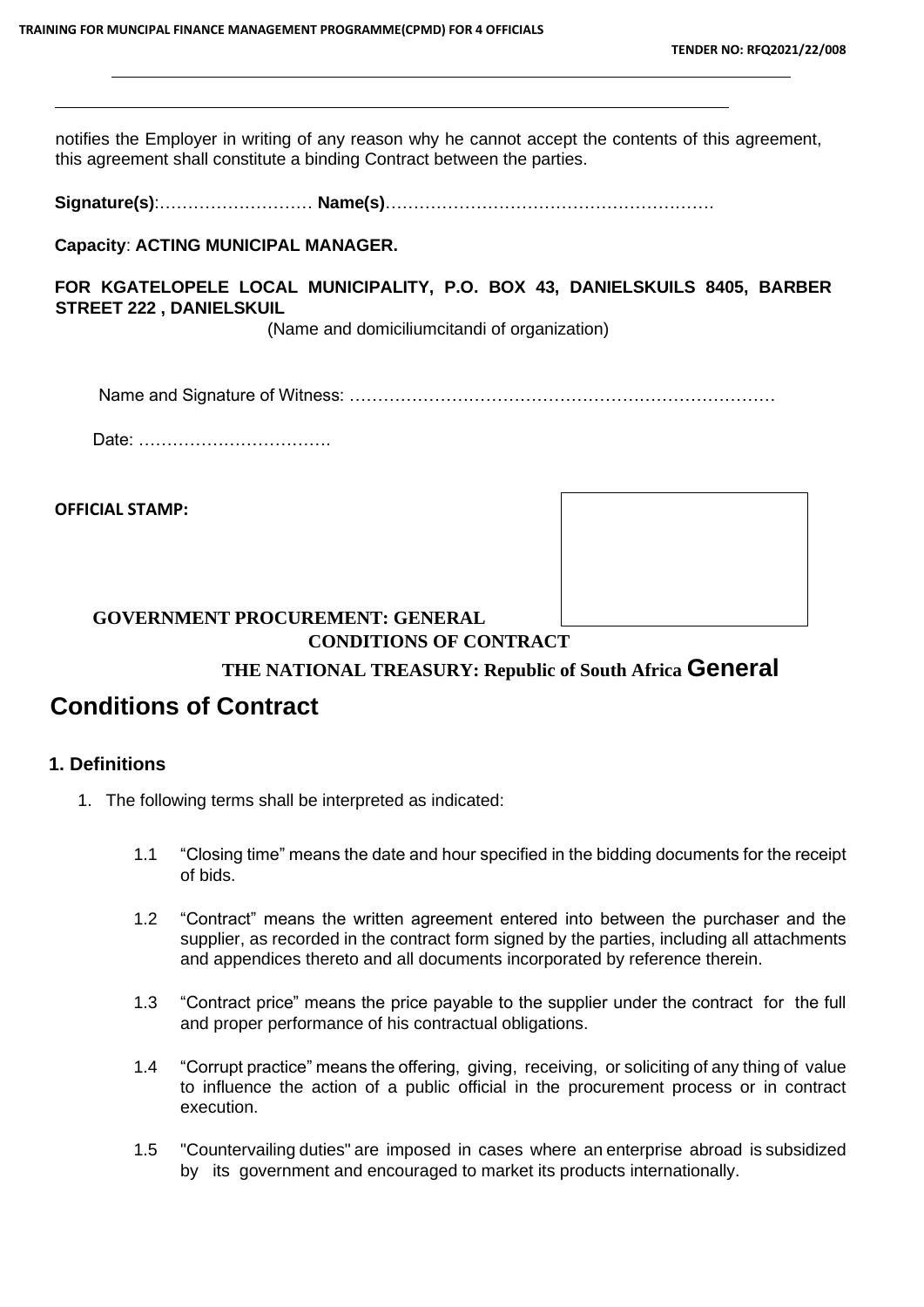- 1.6 "Country of origin" means the place where the goods were mined, grown or produced or from which the services are supplied.Goods are produced when, through manufacturing, processing or substantial and major assembly of components, a commercially recognized new product results that is substantially different in basic characteristics or in purpose or utility from its components.
- 1.7 "Day" means calendar day.
- 1.8 "Delivery" means delivery in compliance of the conditions of the contract or order.
- 1.9 "Delivery ex stock" means immediate delivery directly from stock actually on hand.
- 1.10 "Delivery into consignees store or to his site" means delivered and unloaded in the specified store or depot or on the specified site in compliance with the conditions of the contract or order, the supplier bearing all risks and charges involved until the goods are so delivered and a valid receipt is obtained.
- 1.11 "Dumping" occurs when a private enterprise abroad market its goods on own initiative in the RSA at lower prices than that of the country of origin and which have the potential to harm the local industries in the RSA.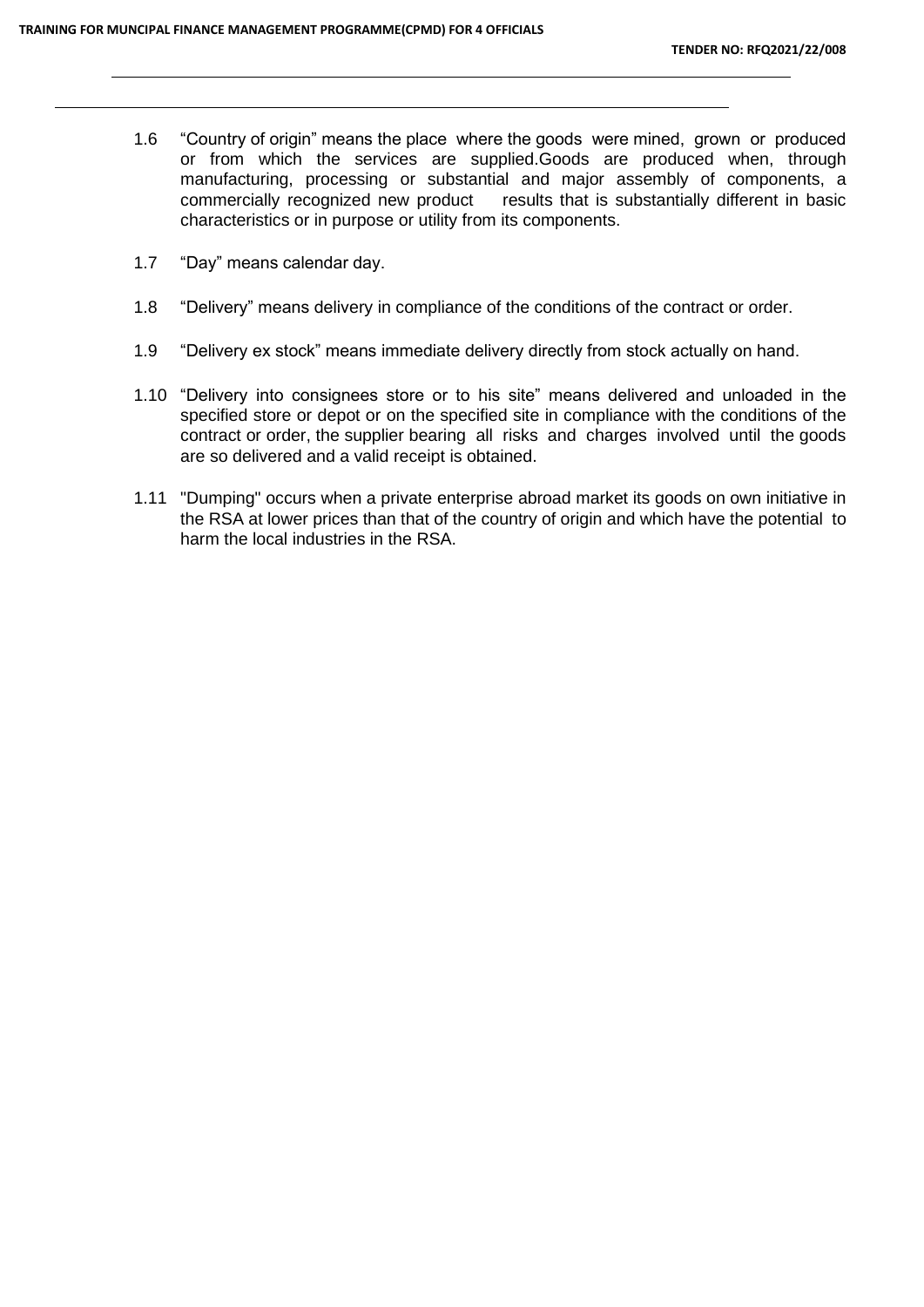#### **THE NATIONAL TREASURY: Republic of South Africa**

- 1.12 "Force majeure" means an event beyond the control of the supplier and not involving the supplier's fault or negligence and not foreseeable. Such events may include, but is not restricted to, acts of the purchaser in its sovereign capacity, wars or revolutions, fires, floods, epidemics, quarantine restrictions and freight embargoes.
- 1.13 "Fraudulent practice" means a misrepresentation of facts in order to influence a procurement process or the execution of a contract to the detriment of any bidder, and includes collusive practice among bidders (prior to or after bid submission) designed to establish bid prices at artificial non-competitive levels and to deprive the bidder of the benefits of free and open competition.
- 1.14 "GCC" means the General Conditions of Contract.
- 1.15 "Goods" means all of the equipment, machinery, and/or other materials that the supplier is required to supply to the purchaser under the contract.
- 1.16 "Imported content" means that portion of the bidding price represented by the cost of components, parts or materials which have been or are still to be imported (whether by the supplier or his subcontractors) and which costs are inclusive of the costs abroad, plus freight and other direct importation costs such as landing costs, dock dues, import duty, sales duty or other similar tax or duty at the South African place of entry as well as transportation and handling charges to the factory in the Republic where the goods covered by the bid will be manufactured.
- 1.17 "Local content" means that portion of the bidding price, which is not included in the imported content provided that local manufacture does take place.
- 1.18 "Manufacture" means the production of products in a factory using labour, materials, components and machinery and includes other related value-adding activities.
- 1.19 "Order" means an official written order issued for the supply of goods or works or the rendering of a service.
- 1.20 "Project site," where applicable, means the place indicated in bidding documents.
- 1.21 "Purchaser" means the organization purchasing the goods.
- 1.22 "Republic" means the Republic of South Africa.
- 1.23 "SCC" means the Special Conditions of Contract.
- 1.24 "Services" means those functional services ancillary to the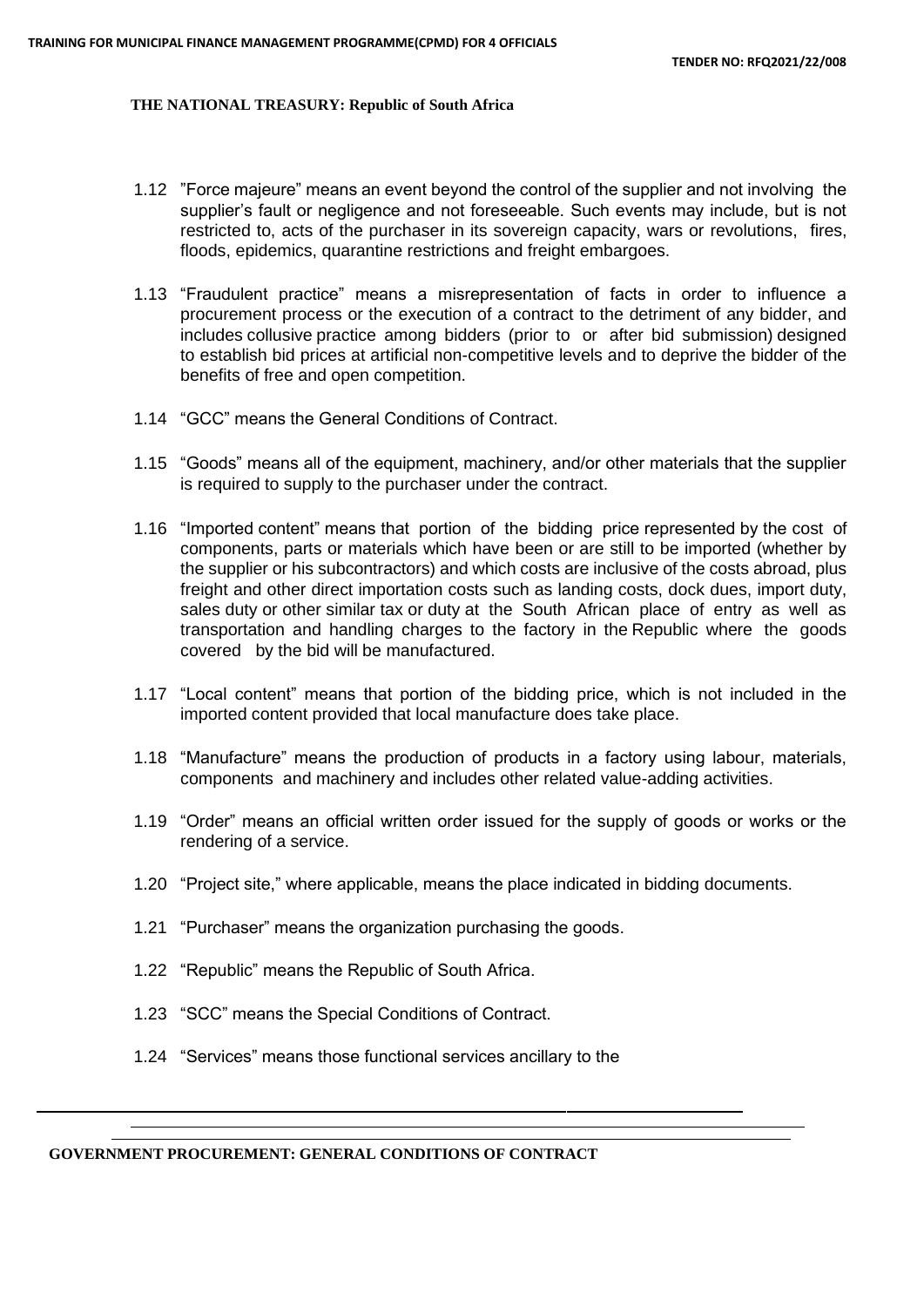#### **THE** THE THE THE THE NATIONAL TREASURY:

#### **Republic of South Africa**

supply of the goods, such as transportation and any other incidental services, such as installation, commissioning, provision of technical assistance, training, catering, gardening, security, maintenance and other such obligations of the supplier covered under the contract.

- 1.25 "Supplier" means the successful bidder who is awarded the contract to maintain and administer the required and specified service(s) to the State.
- 1.26 "Tort" means in breach of contract.
- 1.27 "Turnkey" means a procurement process where one service provider assumes total responsibility for all aspects of the project and delivers the full end product / service required by the contract.
- 1.28 "Written" or "in writing" means hand-written in ink or any form of electronic or mechanical writing.

# **2. Application**

2.1 These general conditions are applicable to all bids, contracts and orders including bids for functional and professional services (excluding professional services related to the building and construction industry), sales, hiring, letting and the granting or acquiring of rights, but excluding immovable property, unless otherwise indicated in the bidding documents.

2.2 Where applicable, special conditions of contract are also laid down to cover specific goods, services or works.

2.3 Where such special conditions of contract are in conflict with these general conditions, the special conditions shall apply.

# **3. General**

3.1 Unless otherwise indicated in the bidding documents, the purchaser shall not be liable for any expense incurred in the preparation and submission of a bid. Where applicable a non- refundable fee for documents may be charged.

3.2 Invitations to bid are usually published in locally distributed news media and on the municipality/municipal entity website.

### **4. Standards**

4.1 The goods supplied shall conform to the standards mentioned in the bidding documents and specifications.

#### **5. Use of contract documents and information**

5.1 The supplier shall not, without the purchaser's prior written consent, disclose the contract, or any provision thereof, or any specification, plan, drawing, pattern, sample, or information furnished by or on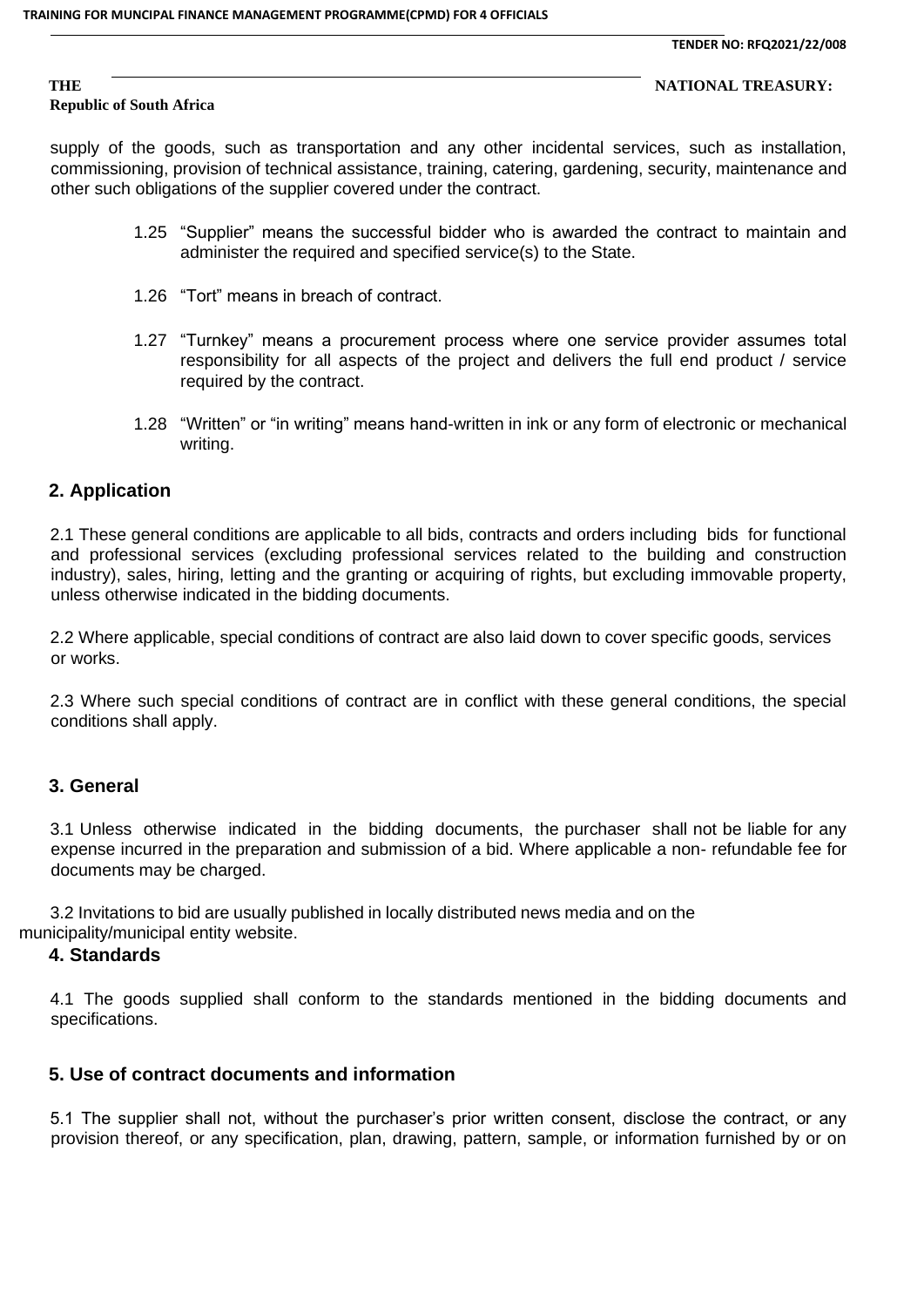**TENDER NO: RFQ2021/22/008**

behalf **behalf** of the purchaser in connection therewith, to any person other than a person employed by the supplier in the performance of the contract.

Disclosure to any such employed person shall be made in confidence and shall extend only so far as may be necessary for purposes of such performance

extend only so far as may be necessary for purposes of such performance.

5.2 The supplier shall not, without the purchaser's prior written consent, make use of any document or information mentioned in GCC clause 5.1 except for purposes of performing the contract.

5.3 Any document, other than the contract itself mentioned in GCC clause 5.1 shall remain the property of the purchaser and shall be returned (all copies) to the purchaser on completion of the supplier's performance under the contract if so required by the purchaser.

5.4 The supplier shall permit the purchaser to inspect the supplier's records relating to the performance of the supplier and to have them audited by auditors appointed by the purchaser, if so required by the purchaser.

# **6. Patent Rights**

6.1 The supplier shall indemnify the purchaser against all third-party claims of infringement of patent, trademark, or industrial design rights arising from use of the goods or any part thereof by the purchaser.

6.2 When a supplier developed documentation / projects for the municipality / municipal entity, the intellectual, copy and patent rights or ownership of such documents or projects will vest in the municipality / municipal entity.

# **7. Performance security**

7.1 Within thirty (30) days of receipt of the notification of contract award, the successful bidder shall furnish to the purchaser the performance security of the amount specified in SCC.

7.2 The proceeds of the performance security shall be payable to the purchaser as compensation for any loss resulting from the supplier's failure to complete his obligations under the contract.

7.3 The performance security shall be denominated in the currency of the contract, or in a freely convertible currency acceptable to the purchaser and shall be in one of the following forms:

- (a) a bank guarantee or an irrevocable letter of credit issued by a reputable bank located in the purchaser's country or abroad, acceptable to the purchaser, in the form provided in the bidding documents or another form acceptable to the purchaser; or
- (b) a cashier's or certified cheque

7.4 The performance security will be discharged by the purchaser and returned to the supplier not later than thirty (30) days following the date of completion of the supplier's performance obligations under the contract, including any warranty obligations, unless otherwise specified.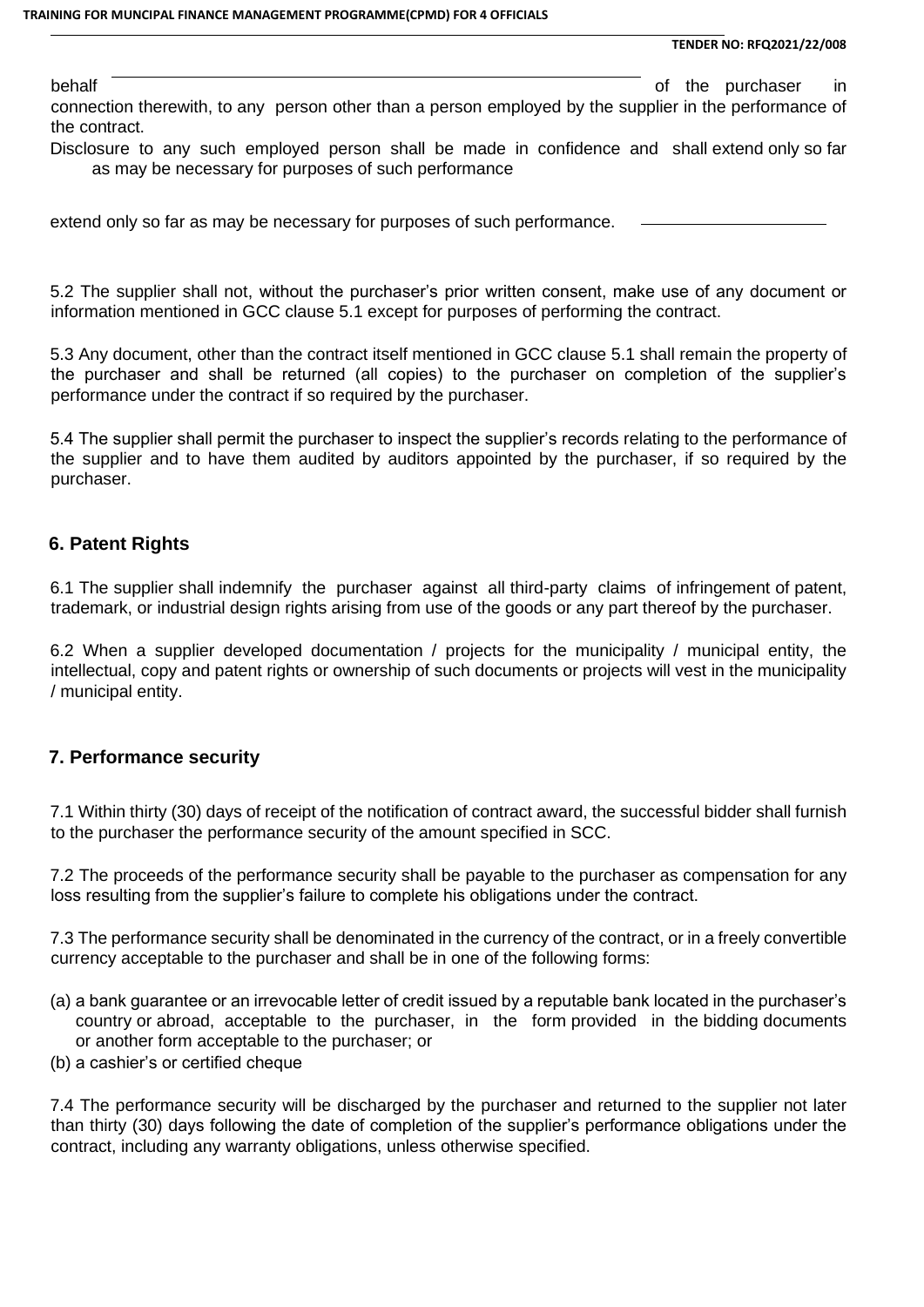# **8. Inspections, tests and analyses**

8.1 All pre-bidding testing will be for the account of the bidder.

8.2 If it is a bid condition that goods to be produced or services to be rendered should at any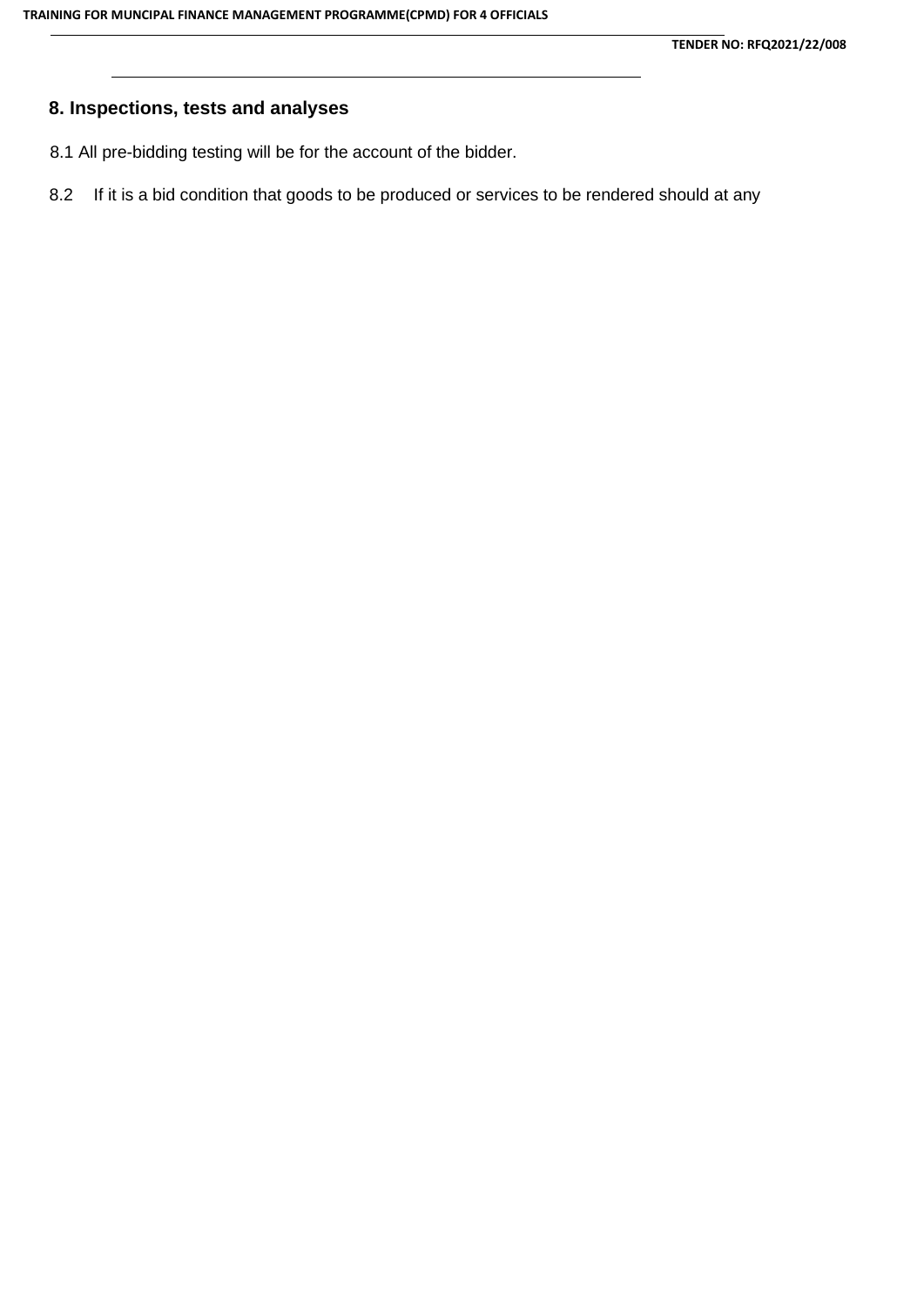stage be subject to inspections, tests and analyses, the bidder or contractor's premises shall be open, at all reasonable hours, for inspection by a representative of the purchaser or organization acting on behalf of the purchaser.

8.3 If there are no inspection requirements indicated in the bidding documents and no mention is made in the contract, but during the contract period it is decided that inspections shall be carried out, the purchaser shall itself make the necessary arrangements, including payment arrangements with the testing authority concerned.

8.4 If the inspections, tests and analyses referred to in clauses 8.2 and 8.3 show the goods to be in accordance with the contract requirements, the cost of the inspections, tests and analyses shall be defrayed by the purchaser.

8.5 Where the goods or services referred to in clauses 8.2 and 8.3 do not comply with the contract requirements, irrespective of whether such goods or services are accepted or not, the cost in connection with these inspections, tests or analyses shall be defrayed by the supplier.

8.6 Goods and services which are referred to in clauses 8.2 and 8.3 and which do not comply with the contract requirements may be rejected.

8.7 Any contract goods may on or after delivery be inspected, tested or analysed and may be rejected if found not to comply with the requirements of the contract. Such rejected goods shall be held at the cost and risk of the supplier who shall, when called upon, remove them immediately at his own cost and forthwith substitute them with goods, which do comply with the requirements of the contract. Failing such removal the rejected goods shall be returned at the suppliers cost and risk. Should the supplier fail to provide the substitute goods forthwith, the purchaser may, without giving the supplier further opportunity to substitute the rejected goods, purchase such goods as may be necessary at the expense of the supplier.

8.8 The provisions of clauses 8.4 to 8.7 shall not prejudice the right of the purchaser to cancel the contract on account of a breach of the conditions thereof, or to act in terms of Clause 22 of GCC.

# **9. Packing**

9.1 The supplier shall provide such packing of the goods as is required to prevent their damage or deterioration during transit to their final destination, as indicated in the contract. The packing shall be sufficient to withstand, without limitation, rough handling during transit and exposure to extreme temperatures, salt and precipitation during transit, and open storage. Packing,

#### **GOVERNMENT PROCUREMENT: GENERAL CONDITIONS OF CONTRACT THE NATIONAL TREASURY: Republic of South Africa**

case size and weights shall take into consideration, where appropriate, the remoteness of the goods' final destination and the absence of heavy handling facilities at all points in transit.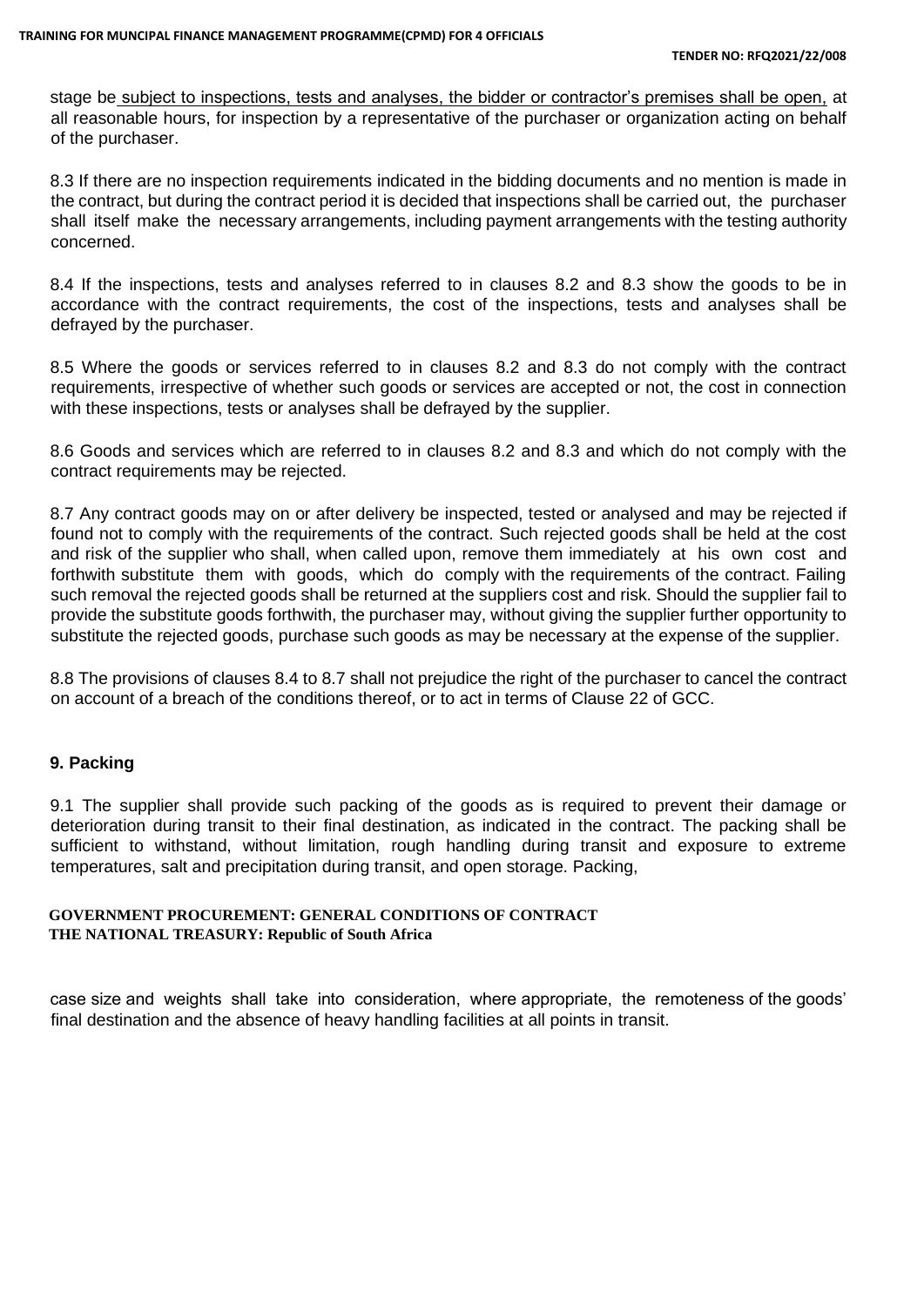9.2 The packing, marking, and documentation within and outside the packages shall comply strictly with such special requirements as shall be expressly provided for in the contract, including additional requirements, if any, and in any subsequent instructions ordered by the purchaser.

### **10. Delivery and documents**

10.1 Delivery of the goods and arrangements for shipping and clearance obligations, shall be made by the supplier in accordance with the terms specified in the contract.

### **11. Insurance**

11.1 The goods supplied under the contract shall be fully insured in a freely convertible currency against loss or damage incidental to manufacture or acquisition, transportation, storage and delivery in the manner specified.

# **12. Transportation**

12.1 Should a price other than an all-inclusive delivered price be required, this shall be specified.

# **13. Incidental Services**

13.1 The supplier may be required to provide any or all of the following services, including additional services, if any:

- (a) (a)performance or supervision of on-site assembly and/or commissioning of the supplied goods;
- (b) furnishing of tools required for assembly and/or maintenance of the supplied goods;
- (c) furnishing of a detailed operations and maintenance manual for each appropriate unit of the supplied goods;
- (d) performance or supervision or maintenance and/or repair of the supplied goods, for a period of time agreed by the parties, provided that this service shall not relieve the supplier of any warranty obligations under this contract; and
- (e) training of the purchaser's personnel, at the supplier's plant and/or on-site, in assembly, start-up, operation, maintenance, and/or repair of the supplied goods.

13.2 Prices charged by the supplier for incidental services, if not included in the contract price for the goods, shall be agreed upon in advance by the parties and shall not exceed the prevailing rates charged to other parties by the supplier for similar services.

# **14. Spare parts**

14.1 As specified, the supplier may be required to provide any or all of the following materials, notifications, and information pertaining to spare parts manufactured or distributed by the supplier: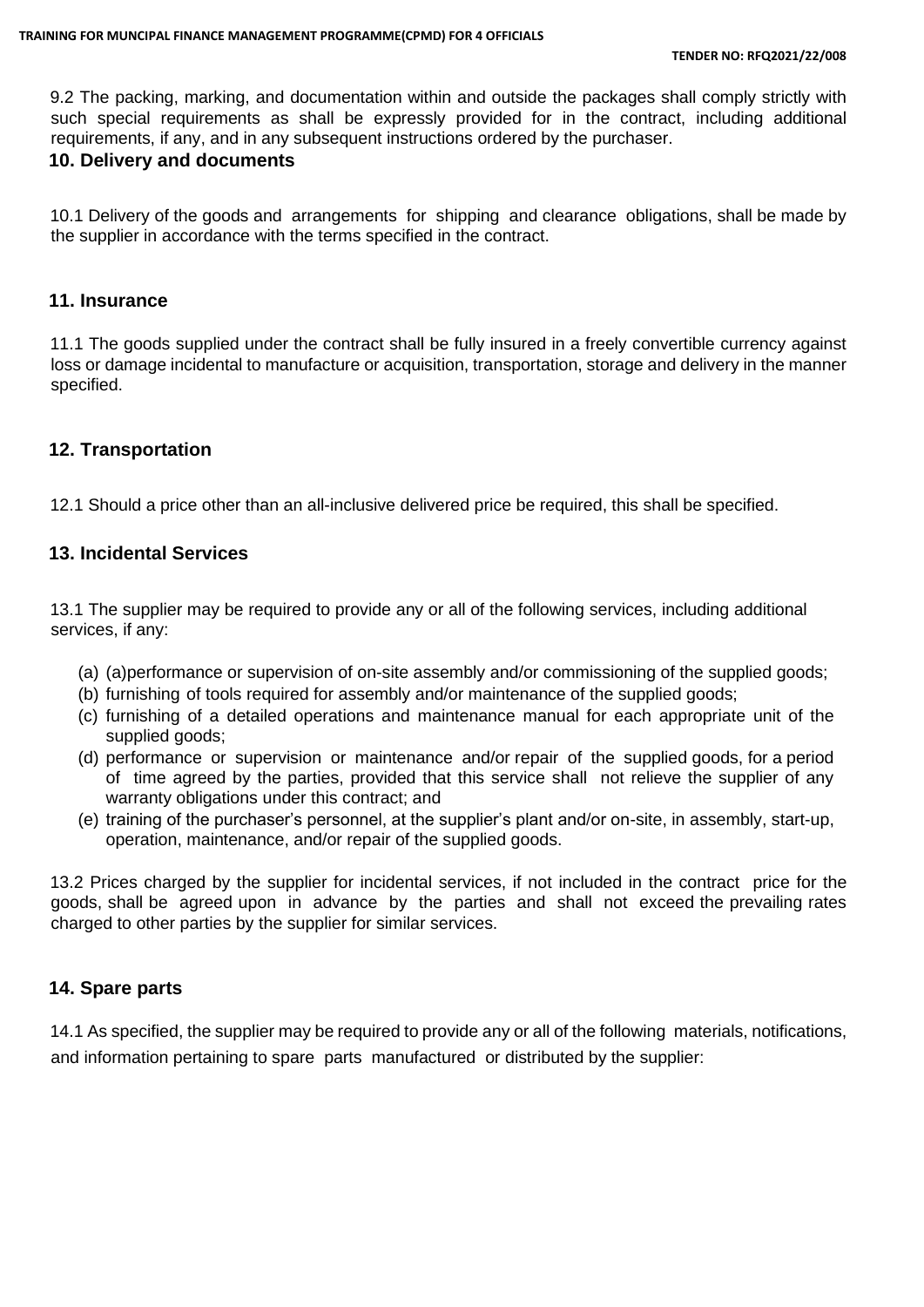(a) such spare parts as the purchaser may elect to purchase from the supplier, provided that this election shall not relieve the supplier of any warranty obligations under the contract; and (b) in the event of termination of production of the spare parts:

(i) advance notification to the purchaser of the pending termination, in sufficient time to permit the purchaser to procure needed requirements; and

(ii) following such termination, furnishing at no cost to the purchaser, the blueprints, drawings, and specifications of the spare parts, if requested.

### **15. Warranty**

15.1 The supplier warrants that the goods supplied under the contract are new, unused, of the most recent or current models, and that they incorporate all recent improvements in design and materials unless provided otherwise in the contract. The supplier further warrants that all goods supplied under this contract shall have no defect, arising from design, materials, or workmanship (except when the design and/or material is required by the purchaser's specifications) or from any act or omission of the supplier, that may develop under normal use of the supplied goods in the conditions prevailing in the country of final destination.

15.2 This warranty shall remain valid for twelve (12) months after the goods, or any portion thereof as the case may be, have been delivered to and accepted at the final destination indicated in the contract, or for eighteen (18) months after the date of shipment from the port or place of loading in the source country, whichever period concludes earlier, unless specified otherwise.

15.3 The purchaser shall promptly notify the supplier in writing of any claims arising under this warranty.

15.4 Upon receipt of such notice, the supplier shall, within the period specified and with all reasonable speed, repair or replace the defective goods or parts thereof, without costs to the purchaser.

15.5 If the supplier, having been notified, fails to remedy the defect(s) within the period specified, the purchaser may proceed to take such remedial action as may be necessary, at the supplier's risk and expense and without prejudice to any other rights which the purchaser may have against the supplier under the contract.

# **16. Payment**

16.1 The method and conditions of payment to be made to the supplier under this contract shall be specified.

16.2 The supplier shall furnish the purchaser with an invoice accompanied by a copy of the delivery note and upon fulfilment of other obligations stipulated in the contract.

16.3 Payments shall be made promptly by the purchaser, but in no case later than thirty (30) days after submission of an invoice or claim by the supplier.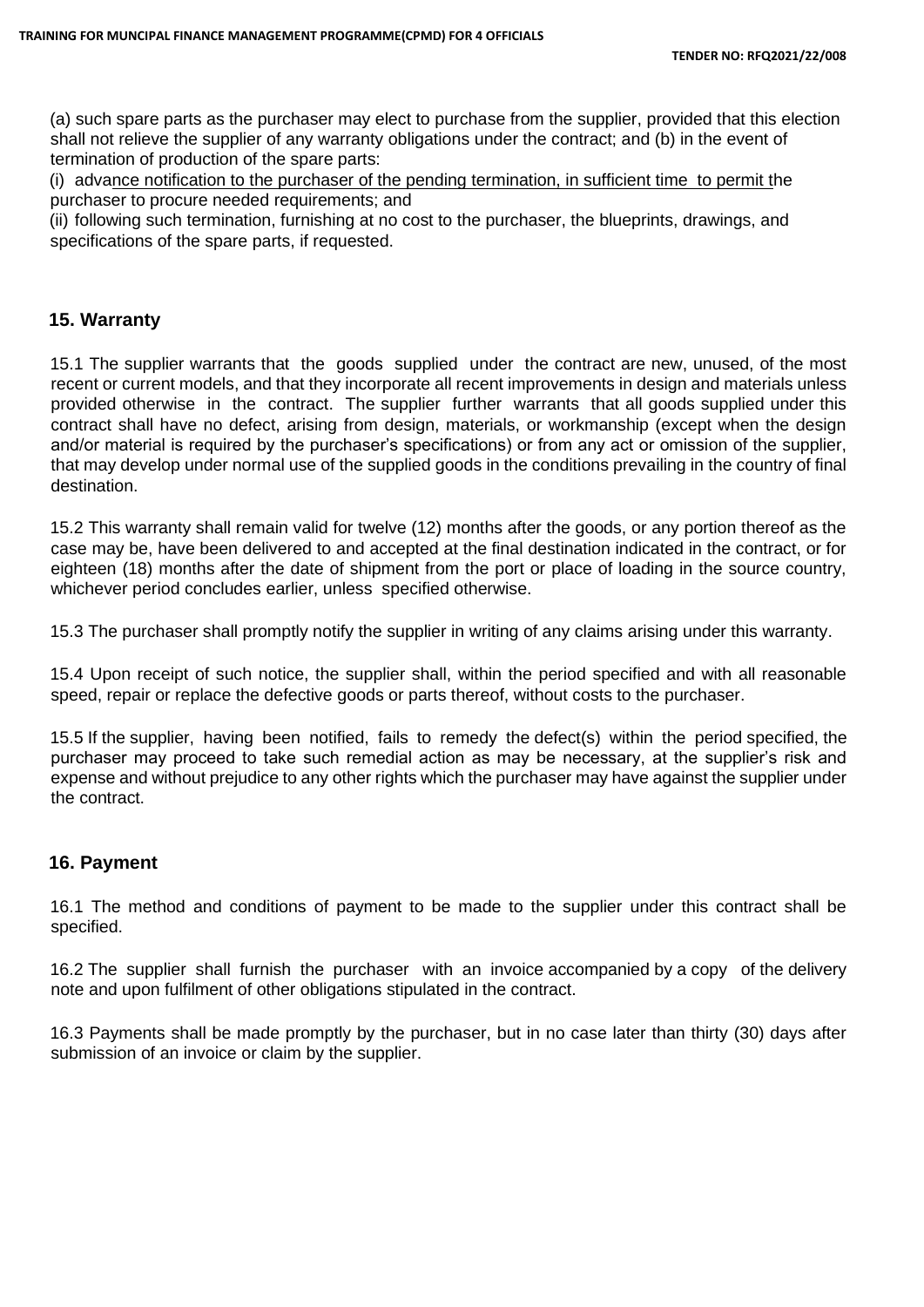16.4 Payment will be made in Rand unless otherwise stipulated.

# **17. Prices**

17.1 Prices charged by the supplier for goods delivered and services performed under the contract shall not vary from the prices quoted by the supplier in his bid, with the exception of any price adjustments authorized or in the purchaser's request for bid validity extension, as the case may be.

### **18. Variation orders**

18.1 In cases where the estimated value of the envisaged changes in purchase does not vary more than 15% of the total value of the original contract, the contractor may be instructed to deliver the goods or render the services as such. In cases of measurable quantities, the contractor may be approached to reduce the unit price, and such offers may be accepted provided that there is no escalation in price.

### **19. Assignment**

19.1 The supplier shall not assign, in whole or in part, its obligations to perform under the contract, except with the purchaser's prior written consent.

### **20. Subcontracts**

20.1 The supplier shall notify the purchaser in writing of all subcontracts awarded under this contracts if not already specified in the bid. Such notification, in the original bid or later, shall not relieve the supplier from any liability or obligation under the contract.

# **21. Delays in the supplier's performance**

21.1 Delivery of the goods and performance of services shall be made by the supplier in accordance with the time schedule prescribed by the purchaser in the contract.

21.2 If at any time during performance of the contract, the supplier or its subcontractor(s) should encounter conditions impeding timely delivery of the goods and performance of services, the supplier shall promptly notify the purchaser in writing of the fact of the delay, its likely duration and its cause(s). As soon as practicable after receipt of the supplier's notice, the purchaser shall evaluate the situation and may at his discretion extend the supplier's time for performance, with or without the imposition of penalties, in which case the extension shall be ratified by the parties by amendment of contract.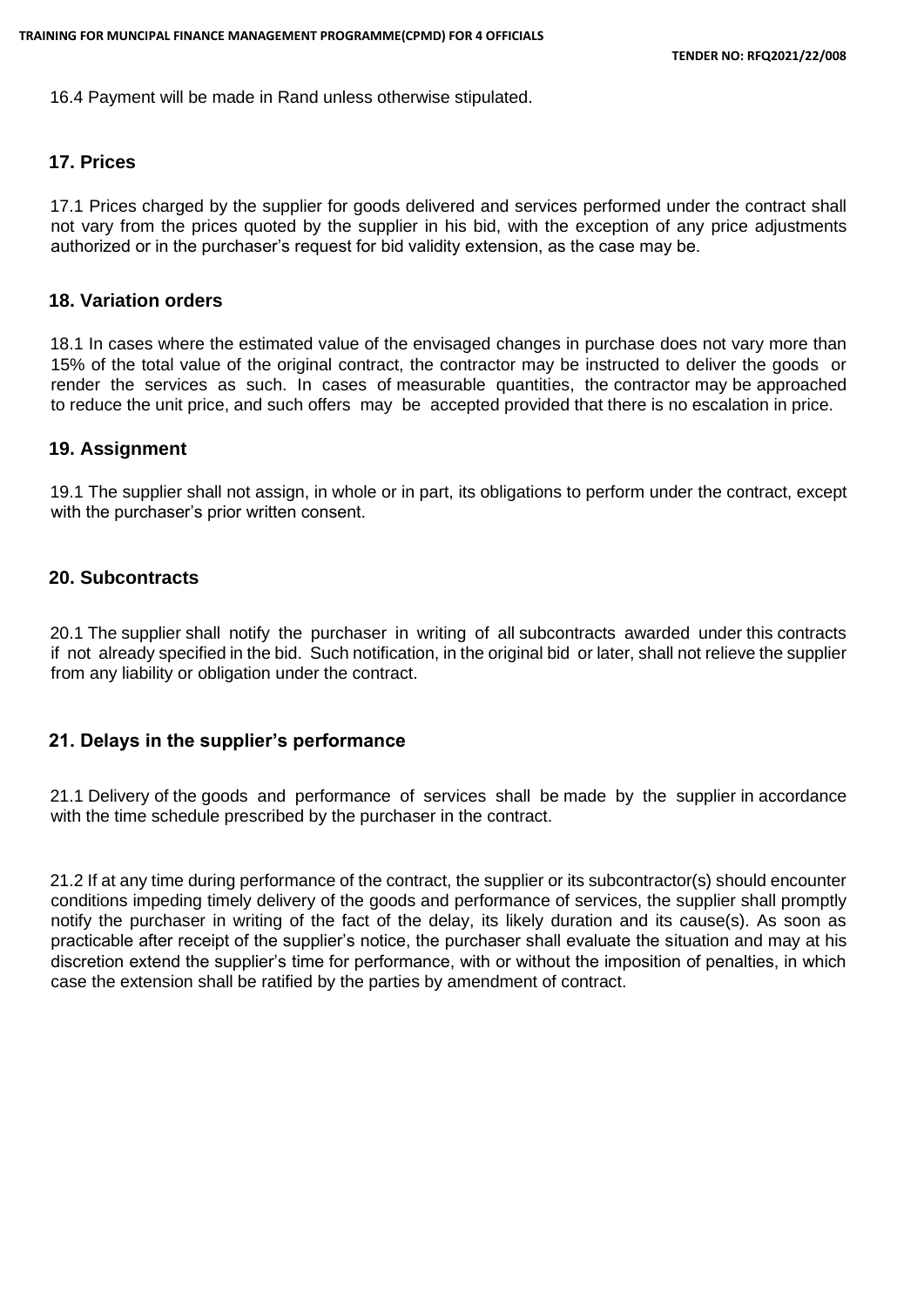21.3 The right is reserved to procure outside of the contract small quantities or to have minor essential services executed if an emergency arises, the supplier's point of supply is not situated at or near the place where the goods are required, or the supplier's services are not readily available.

21.4 Except as provided under GCC Clause 25, a delay by the supplier in the performance of its delivery obligations shall render the supplier liable to the imposition of penalties, pursuant to GCC Clause 22, unless an extension of time is agreed upon pursuant to GCC Clause 22.2 without the application of penalties.

21.5 Upon any delay beyond the delivery period in the case of a goods contract, the purchaser shall, without cancelling the contract, be entitled to purchase goods of a similar quality and up to the same quantity in substitution of the goods not supplied in conformity with the contract and to return any goods delivered later at the supplier's expense and risk, or to cancel the contract and buy such goods as may be required to complete the contract and without prejudice to his other rights, be entitled to claim damages from the supplier.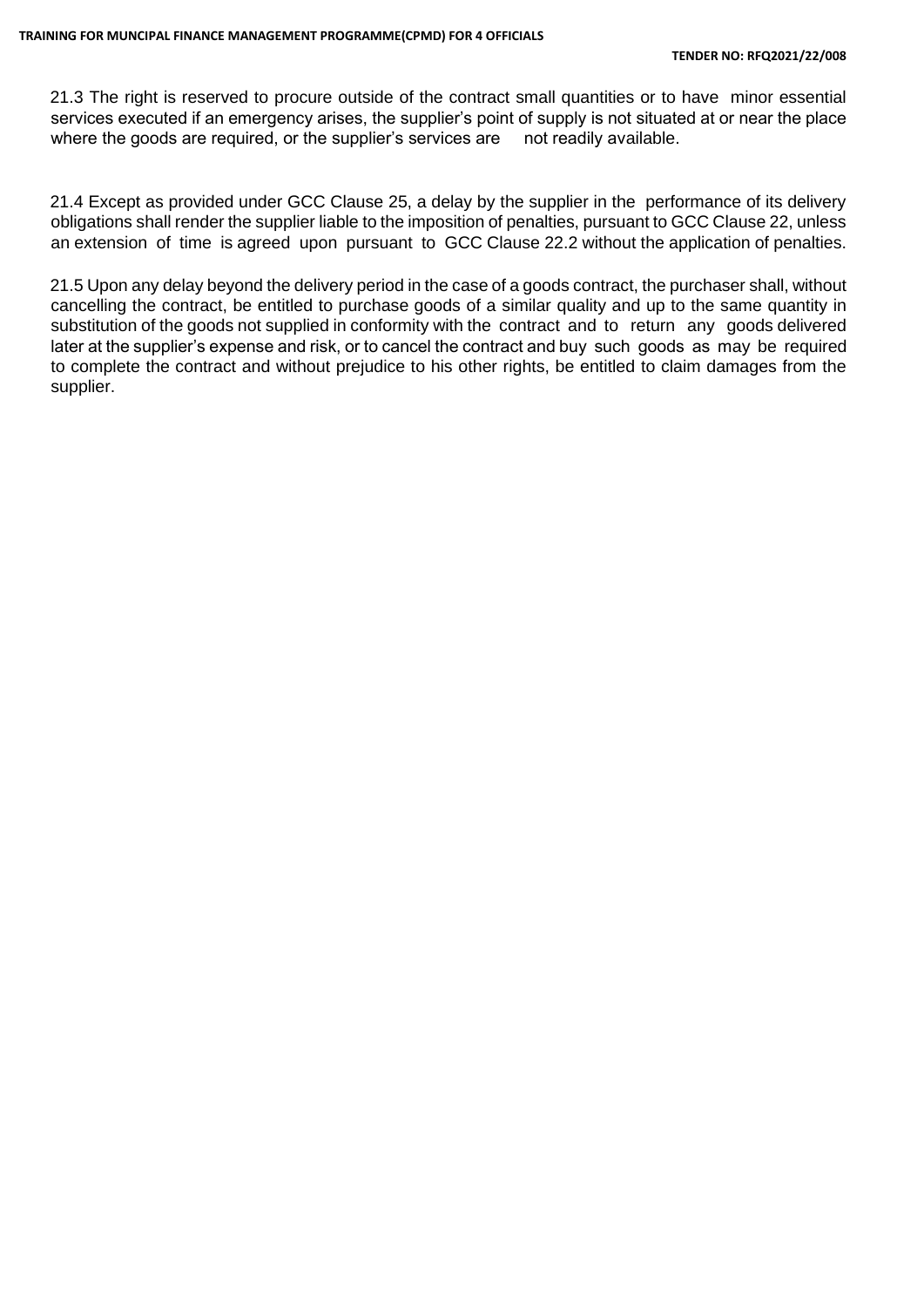### **22. Penalties**

22.1 Subject to GCC Clause 25, if the supplier fails to deliver any or all of the goods or to perform the services within the period(s) specified in the contract, the purchaser shall, without prejudice to its other remedies under the contract, deduct from the contract price, as a penalty, a sum calculated on the delivered price of the delayed goods or unperformed services using the current prime interest rate calculated for each day of the delay until actual delivery or performance. The purchaser may also consider termination of the contract pursuant to GCC Clause 23.

# **23. Termination for default**

23.1 The purchaser, without prejudice to any other remedy for breach of contract, by written notice of default sent to the supplier, may terminate this contract in whole or in part:

(a) if the supplier fails to deliver any or all of the goods within the period(s) specified in the contract, or within any extension thereof granted by the purchaser pursuant to GCC Clause 21.2;

(b) if the supplier fails to perform any other obligation(s) under the contract; or

(c) if the supplier, in the judgement of the purchaser, has engaged in corrupt or fraudulent practices in competing for or in executing the contract.

23.2 In the event the purchaser terminates the contract in whole or in part, the purchaser may procure, upon such terms and in such manner, as it deems appropriate, goods, works or services similar to those undelivered, and the supplier shall be liable to the purchaser for any excess costs for such similar goods, works or services. However, the supplier shall continue performance of the contract to the extent not terminated.

# **24. Anti- dumping and counter- vailing duties and rights**

24.1 When, after the date of bid, provisional payments are required, or anti-dumping or countervailing duties are imposed, or the amount of a provisional payment or anti- dumping or countervailing right is increased in respect of any dumped or subsidized import, the State is not liable for any amount so required or imposed, or for the amount of any such increase. When, after the said date, such a provisional payment is no longer required or any such anti-dumping or countervailing right is abolished, or where the amount of such provisional payment or any such right is reduced, any such favourable difference shall on demand be paid forthwith by the supplier to the purchaser or the purchaser may deduct such amounts from moneys (if any) which may otherwise be due to the supplier in regard to goods or services which he delivered or rendered, or is to deliver or render in terms of the contract or any other contract or any other amount which may be due to him.

# **25. Force Majeure**

25.1 Notwithstanding the provisions of GCC Clauses 22 and 23, the supplier shall not be liable for forfeiture of its performance security, damages, or termination for default if and to the extent that his delay in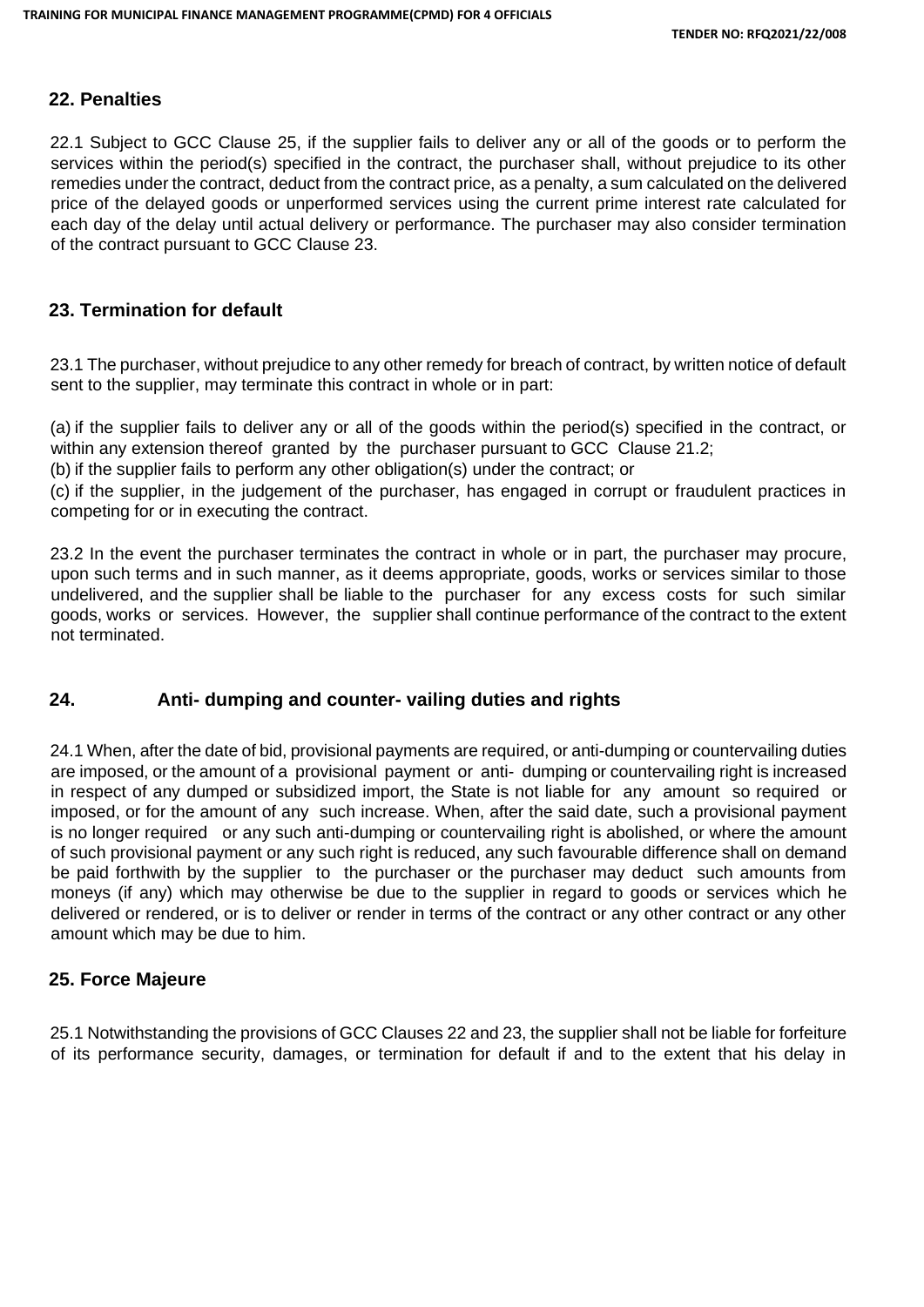performance or other failure to perform his obligations under the contract is the result of an event of force majeure.

25.2 If a force majeure situation arises, the supplier shall promptly notify the purchaser in writing of such condition and the cause thereof. Unless otherwise directed by the purchaser in writing, the supplier shall continue to perform its obligations under the contract as far as is reasonably practical, and shall seek all reasonable alternative means for performance not prevented by the force majeure event.

# **26. Termination for insolvency**

26.1 The purchaser may at any time terminate the contract by giving written notice to the supplier if the supplier becomes bankrupt or otherwise insolvent. In this event, termination will be without compensation to the supplier, provided that such termination will not prejudice or affect any right of action or remedy, which has accrued or will accrue thereafter to the purchaser.

# **27. Settlement of Disputes**

27.1 If any dispute or difference of any kind whatsoever arises between the purchaser and the supplier in connection with or arising out of the contract, the parties shall make every effort to resolve amicably such dispute or difference by mutual consultation.

27.2 If, after thirty (30) days, the parties have failed to resolve their dispute or difference by such mutual consultation, then either the purchaser or the supplier may give notice to the other party of his intention to commence with mediation. No mediation in respect of this matter may be commenced unless such notice is given to the other party.

27.3 Should it not be possible to settle a dispute by means of mediation, it may be settled in a South African court of law.

27.4 Notwithstanding any reference to mediation and/or court proceedings herein,

(a) the parties shall continue to perform their respective obligations under the contract unless they otherwise agree; and

(b) the purchaser shall pay the supplier any monies due the supplier for goods delivered and / or services rendered according to the prescripts of the contract.

# **28. Limitation of Liability**

28.1 Except in cases of criminal negligence or willful misconduct, and in the case of infringement pursuant to Clause 6;

(a) the supplier shall not be liable to the purchaser, whether in contract, tort, or otherwise, for any indirect or consequential loss or damage, loss of use, loss of production, or loss of profits or interest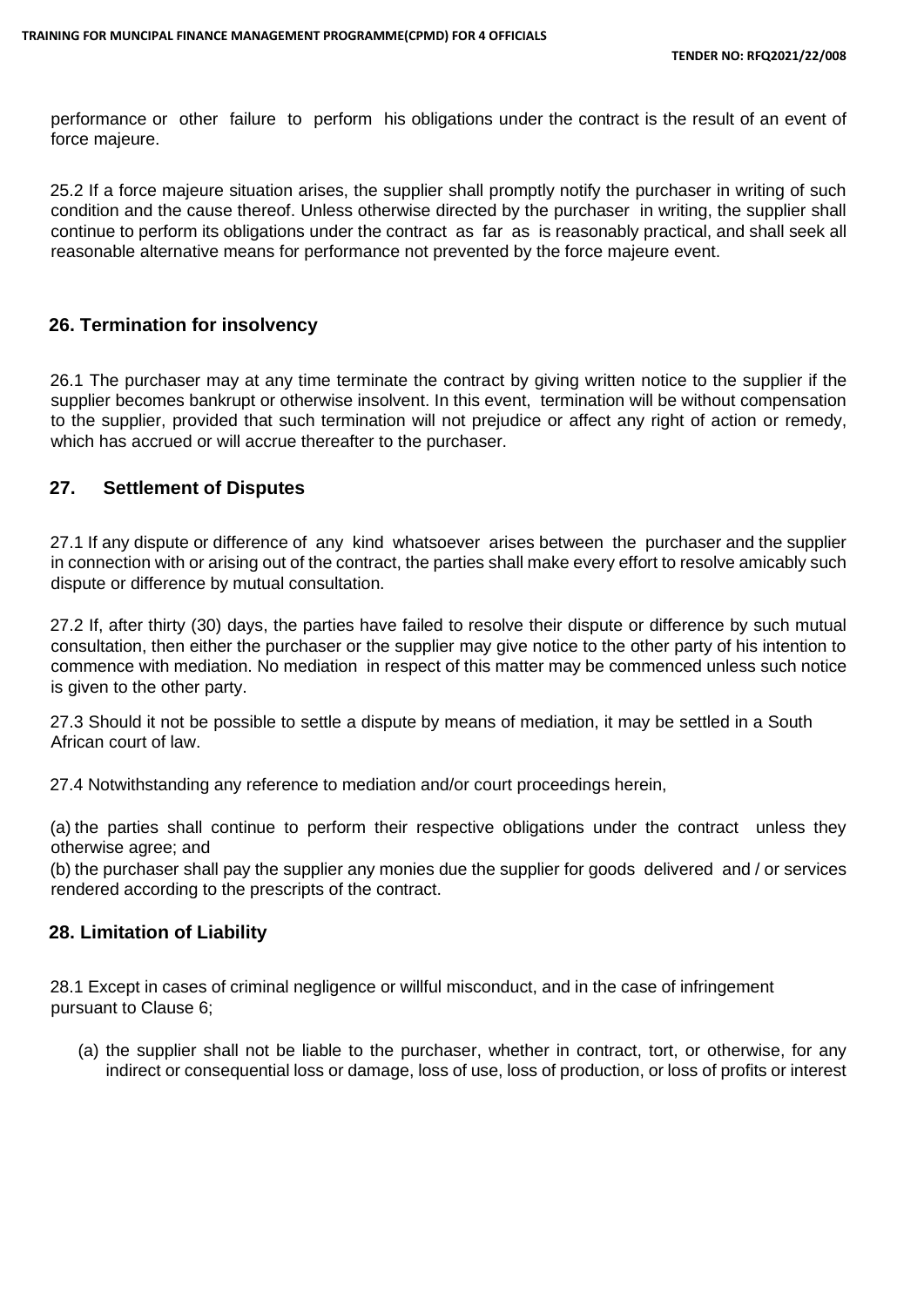costs, provided that this exclusion shall not apply to any obligation of the supplier to pay penalties and/or damages to the purchaser; and

(b) the aggregate liability of the supplier to the purchaser, whether under the contract, in tort or otherwise, shall not exceed the total contract price, provided that this limitation shall not apply to the cost of repairing or replacing defective equipment.

# **29. Governing language**

29.1 The contract shall be written in English. All correspondence and other documents pertaining to the contract that is exchanged by the parties shall also be written in English.

# **30. Applicable law**

30.1 The contract shall be interpreted in accordance with South African laws, unless otherwise specified.

# **31. Notices**

31.1 Every written acceptance of a bid shall be posted to the supplier concerned by registered or certified mail and any other notice to him shall be posted by ordinary mail to the address furnished in his bid or to the address notified later by him in writing and such posting shall be deemed to be proper service of such notice

31.2 The time mentioned in the contract documents for performing any act after such aforesaid notice has been given, shall be reckoned from the date of posting of such notice.

# **32. Taxes and duties**

32.1 A foreign supplier shall be entirely responsible for all taxes, stamp duties, license fees, and other such levies imposed outside the purchaser's country.

32.2 A local supplier shall be entirely responsible for all taxes, duties, license fees, etc., incurred until delivery of the contracted goods to the purchaser.

32.3 No contract shall be concluded with any bidder whose tax matters are not in order. Prior to the award of a bid SARS must have certified that the tax matters of the preferred bidder are in order.

32.4 No contract shall be concluded with any bidder whose municipal rates and taxes and municipal services charges are in arrears.

# **33. Transfer of contracts**